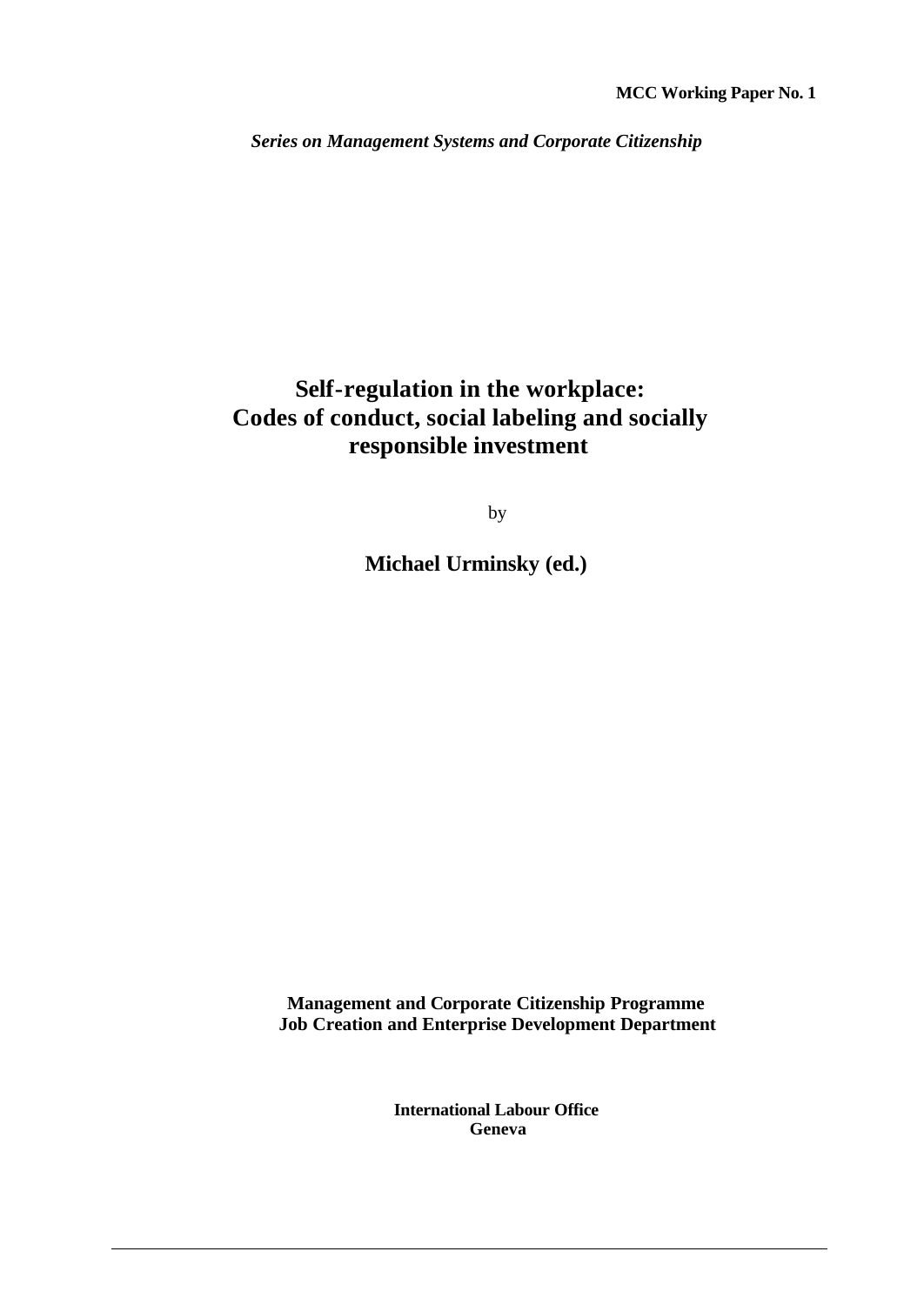#### **Preface**

This working paper provides a comprehensive overview and analysis of a wide range of voluntary initiatives related to the world of work. As such it is a contribution to the ongoing global debate on the importance and impact of corporate social responsibility. The paper is an updated and more elaborate version of a paper submitted to the ILO's Governing Body in 1998 (full text version: www.ilo.org/english/standards/relm/gb/docs/gb273/sdl-1.htm). The current paper should be read in conjunction with the information available in ILO's database on business and social initiatives (see: http://oracle02.ilo.org/vpi/welcome).

The paper was prepared by Michael Urminsky with the support of many colleagues in the ILO. Janelle Diller prepared the original paper upon which this updated version is based. Hans Hofmeijer assisted with editorial issues and final revisions. The author gratefully acknowledges the assistance he received from Sophie Nunnelley in updating and redrafting the information on codes of conduct and from Stephanie Fauré in expanding the information on social labelling.

Comments on the paper are welcome and should be addressed to urminsky@ilo.org.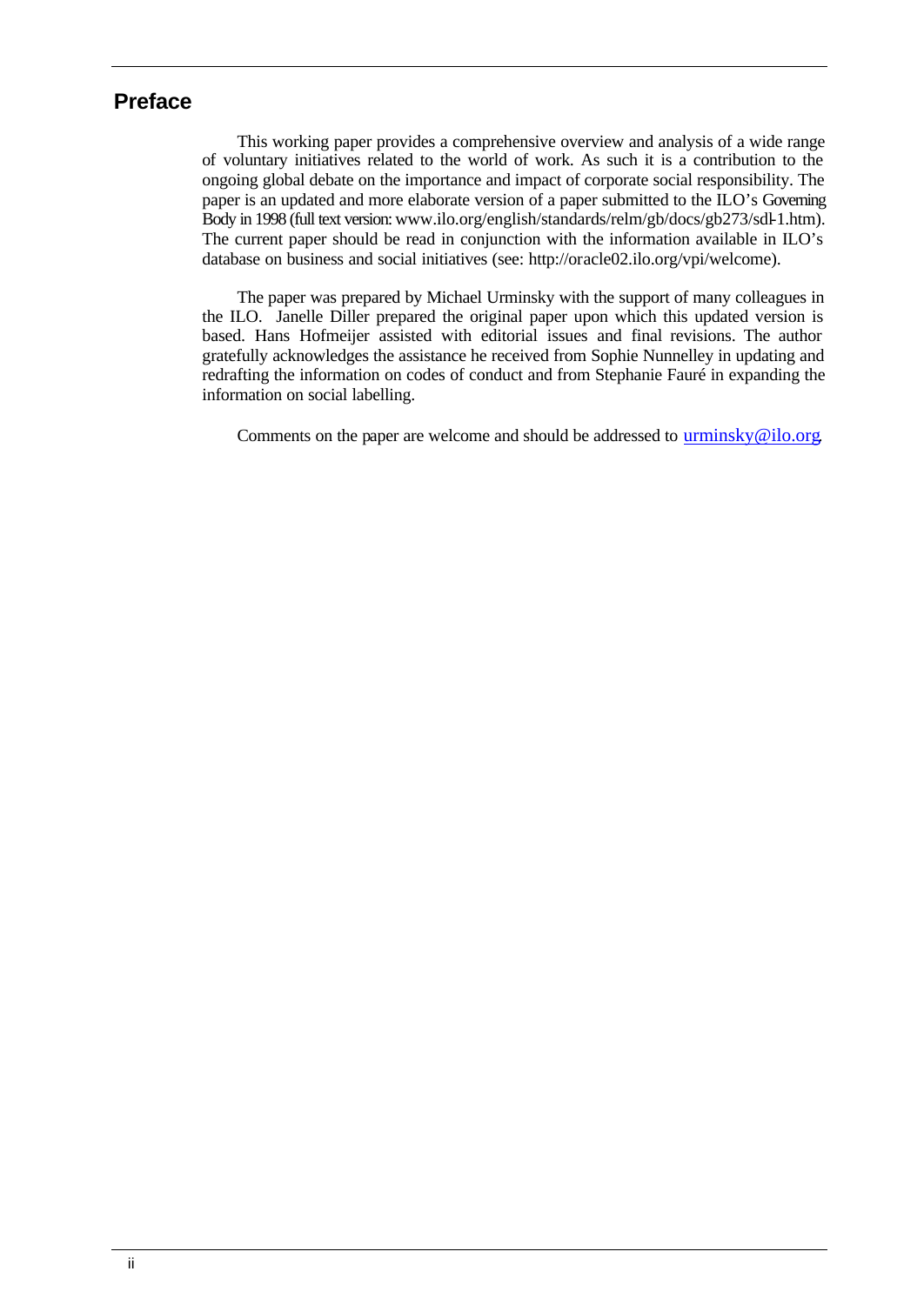### **Contents**

#### ........... Page

| 1. |      |                                                                                   | $\mathbf{1}$   |
|----|------|-----------------------------------------------------------------------------------|----------------|
| 2. |      |                                                                                   | $\overline{2}$ |
|    | 2.1. |                                                                                   | $\overline{2}$ |
|    | 2.2. |                                                                                   | $\overline{2}$ |
|    | 2.3. |                                                                                   | 3              |
|    | 2.4. |                                                                                   | 5              |
|    | 2.5. | International standardization activities and voluntary initiatives                | 6              |
| 3. |      |                                                                                   | 9              |
|    | 3.1. |                                                                                   | 9              |
|    | 3.2. |                                                                                   | 10             |
|    |      |                                                                                   | 10             |
|    |      |                                                                                   | 11             |
|    |      |                                                                                   | 11             |
|    |      |                                                                                   | 12             |
|    | 3.3. |                                                                                   | 12             |
|    | 3.4. |                                                                                   | 16             |
|    | 3.5. |                                                                                   | 17             |
|    |      |                                                                                   | 18             |
|    |      | 3.5.2. Sources of reference for defining the level of labour practices to achieve | 18             |
|    |      |                                                                                   | 19             |
|    |      |                                                                                   | 20             |
|    |      |                                                                                   | 21             |
|    |      |                                                                                   | 22             |
|    |      |                                                                                   | 22             |
|    |      |                                                                                   | 24             |
|    |      |                                                                                   | 25             |
|    |      |                                                                                   | 26             |
|    |      |                                                                                   | 26             |
|    |      |                                                                                   | 27<br>27       |
|    |      |                                                                                   | 27             |
|    |      |                                                                                   | 28             |
|    | 3.6. |                                                                                   | 28             |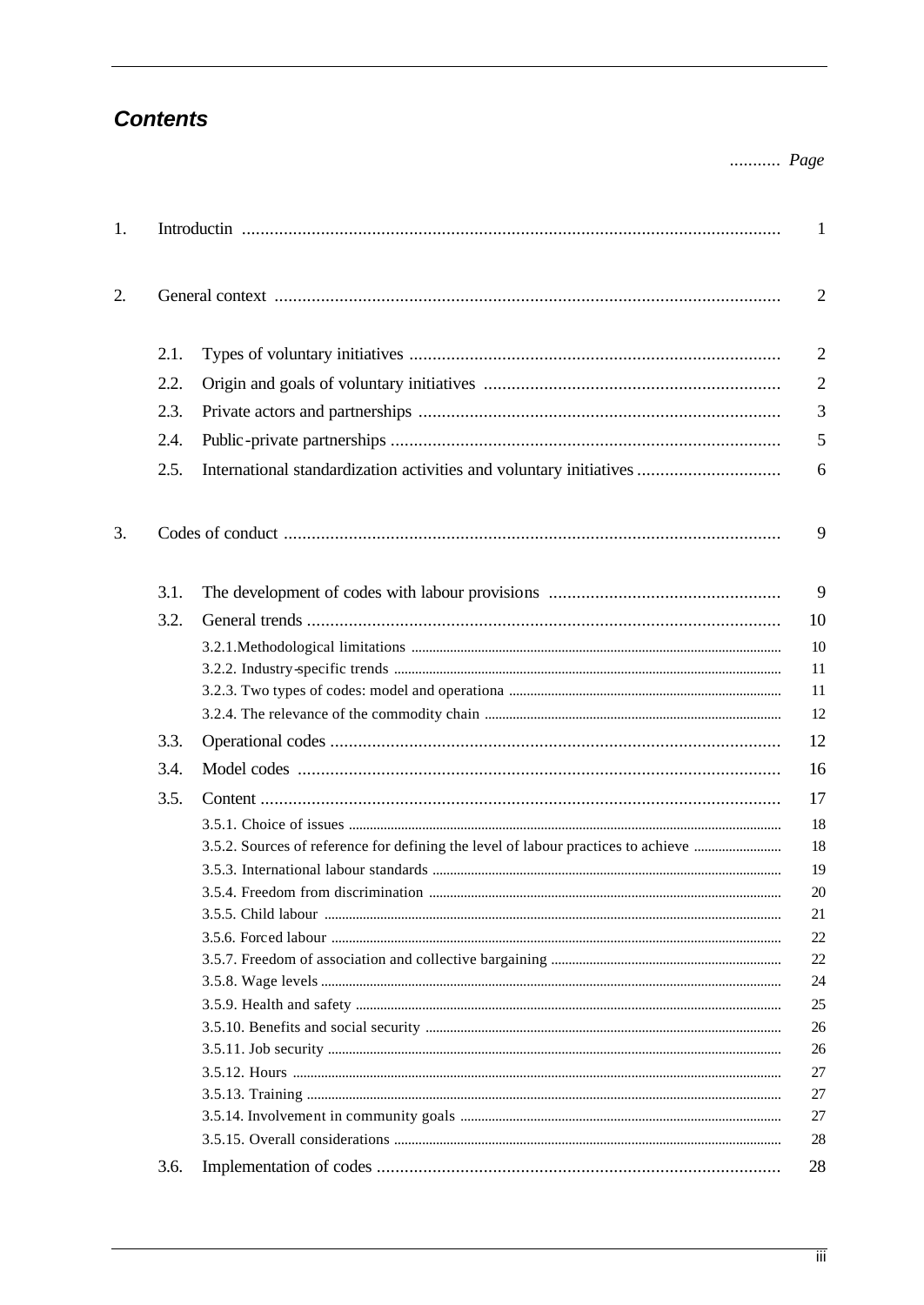|    | 3.7. |      | 31<br>32 |
|----|------|------|----------|
|    |      |      | 32       |
|    | 3.8. |      | 32       |
| 4. |      |      | 35       |
|    | 4.1. |      | 35       |
|    | 4.2. |      | 37       |
|    |      |      | 37       |
|    | 4.3. |      | 38       |
|    |      |      | 38       |
|    |      |      | 40       |
|    |      |      | 40       |
|    |      |      | 41       |
|    |      |      | 41       |
|    |      |      | 42       |
| 5. |      |      | 44       |
|    |      | 5.1. | 44       |
|    |      | 5.2. | 46       |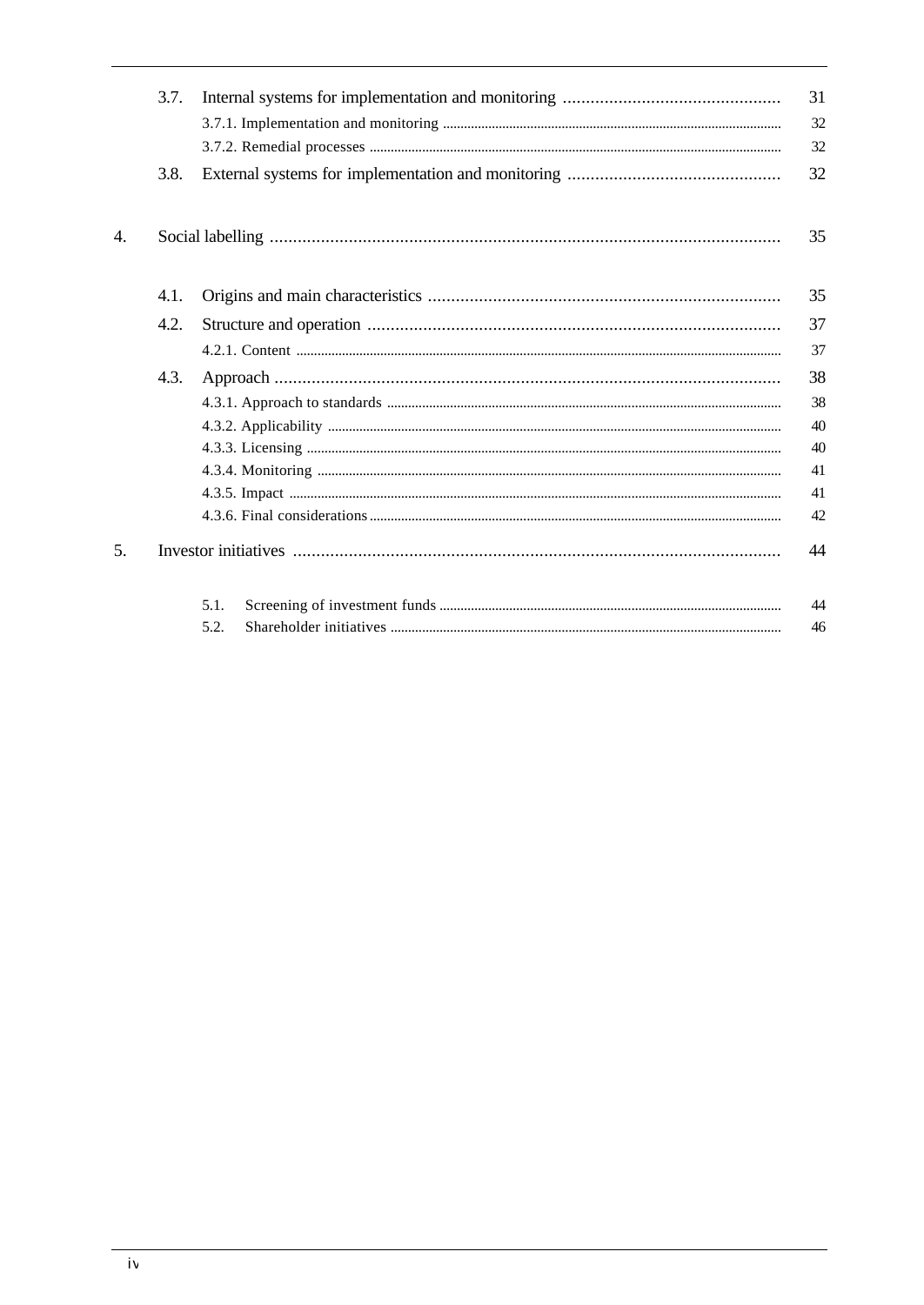#### **1. Introduction**

Once the primary domain of large enterprises seeking to be good corporate citizens, social responsibility is becoming a more generally accepted principle. It applies to a growing variety of business partnerships involving multinational and local enterprises in industrialized and developing economies alike. The purpose of this paper is to provide information on recent trends in the area of voluntary initiatives.

The paper first examines the general context within which voluntary private initiatives are developing, the actors involved and the institutional context. The following sections discuss three major categories of voluntary private initiative: codes of conduct, social labelling and investment initiatives. The section on codes of conduct is based on a review of 258 codes collected from multinational enterprises, employers' organizations and trade unions, governments, NGOs and academic institutions. It looks at the labour issues covered by the codes, considers questions of implementation and monitoring, tries to extrapolate important sectoral trends and considers the relationship between codes and international labour standards. Next, social labelling programmes are examined, concentrating on their origins, characteristics, content, structure and effectiveness. The following section examines the area of investment and discusses socially responsible investment initiatives such as shareholder initiatives and investment screens. The final section concerns the ILO position on voluntary private initiatives.

This paper is based on a paper prepared in 1998 entitled "Overview of global developments and Office activities concerning codes of conduct, social labelling and other private sector initiatives addressing labour issues." This paper was prepared for the 273rd Session of the ILO's Governing Body Working Party on the Social Dimensions of the Liberalization of International Trade. In light of the fast pace at which voluntary initiatives develop and change, it was felt that an updated version of the original paper would be useful. Although much of the original text remains, the current paper includes an expanded set of codes of conduct and statistical work on their normative and operational provisions, an expanded collection and analysis of social labelling initiatives, with greater emphasis on the fair-trade movement, the social and labour provisions in social labelling programmes, and programme structure and operation. The general context section includes more information on public private partnerships, international standardizing activities and the work of other UN agencies.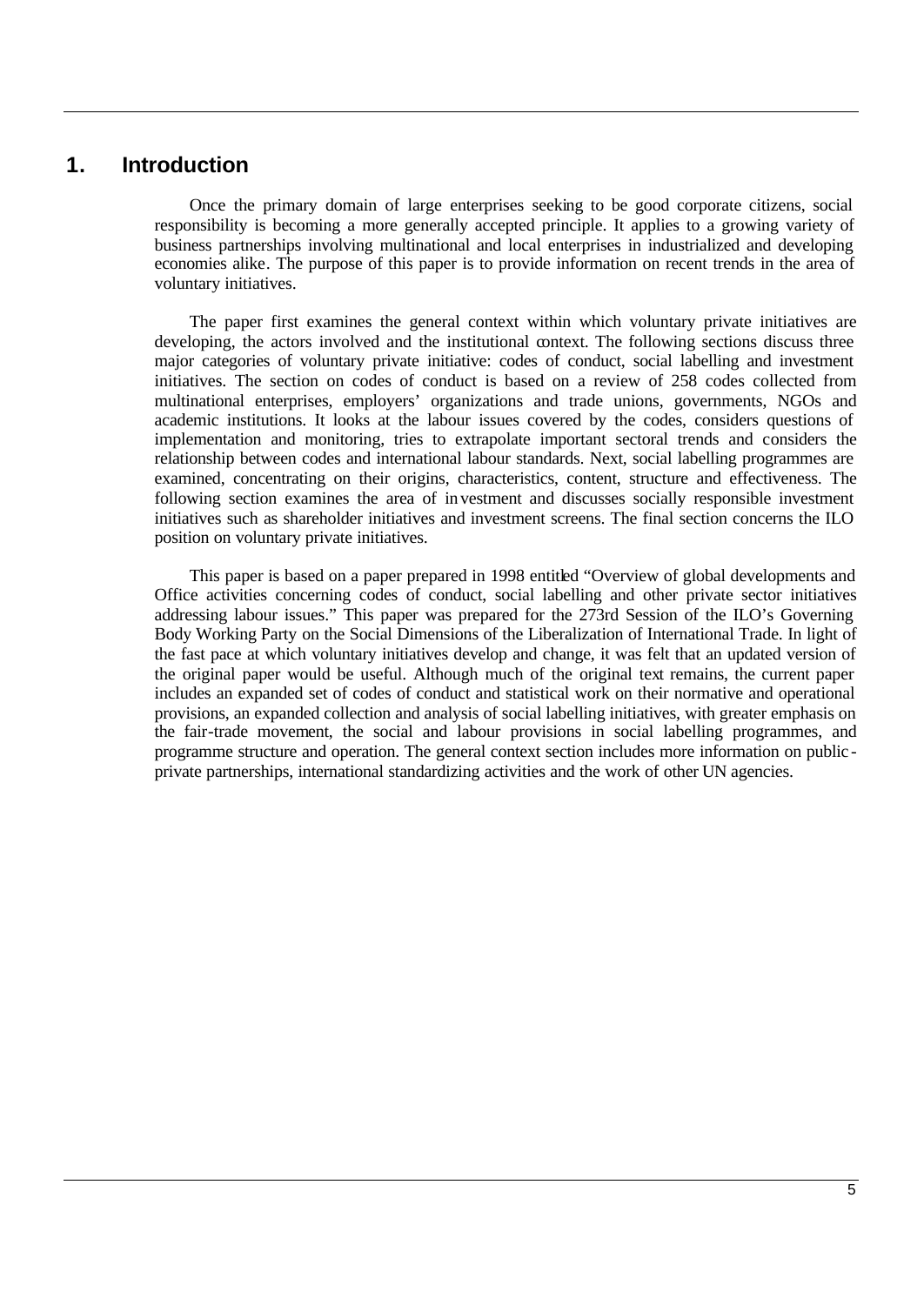#### **2. General context**

This section presents a general context for understanding private sector initiatives, including the types of initiatives, their sources, and the identity, interaction, and strategies of the key actors and partnerships involved.

#### **2.1. Types of voluntary initiatives**

At the heart of any private sector initiative is a decision to communicate a message about the social behaviour of an enterprise. The message may target various recipients, including investors, employees, managers, consumers, business partners, local community members, and government entities, NGOs and media watchers.

This paper distinguishes between codes of conduct, social labelling programmes and investor initiatives. Given the difficulty of drawing precise boundaries between these three categories, some overlap is unavoidable and categorization is bound to be imperfect. Besides, initiatives aimed at enhancing social responsibility of enterprises may include other forms of action as well.

#### **2.2. Origin and goals of voluntary initiatives**

Voluntary initiatives generally spring from the concept of enterprise social responsibility, which has emerged in various forms in recent decades. In 1965, the Delhi Declaration, developed at an international seminar in India on "Social Responsibility of Business", articulated a prototype of what has evolved as "stakeholder theory". In the United States, theorists have emphasized the need for enterprises to consider the community as a stakeholder while, in Japan, enterprises have developed a sense of linkage to national values, community life and the environment.

Desire to add value to the enterprise is a key factor in the development of voluntary initiatives. The need to preserve or legitimize a reputable public image, including the reputation of brand names, has fostered such initiatives among enterprises which outsource consumer goods internationally and those with labour-intensive operations. Producers of capital goods and intermediary products, who do not independently respond to consumer demands, may be pressed by intermediary buyers to satisfy the demands of consumers. In addition, evidence that good corporate behaviour may enhance rather than diminish financial performance, has tended to reinforce moral incentives for enterprises to act as "good citizens".

Voluntary initiatives may serve enterprise interests by displaying efforts to improve workpla ce conditions, thus helping to defend against potential, or actual, consumer boycotts as well as formal accusations of unacceptable or illegal business practices. Such initiatives may also obviate the need for government regulation by demonstrating that industry best practice satisfies the public interest. Indeed, in some cases, governments may encourage enterprise initiatives as a substitute for social regulation of trade or business. Developing countries may view such initiatives as a way to leverage limited public resources. In exporting countries, the initiatives may be welcomed as improving labour practices and a nation's public image for trade and other purposes. Debate continues over whether other considerations, such as protectionist instincts, may contribute to efforts by governments of importing countries to encourage voluntary initiatives. There are also questions relating to the impact of such initiatives on international labour standards.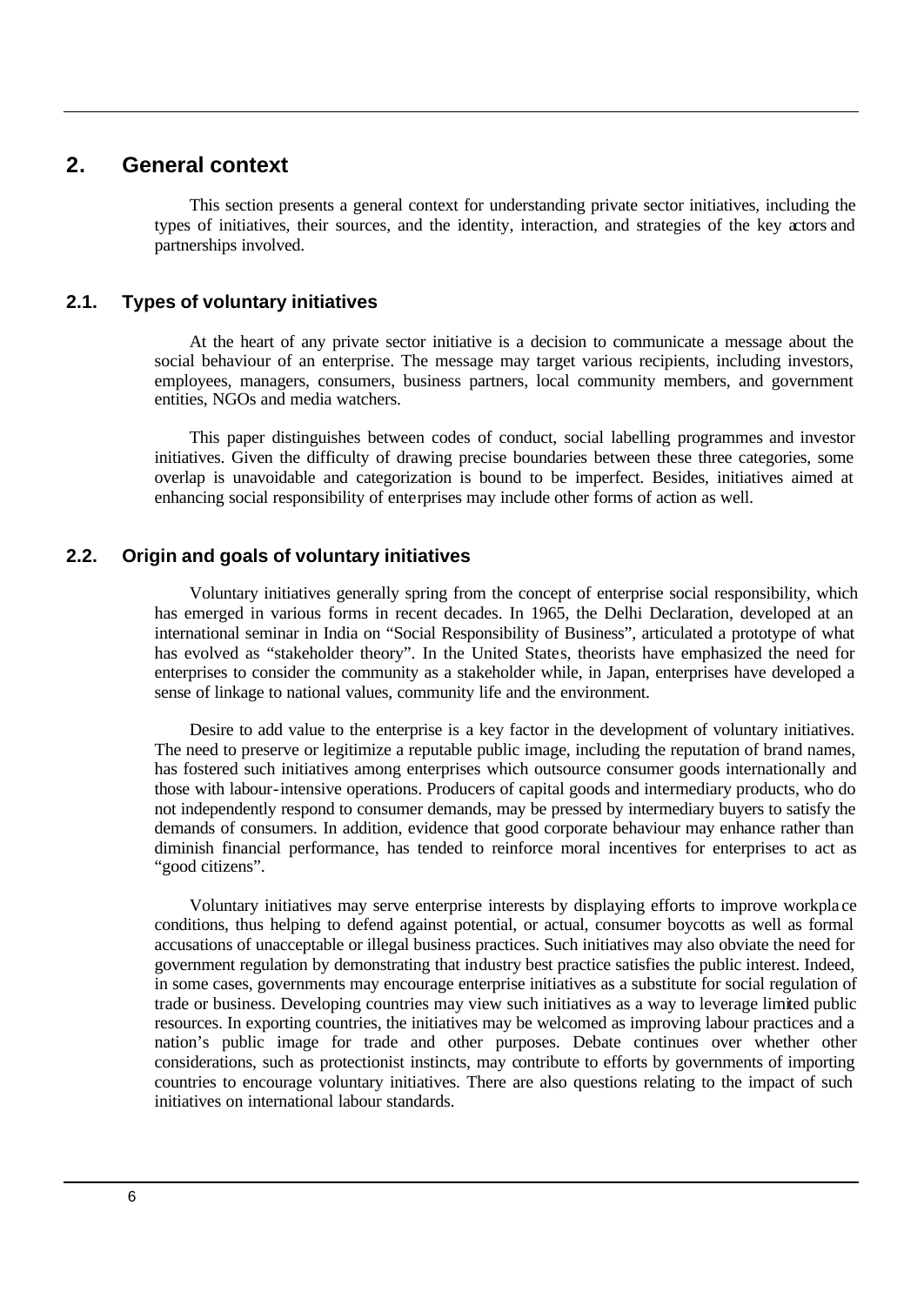#### **2.3. Private actors and partnerships**

A wide range of actors is involved in voluntary initiatives at the global, regional, national and local levels. Traditional actors include the enterprise and its closest "stakeholders": its employees (and their representative organizations), investors, consumers, and partners in contract or equity relationships. Activity on the part of enterprise associations, NGOs and other private groups has recently increased, along with new coalitions between these more recent stakeholders and traditional actors. Some cases feature government and intergovernmental partners in these coalitions.<sup>2</sup>

Initiatives led by enterprises or enterprise associations appear to be the most rapidly proliferating. They vary widely in membership, activities, and priorities. Efforts are being developed by individual enterprises, business associations, sectoral industry associations, and employers' organizations. Large, well-established individual enterprises initiate social programmes on their own. Medium and small enterprises tend to form sectoral, national, cross-sector and/or cross-national coalitions. New associations, focused solely on social agendas, are emerging while some established enterprise associations provide their members with guidance on social issues as well as their traditional services.<sup>3</sup>

Trade unions are integrating enterprise social initiatives more and more into their methods of representation in an economic environment subject to increasing globalization and regionalization. Their aim is to enhance or supplement, rather than replace, consultations and collective bargaining processes. Trade unions are applying such strategic approaches within specific enterprises as well as in sectoral, cross-sectoral, and multi-sectoral enterprise groupings. Worker campaigns and media initiatives have taken up private sector initiatives to address specific concerns. Local and international unions have incorporated the tools of social initiatives into their policy-making, strategy-building, worker education, and outreach programmes. Participation of international trade secretariats has increased through an evolving type of international "solidarity negotiation," the outcomes of which are increasingly referred to as framework agreements, with multinational enterprises (MNEs) and across commodity chains and sectors, with varying degrees of involvement by local unions in negotiation and implementation. Trade unions increasingly seek out coalitions with investors, NGOs and governments, reflecting the growing sense that trade unions need consumer, investor and other pressure to gain leverage in negotiations with multinational and smaller enterprises operating worldwide.

<sup>2</sup> E.g. the Ethical Trading Initiative, see **www.eti.org** and the UN Global Compact, see www. unglobalcompact.org

<sup>3</sup> Business for social responsibility (USA), European Business Network for Social Cohesion (Europe), ETHOS (Brazil), Canadian Business for Social Responsibility (Canada) are several examples of such organizations.

<sup>&</sup>lt;sup>1</sup> For the purposes of this paper, the term "stakeholders" refers to "individuals and groups who may affect or be affected by the actions, decisions, policies, practices or goals of an enterprise". A.B. Caroll: Business and society: Ethics and stakeholder management (Cincinnati, Ohio, South Western College Publishing, 1996), p. 74. Some theorists have characterized the relationships of various stakeholders to enterprise as "primary" (workers, investors, customers and business partners/suppliers) and "secondary" (all others); others refer to categories such as "core" (essential for enterprise survival), "strategic" (vital to organization), and "environmental" (all others). idem., pp. 72-82. The activities of four categories of primary stakeholders are discussed in this paper: (1) employees (and their representative organizations); (2) owners or shareholders/investors (and their representative organizations); (3) customers or consumers; and (4) suppliers or any other business partners in contract or equity relationships with enterprise. Other stakeholders whose activities are relevant to private initiatives include non-governmental organizations, political and social groups, communities, governments, and intergovernmental organizations. For one description of "stakeholder theory", see L. Preston, "Redefining the corporation: Stakeholder theory in international perspective", Occasional Paper No. 78 (College Park, Maryland, University of Maryland, 1996).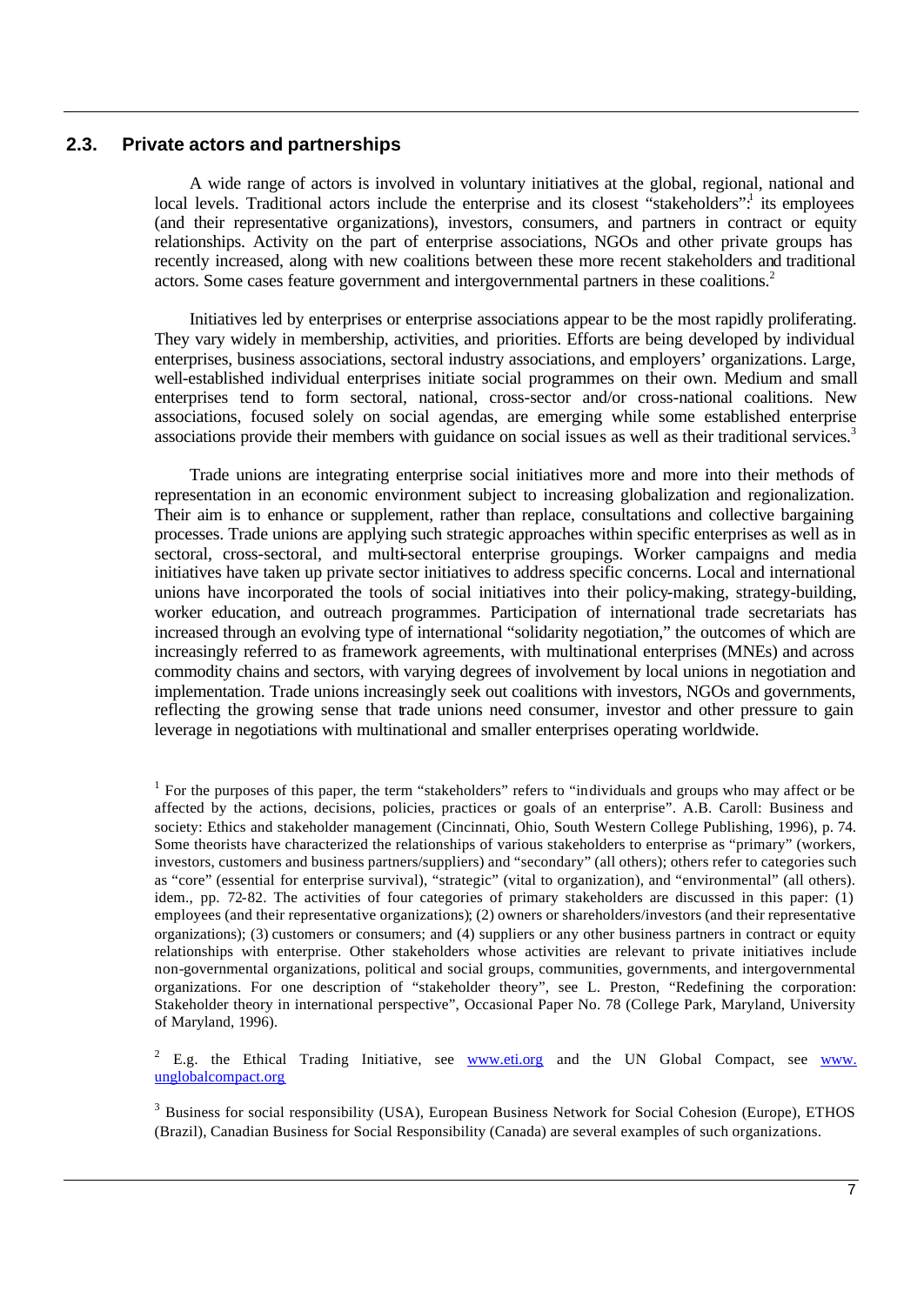Non-governmental organizations and coalitions cover the range of collaborative and combative methods to encourage labour-related private initiatives. The collaborative methods include awards programmes or public recognition for best practices, "dialogue" with specific enterprises, and development of codes, labels, and other initiatives. NGOs may also use methods invoking external pressure, such as campaigns to expose poor labour practices, including boycotts or threats of boycotts. A well-known and long-standing debate persists on the efficacy of such methods. Some argue that boycotts hurt the workers they are intended to help. Others believe that, at times, negative publicity operates to complement the collaborative efforts of others in developing codes, labels, and other initiatives. NGOs also take legal action against particular enterprises, a tactic which appears to draw attention to labour practices but does not necessarily result in desired improvements or compensation for alleged harm.<sup>4</sup> In 1998, the Clean Clothes Campaign (CCC), a European-based network of NGO coalitions seeking improved labour practices in apparel and sportswear supply chains, orchestrated a series of well-publicized cases against apparel and sportswear MNEs before a self-appointed "People's Tribunal". Adverse "judgements" were entered against all named enterprises after a review of lengthy factual "briefs" and testimonial "evidence" heard by private individuals acting as "judges".

Professional consultants, auditors, and educational enterprises are seizing the opportunity to play a role in the trend toward socially responsible business. Few however have any experience or background in labour standards or labour relations. These enterprises, which sell their services, include associations focusing specifically on socially responsible business, traditional accounting firms expanding into social accounting services, specialized social accounting organizations, inspection and monitoring firms embracing social as well as technical standards, and universities. The various services they provide cover: specialized information resources, including surveys on enterprise practices and guides on best practices; training and education for employees in socially responsible practices and internal monitoring and reporting of labour practices; external services in social accounting and inspection; and accreditation of aspiring social accountants and inspectors.<sup>5</sup> Such services are provided on self-defined bases, given the lack of standardization of criteria and methodology for accounting, inspection, and accreditation. Among educational efforts, one university offers a Master of Science course in "Responsibility and Business Practice", others have special centres for social accounting research, and many provide a steady stream of opportunities to attend conferences and summer programmes on theory and practice of social responsibility in enterprise.

#### **2.4. Public-private partnerships**

The emergence of a social role for enterprise is reflected in the interplay between private sector initiatives and the role of the public sector in setting social policy and addressing social needs. The

<sup>&</sup>lt;sup>4</sup> UNOCAL, a US-based oil company, is facing allegations of forced labour in the construction of an oil pipeline in Myanmar in a lawsuit in the United States calling for civil damages. The sporting goods company, Adidas, has been sued in Hong Kong by Chinese dissidents who claim to have made Adidas soccer balls as prisoners in a Chinese labour camp, e.g. "Adidas said to use slave labour" in Washington Post, 19 Aug. 1998. The US-based multinational, NIKE Inc., is facing a lawsuit by private citizens in California alleging negligent misrepresentation, fraud and deceit, and unfair business practices, for adopting and not properly implementing a code of conduct.

 $5$  E.g. Verite offers training and monitoring services to companies on labour issues in supply chains, see www.verite.org. the New Economic Foundation assists large multinationals with their social reports, carries out social audits for national companies, and helps to develop methods for social accounting and auditing, see www.nef.org. SGS Certification Services is an accredited auditor of the SA8000 standards, see http://www.sgsgroup.com/sgsics.nsf/pages/sa8000.html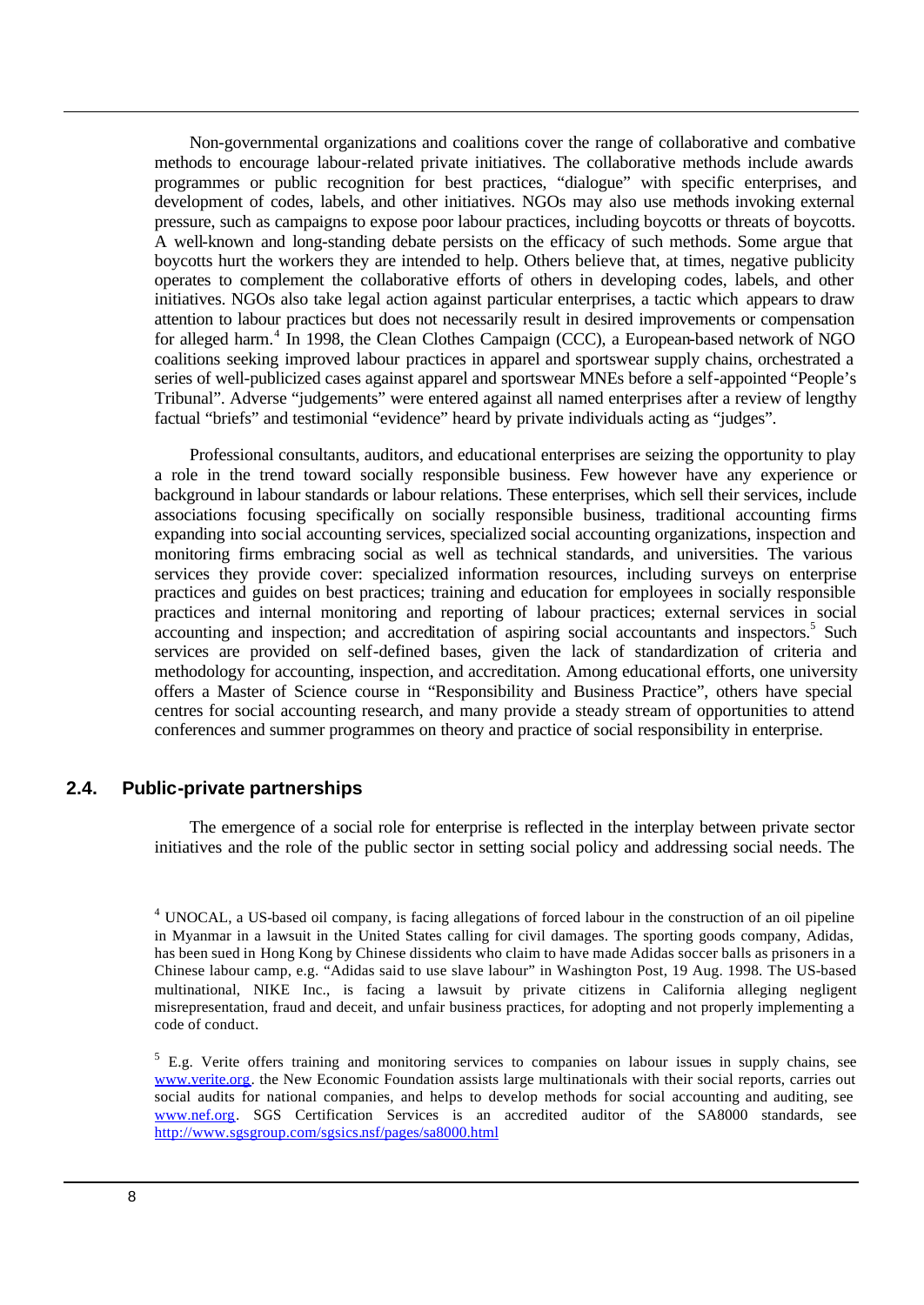new public-private partnerships are distinct from public sector initiatives which employ purely public tools.<sup>6</sup>

Voluntary enterprise partnerships with governments have existed for some decades, particularly in developed countries. One example are technical codes of practice addressing safety and health issues. Enterprise may sometimes make use of government-provided information resources, including guides on code development and government-sponsored conferences and best practices award or ranking programmes. In some cases, enterprises, workers, and/or NGOs operate in coalition, with government financing. Some cooperative arrangements in exporting countries are also facilitated by the governments of importing countries. In certain developing and transition economies, enterprise and government collaborate in inspection and other ways that leverage limited public resources.

Relations between voluntary initiatives and intergovernmental organizations appear to be increasing in number and scope. Such initiatives involve operational programmes and agreements to follow guidelines on enterprise social policies or technical standards affecting conditions of work, health and safety. Two sets of guidelines on enterprise social policies exist at the intergovernmental level: the ILO's Tripartite Declaration of Principles concerning Multinational Enterprises and Social Policy ("Tripartite Declaration"), and the OECD Guidelines on Multinational Enterprises. The Tripartite Declaration, adopted in 1977, applies globally to governments, MNEs, employers and workers. Lists of ILO Conventions and Recommendations particularly relevant to enterprise operations are annexed to the Tripartite Declaration. The implementation of the Tripartite Declaration is reviewed through periodic surveys and a procedure permitting requests for interpretation in specific cases. The system as a whole offers an international framework for the development of voluntary labour-related commitments in codes of conduct and other social initiatives. The OECD Guidelines on Multinational Enterprises, last revised in 2000, apply only to enterprises operating in OECD countries. However, after the recent revision of the OECD guidelines, the OECD is encouraging the application of the guidelines in non-member economies. The guidelines are interpreted through a clarification procedure, under which the OECD seeks to interpret the guidelines in accordance with provisions and interpretations of the Tripartite Decla ration. The revised OECD Guidelines and subsequent discussions in OECD member economies have shown a more prominent role being taken on by National Contact Points in the promotion of the guidelines and the settling of disputes. The outcome of several pending proposals for other social guidelines, including the UNCTAD Draft Code of Conduct on Transnational Corporations and the WTO Working Group on Trade and Investment, is unclear.

Private enterprise also engages in voluntary initiatives with intergovernmenta l organizations on matters involving technical standards relevant to working conditions.<sup>7</sup> Within the WTO,

 $6$  Public initiatives excluded from the scope of this study are, among others, policy decisions of the OECD, G7, G-8, G-15 and other multilateral groupings, developments cornering social charters in the context of regional economic groups (e.g. MERCOSUR and SADC), laws providing preferential treatment and terms of trade (e.g. NAFTA, European Union and United States labour conditions on granting of Generalized Systems of Preferences), import restrictions (e.g. United States Tariff Act of 1930, as amended by, inter alia, P.L. 105-61, 10 Oct. 1997 (child labour import ban)), selective public procurement and preference laws, and unilateral or multilateral sanctions imposed as a matter of public policy.

<sup>&</sup>lt;sup>7</sup> Within the ILO, in the past several decades, more than 20 codes of practice have been adopted, addressing issues of occupational safety and health, offering guidance to employers' organizations and trade unions as well as governments. ILO codes of practice are developed through a tripartite process of negotiation and approval. Sectors of focus include mines, agriculture, forestry, construction and public works, shipbuilding and repairing, iron and steel, prevention of major industrial and maritime accidents, while specific risks addressed include ionizing radiation, noise and vibration, exposure to airborne harmful substances and safety in the use of chemicals at work.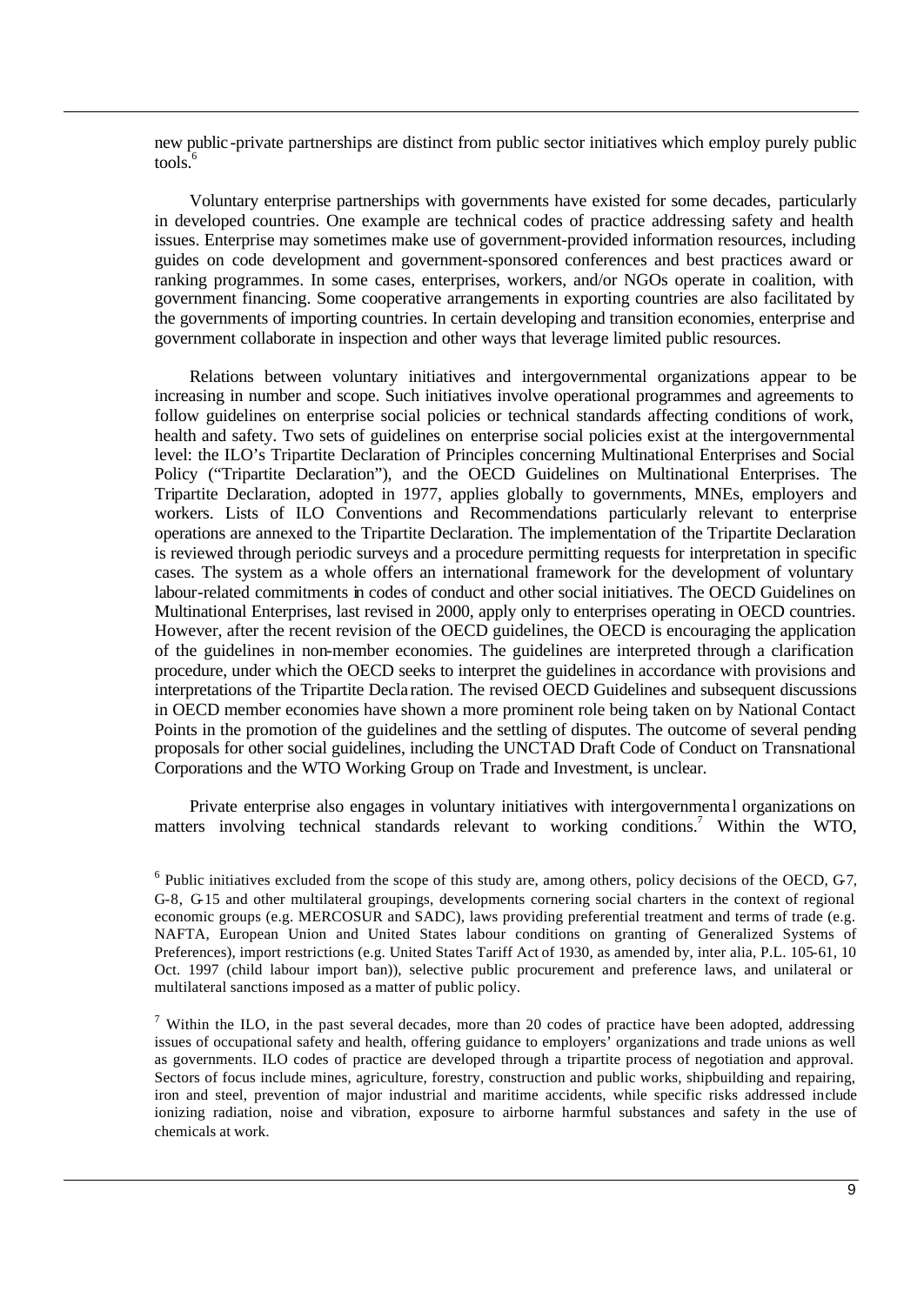non-governmental as well as governmental standardizing bodies may accept the commitments relating to international trade found in the Code of Good Practice annexed to the Agreement on Technical Barriers to Trade (TBT).<sup>8</sup> Other international organizations are cooperating with the private sector on a variety of public-private partnerships and with voluntary initiatives.<sup>9</sup> Intergovernmental organizations have sponsored a range of technical standards, some of which are implemented through voluntary industry practice and others through the monitoring of member governments.<sup>10</sup> Of particular note is a framework for assessing the social performance of industries piloted by UNIDO with the textile, clothing, footwear and leather industry (TFC) in several developing countries.<sup>1</sup>

#### **2.5. International standardization activities and voluntary initiatives**

Some voluntary commitments of enterprise are developed through the activities of international standardizing bodies, particularly the International Organization for Standardization (ISO), a private organization composed of national standards institutes or organizations from some  $120$  countries.<sup>12</sup>

<sup>8</sup> Commitments include providing national treatment to products from any WTO member State, ensuring that no unnecessary obstacles to international trade are presented through voluntary standard-setting activities, and using relevant international standards where they exist. See Code of Good Practice for the Preparation, Adoption and Application of Standards, paras. D-F, Annex 3 to the Agreement on Technical Barriers to Trade, item 7 to the Agreement establishing the World Trade Organization. The TBT Agreement itself is binding on all WTO member States as a part of the WTO framework agreement. See also WTO document G/TBT/CS/2/Rev.4 and Addendum, 11 Feb. 1998 (reporting 92 standardizing bodies from 69 Members accepting Code of Good Practice since 1 Jan. 1995).

<sup>9</sup> UNDP started a Global Sustainable Development Facility which was terminated after criticism from activists. The ILO is involved in the World Youth Forum, UNEP is involved in many industry cooperation programmes and was involved in the creation of the Global Reporting Initiative. The World Bank's Business Partners for Development programme is designed to "study, support and promote strategic examples of partnerships involving business, government and civil society working together, with the World Bank Group as an equal partner." Further information is available at http://www.bpdweb.org/overview.htm The UN Office for Project Services is also involved in public private partnerships, see http:.//www.216.221.185.195/UNOPS/entry/partnerships.html

<sup>10</sup> For example, FAO Code of Conduct for Responsible Fisheries (1995), WHO International Code of Marketing of Breastmilk Substitutes, FAO International Code of Conduct on the Distribution and Use of Pesticides. However, according to a recent UNIDO report, "... for export-oriented firms, the dictates of large international buyers reflected in their own codes of ethics are more instrumental in bringing about improvements in social and environmental performance than guidelines recommended by international agencies such as the International Labour Organization, World Bank, World Health Organization, etc. "Responding to global standards", op. cit., p. 5.

 $11$  In an attempt to pioneer a "practical and feasible" method for use in developing countries, UNIDO has applied principles from ILO instruments, together with additional criteria, to create a UNIDO-defined "IDEAL" set of "social performance indicators" used to assess and compare ("benchmark") national legislation and enterprise practices. See Responding to global standards, op. cit., pp. 45-46, and Annex 3, pp. 45-57.

 $12$  Each member body represents the national body "most representative of standardization in its country". The member body is to serve as the liaison between interested parties in their country and the process of developing and adopting standardization in ISO's many technical committees, subcommittees, and working groups. See Internet www.iso.ch Approximately 70 per cent of member bodies are government agencies or public organizations; some are private organizations, in many cases, subject to some public regulation. ISO, ISO memento (Geneva, International Organization for Standardization, 1991), p. 3. ISO processes have been analysed as dominated by the participation of MNEs and developed government member bodies. See, e.g. N.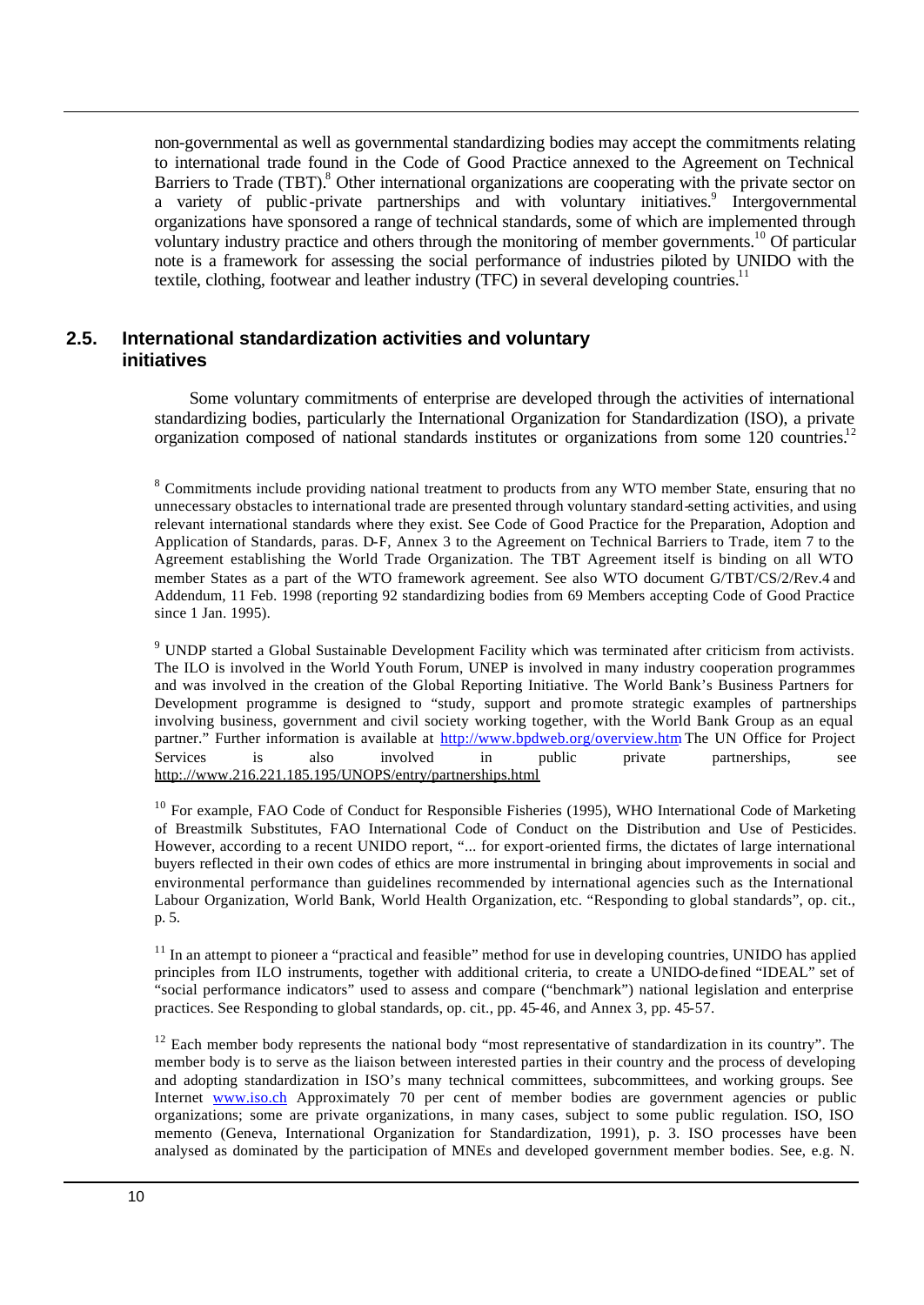ISO has developed more than 11,000 international uniform standards to facilitate international exchange of goods and services, primarily in technical fields. In recent years, ISO has developed two series of generic standards applicable to a wide range of industries and services: in 1989, a quality assurance systems management (ISO 9000) series, and, in 1996, an environmental systems management (ISO 14000) series.<sup>13</sup> Enterprises worldwide have sought third-party certification of conformity with the two systems management standards, but some enterprises in developing countries have reported limitations in access to recognized certification services. ISO itself does not verify that its standards are being implemented properly by users. Rather, ISO national members, or independent ("third party") certification bodies registered with the national standards organizations, inspect and issue certificates of "conformity assessment" with particular standards. Despite the fact that ISO does not certify or police its standards, ISO does influence conformity through guidance documents and training activities. Its published guidelines address procedures for selection and accreditation of certifying bodies, establishment of criteria for certification, and acceptable methods for enterprises to use in publicizing conformity with ISO standards.

Although no ISO standards directly address the social or labour field, the ISO model is relevant, in certain respects, to the development of codes and social labels addressing labour practices. Under ISO's methods of operation, actors other than governments participate in developing standards, conducting or financing assessment of compliance, and providing technical assistance, particularly to standardizing bodies in developing countries. Recent work to develop international standards on eco-labelling, primarily in response to the calls for expansion of environmental labelling schemes adopted at the 1992 UN Conference on Environment and Development (UNCED).<sup>14</sup> In 1997, ISO decided not to launch the development of a management system standard for occupational health and safety,<sup>15</sup> an area in which the ILO is active. However, without ISO involvement, some non-governmental entities have sought to adapt ISO-style operations to social standards for enterprise. For instance, Social Accountability International,<sup>16</sup> has launched a generic management system standard for enterprise, with a third-party certification process, called "Social Accountability 8000" (SA8000). The standard is based in part on ILO Conventions and Recommendations. It is inspired by

Roht-Arriaza: "Shifting the point of regulation: The International Organization for Standardization and global lawmaking on trade and the environment", in 22 Ecology Law Quarterly 479 (1995). An estimated 600 regional, national and local standardizing bodies operate in specific technical fields.

<sup>13</sup> The ISO 9000 quality control standards contain guidelines for an enterprise to use both in its own operations and in specifying contract requirements for suppliers and subcontractors. The ISO 14000 series addresses environmental systems management but, in a result required by the consensus method in which ISO works, does not contain substantive targets, such as specific emissions standards. Some commentators have argued that ISO 14000 demonstrates a limitation of voluntary standard-setting processes: the consensus required results in acceptance of a "least common denominator" rather than more stringent targets set in mandatory regulations. See generally R.E. Cheit: Setting safety standards: Regulation in the public and private sectors (1990).

<sup>14</sup> See Agenda 21, Ch.  $4(B)(c)$ , 14 June 1992, reprinted in United Nations, Report of the United Nations Conference on Environment and Development (1993). Agenda 21, a legally non-binding document, was signed by 156 countries at UNCED.

<sup>15</sup> Considerations leading to the negative decision included fear of a "certification circus" if another generic management standard were added to ISO 9000 and 14000. ISO 9000 NEWS 5/1998, p. 11.

<sup>16</sup> Formerly the Council on Economic Priorities Accreditation Agency.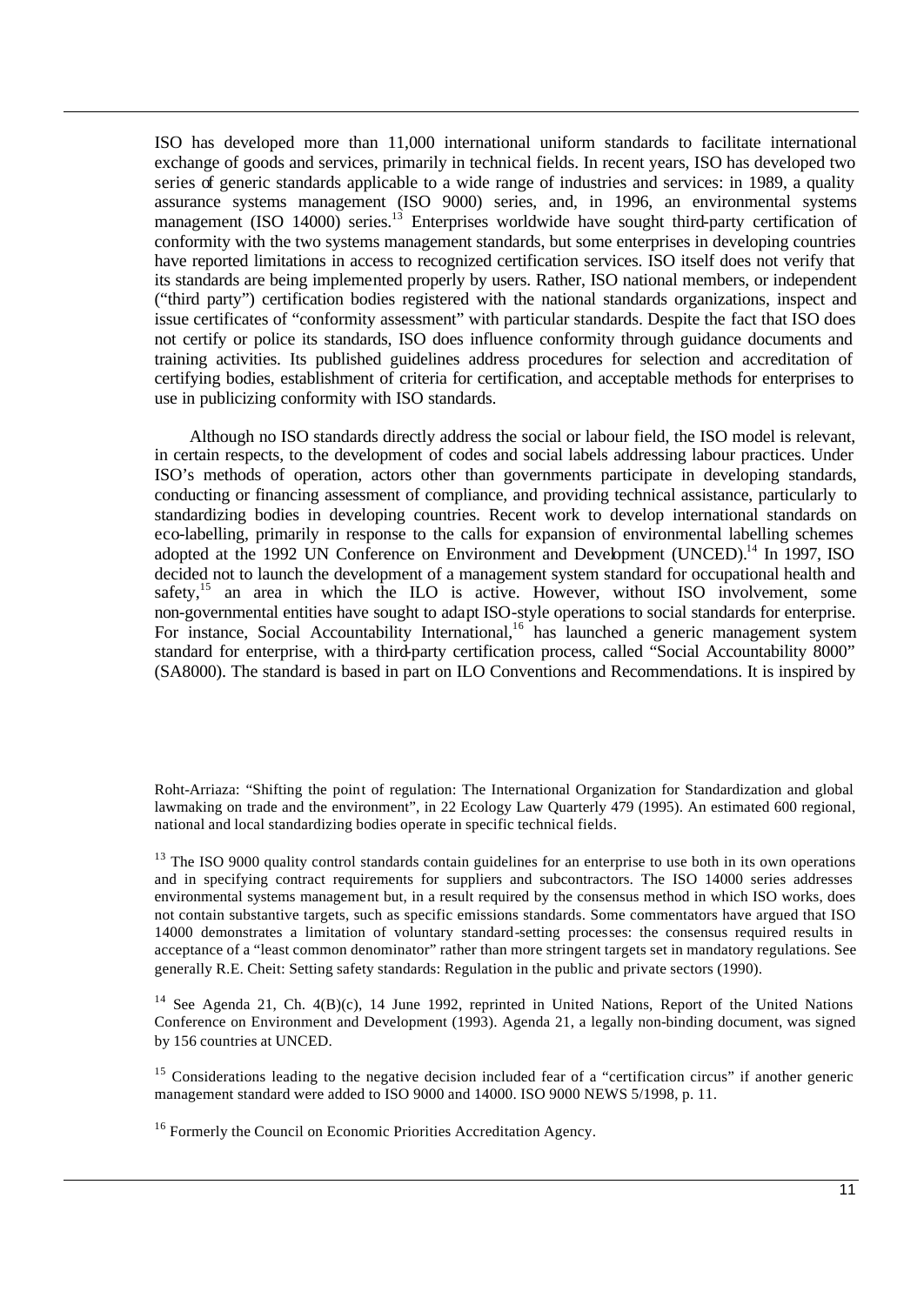the ISO model and informed by pilots around the world.<sup>17</sup> A Swiss NGO, Bread for All, has suggested an ISO 21000 series for social management, a proposal which has not been endorsed by ISO.<sup>18</sup>

The Iseal Alliance<sup>19</sup> was formed with four common objectives: "to gain recognition as international accreditation organizations complying with ISO61 guidance; to improve the quality of ... Systems including information exchange and peer review; to defend the interests of international accreditation organizations; and to exchange information regarding the above objectives".<sup>20</sup> This alliance includes all of the major international systems currently in place and has the potential to benefit producers of all sizes in both developed and developing countries. The standards, certification programmes and accreditation systems being implemented by these organizations are all global in nature and address the worldwide concern for social and environmental issues in trade and development. The organization was also set up because the International Accreditation Forum (IAF) excludes international accreditation bodies from membership. The organization is seeking "other chambre recognition in the IAF, but not spending much time on this.<sup>21</sup> Working on accreditation standards harmonization and standards harmonization but giving preference to the former.<sup>22</sup>

<sup>18</sup> M. Egger: "ISO 21000 "- Private Normen für die soziale Verantwortung der Unternehmen? Ein Diskussionsbeitrag (Brot für alle Schweiz, Bern, 1996).

<sup>19</sup> Marine Stewardship Council (MSC), Forest Stewardship Council (FSC), International Federation of Organic Agriculture Movements (IFOAM), International Organic Accreditation System (IOAS), Social Accountability International (SAI), Fair Labelling Organizations International (FLO), Conservation Agriculture Network (CAN) are all members of ISEAL and have signed on to the ISEAL "Agreement in Principle" of September 1999.

<sup>20</sup> ISEAL Alliance: "Agreement in Principle" (September 1999), see www.isealalliance.  $org/Agp.htm$ 

<sup>21</sup>ISEAL Alliance: "Summary of Accreditation Meeting – December 1999" Brussels, Belgium. See www.isealalliance.org/Brussels.htm...

<sup>22</sup> ISEAL Alliance: "Summary of ISEAL Meeting – April 2000", London, England. See www. isealalliance.org/London.htm

<sup>&</sup>lt;sup>17</sup> Unlike the ISO accreditation system which engages multiple national accreditation bodies, SA8000 certification is offered only through an accreditation agency set up by SAI and working with private inspection enterprises which it accredits auditors. See "SA8000: Management system standard for social accountability", ISO 9000 NEWS 5/1998, p. 13. The accredited agencies themselves are not necessarily certified as in compliance with SA8000. SA8000 is discussed further in Chapter ... of this paper.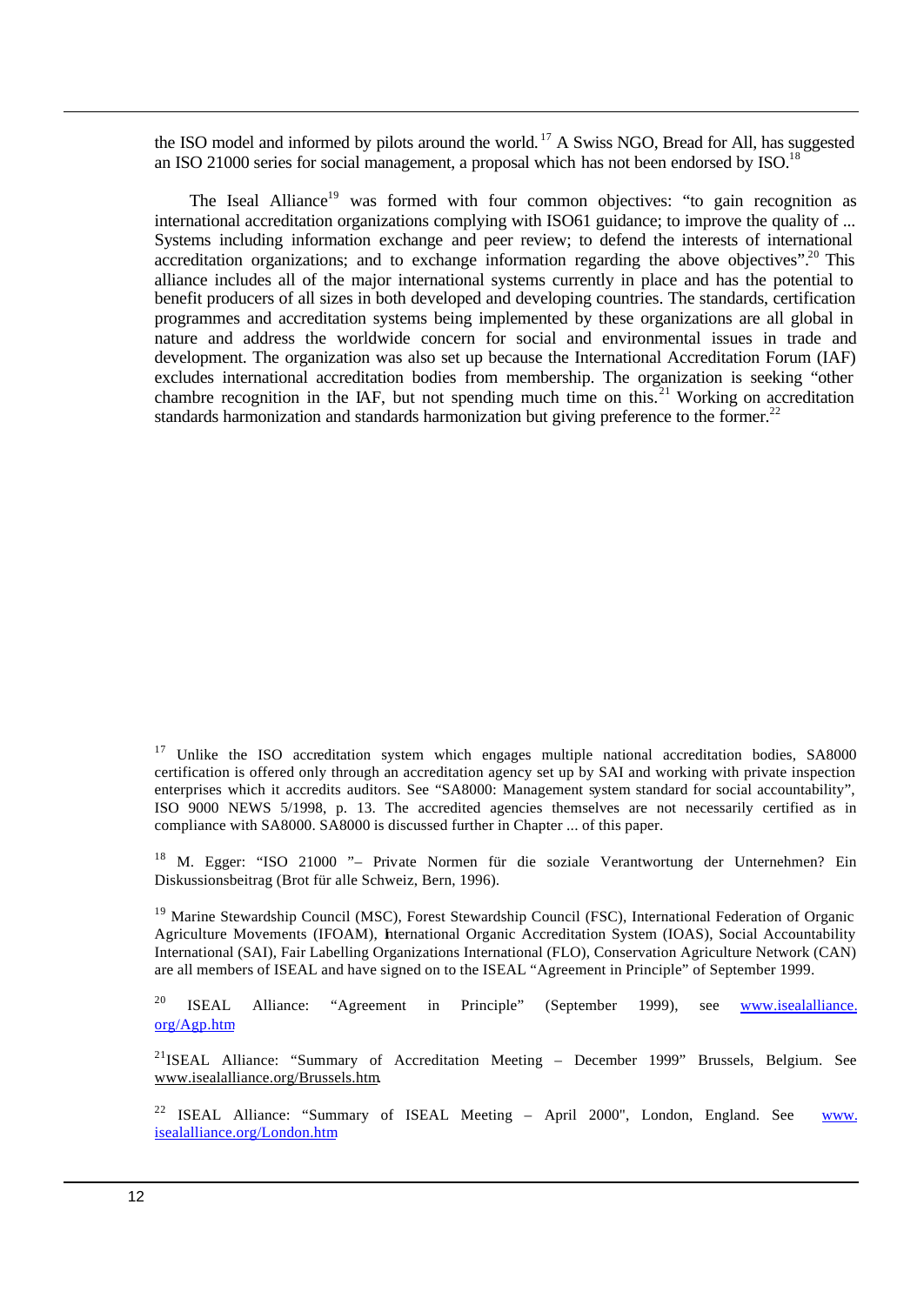#### **3. Codes of conduct**

For the purposes of this paper, the term "code of conduct" refers to a written policy, or statement of principles, intended to serve as the basis for a commitment to particular enterprise conduct.<sup>23</sup> By their very nature, voluntary codes contain commitments often made in response to market incentives with no legal or regulatory compulsion. However, as public statements, codes usually are considered to have legal implications under laws generally regulating enterprise representations, advertising and, in cases of joint enterprise action, anti-competition.

The International Organization of Employers (IOE) estimates that 80 per cent of codes of conduct fall into the category of general business ethics with no implementation methods. This paper focuses only on codes of conduct that address labour practices, including forced or child labour, employment discrimination, freedom of association and collective bargaining, wage levels*,* occupational health and safety, and other workplace-related issues. The analysis is based on a review of 258 codes of conduct which address labour practices. The codes analysed have been created by enterprises, enterprise associations, trade unions, NGOs, universities and by various combinations of those actors. The codes are representative of a number of different sectors. Although some codes are meant to apply to a single workplace, many of the codes reviewed were adopted with the intention of being applied internationally. Indeed, some of the codes are used as "sourcing guidelines" to specify requirements for the workplace conduct of business partners with which the enterprise is engaged. In such cases, the code of, for example, an international buyer or retailer is applied to workers in supply (or "value") chains who are not necessarily employed directly by the enterprise adopting the code.

#### **3.1. The development of codes with labour provisions**

Codes of conduct that address labour practices have become a key element in the debate over improving the conditions of workers worldwide. Modern codes of conduct originated with model codes on advertising and marketing practices developed by the International Chamber of Commerce in the late 1930s. During the 1960s and 1970s, labour provisions in enterprise codes of conduct were primarily directed at internal management practices.<sup>24</sup> The first major third-party "subscription" codes were developed in the United States.<sup>25</sup>

The late 1980s and 1990s have seen a rapid proliferation of codes of conduct. The application of traditional codes to headquarters only or, at most, to wholly owned foreign subsidiaries, has expanded. As public pressure for enterprise accountability increases, enterprises feel more vulnerable to the labour practices of their business partners in the commodity or service chain. The "self-applied" model has been replaced by the development or application of codes in a growing variety of business

<sup>23</sup> Employers' handbook on child labour; a guide for taking action, IOE, p. 49. Documents such as guides, handbooks, manuals or auditing checklists may exist to guide the implementation of the code in practice, but in many cases, there are no instructions as to how to implement or enforce code provisions which may be quite general in nature. Manuals or handbooks that exist without codes are beyond the scope of this paper.

<sup>24</sup> See, e.g. Statement of the United States Council for International Business: Codes of conduct: Old solutions to old problems (1997).

<sup>25</sup> Subscription codes, discussed below, provide an external, or third-party, basis of commitment and/or monitoring for enterprises which choose to endorse them. The Sullivan Principles (1977) aimed to influence United States companies doing business in South Africa, and the MacBride Principles (1984) sought to influence United States firms operating in Northern Ireland.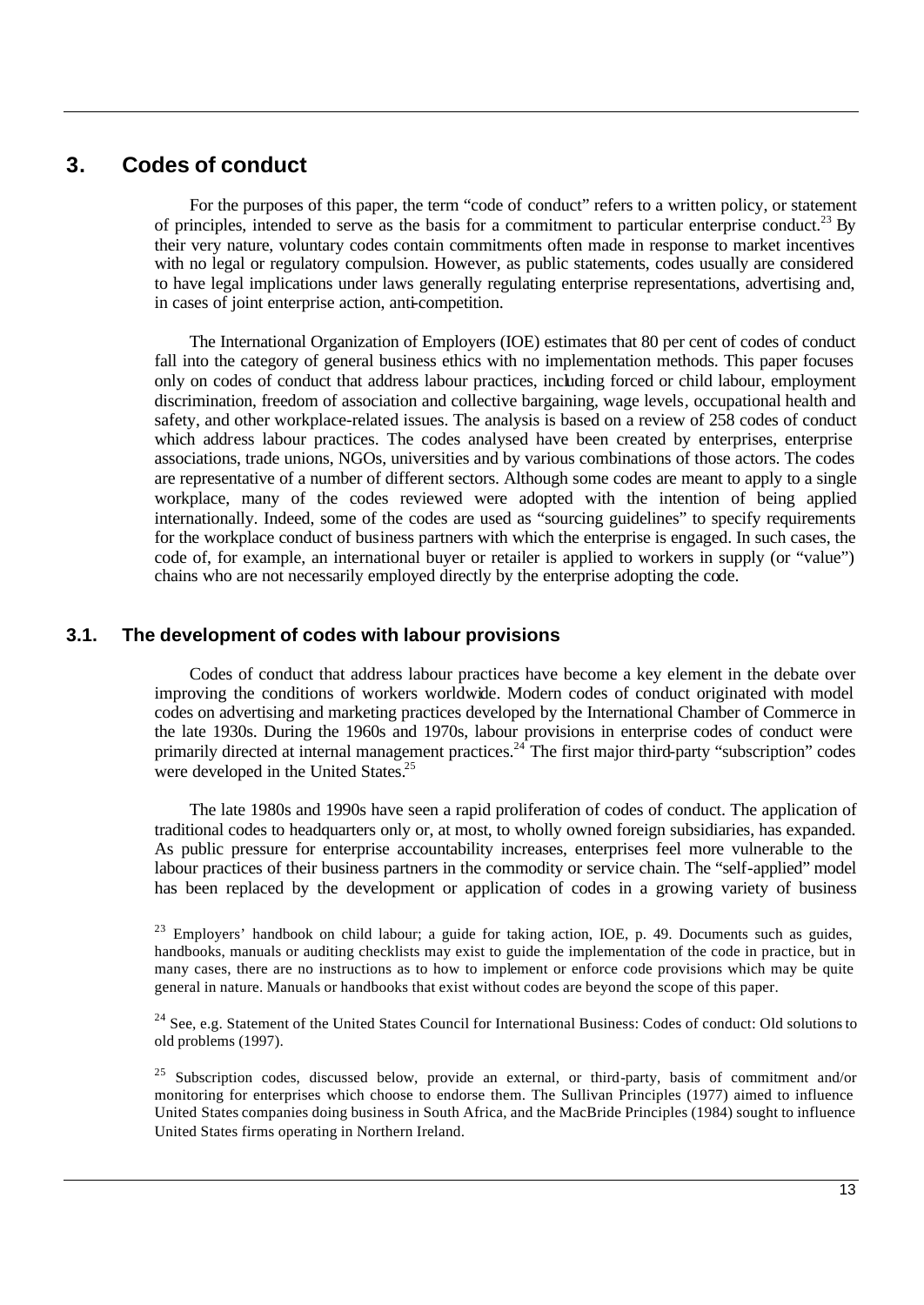partnerships involving more than a single enterprise. Codes now apply to joint ventures, licensees, and other contractual relationships.

Another striking feature is the prominent role that such codes now play in internal enterprise decision-making. As noted by one commentator, "previously, the codes were domiciled in the corporate affairs and shareholder relation departments, and were not distributed widely to suppliers. Within the past year, however, the issues have now become compelling enough for United States companies that they assign higher-level managers with direct functional responsibility for sourcing and supplier relationship ... Discussions over implementable codes of conduct are now being held outside and within corporate boardrooms ...".<sup>26</sup> In part, media interest and the resulting reactions of shareholders, consumers and other stakeholders have prompted this enterprise response.



#### **3.2. General trends**

#### *3.2.1. Methodological limitations*

There is no precise information on the extent to which enterprises around the world have adopted codes of conduct with labour-related provisions in their operations – domestic or foreign. Available information focuses on the significant number of large enterprises and various types of enterprise associations that have done so across the commodity or service chain of international operations. Information on domestic operations mostly appears to be limited to enterprises in developed economies. Thus, most surveys of codes available are specific to particular enterprises in developed economies, to only a few labour issues, or both. Although case-study approaches by sector or issue exist, for this paper an attempt was made to undertake a broader analysis, thus partially filling a gap in available data. As will be discussed below, however, available methodology for examining codes of conduct inevitably makes comprehensive coverage difficult.

 $26$  H. White: "Global outsourcing and corporate accountability", in Accountability Quarterly 4, Summer 1997.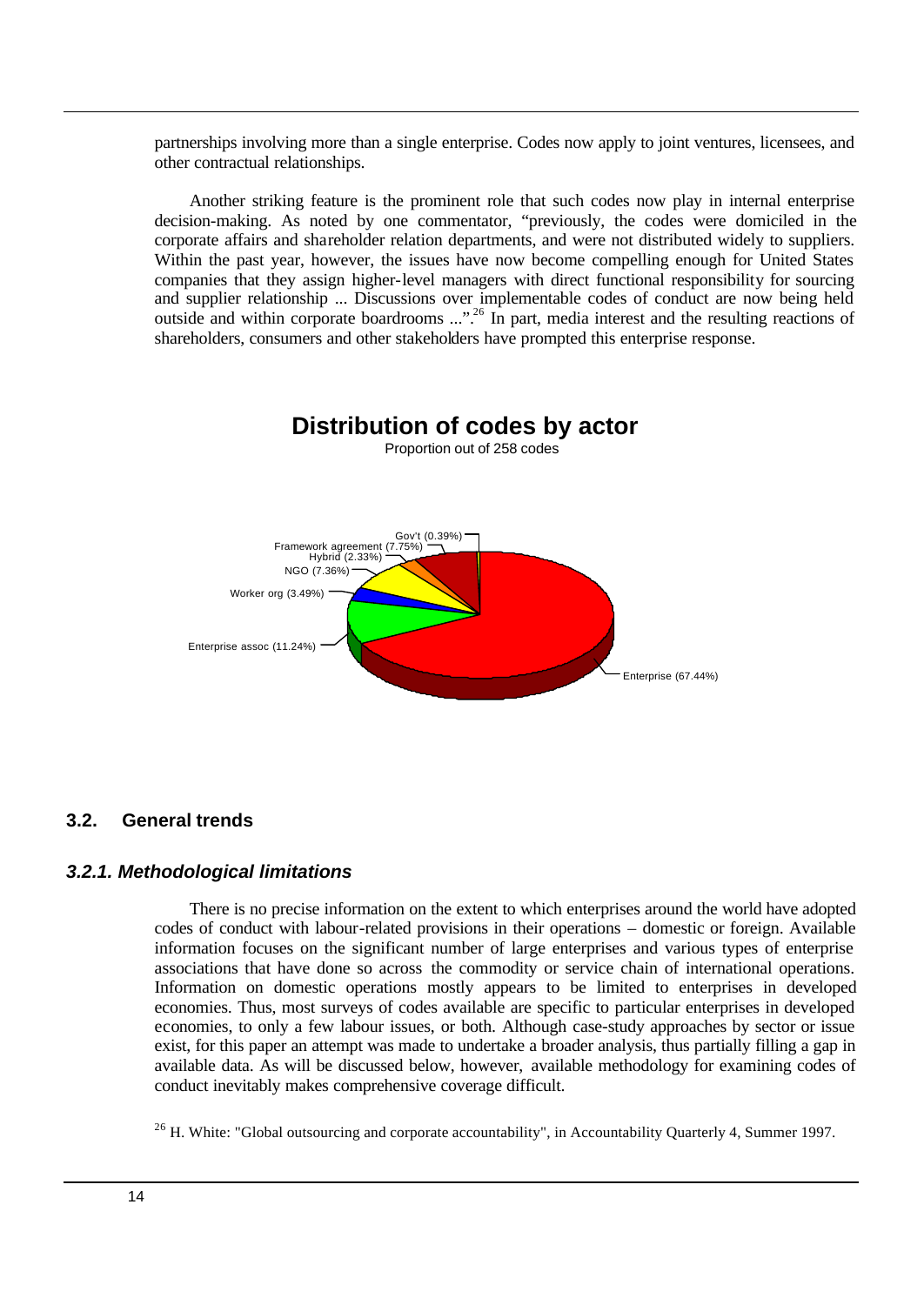#### *3.2.2. Industry-specific trends*

Codes of conduct with labour-related provisions are known to exist in nearly all 22 ILO sectors of activity. Sectoral participation in codes, however, varies widely. Sectors that deal directly in consumer products, including textiles, clothing, leather and footwear (TCF), commerce (retailers and home manufacturers of consumer products), food and beverage, and the chemical and toy industries, appear more conducive to code development. The chemical and forestry industries have proportionately high representation, focusing largely on health, safety and environment operations. Emerging sectors include hotel, financial services, telecommunications, high technology, agriculture, and oil and gas industries. Of the 258 codes examined for this paper, the most highly represented sector was the textiles, clothing and footwear sector, with 62 codes. Next highest in frequency were codes aimed at the chemical industry with 42 codes, followed by the commerce, metals and food and drink industries, each with 26 codes. Fifteen codes addressed conditions in each of the minerals and forestry/construction industries, and 13 dealt with the services industry. Finally, nine codes were aimed at the financial profession, and 24 applied across sectors. As will be seen below, significant differences can be observed between sectors with respect to the specific labour standards and aspects of the employment relationship emphasized.

#### *3.2.3. Two types of codes: model and operational*

Two general types of codes exist. Operational codes apply directly as commitments to specific conduct within enterprises or their partners, or through subscription systems sponsored by third parties (typically enterprise associations or coalitions of enterprise, trade unions, and/or NGOs) to which enterprises commit themselves, either on their own behalf and/or for their business partners. "Subscription codes" may involve monitoring and/or reporting systems to be performed by subscribers or by the external code sponsors themselves. Model codes are issued by enterprise associations, trade unions, NGOs, and/or governments for others to use as a basis in developing their own codes. Although model codes do not operate directly within enterprise or through enterprise subscriptions, model codes may be reflected, in whole or in part, in codes adopted by enterprises.

Most of the codes which have propelled the topic into the spotlight are operational codes in large retailing and manufacturing operations engaged in international trade. As well as large retailers and manufacturers, a number of industry associations of export suppliers or import retailers have issued codes of conduct. These codes are frequently for use by small and medium-sized enterprises whose resources may be insufficient to develop their own codes of conduct. A small but increasing number of known codes are the result of collaboration of enterprises with trade unions, NGOs, governments, or a combination of these partners. Of the 258 codes reviewed for this paper, 225 (87 per cent) were operational codes and 33 (13 per cent) were model codes. Of the operational codes, 177 codes were created by enterprises (68 per cent). However, a notable 25 operational codes were created by some combination of actors. The 33 model codes were relatively equally divided between employers'

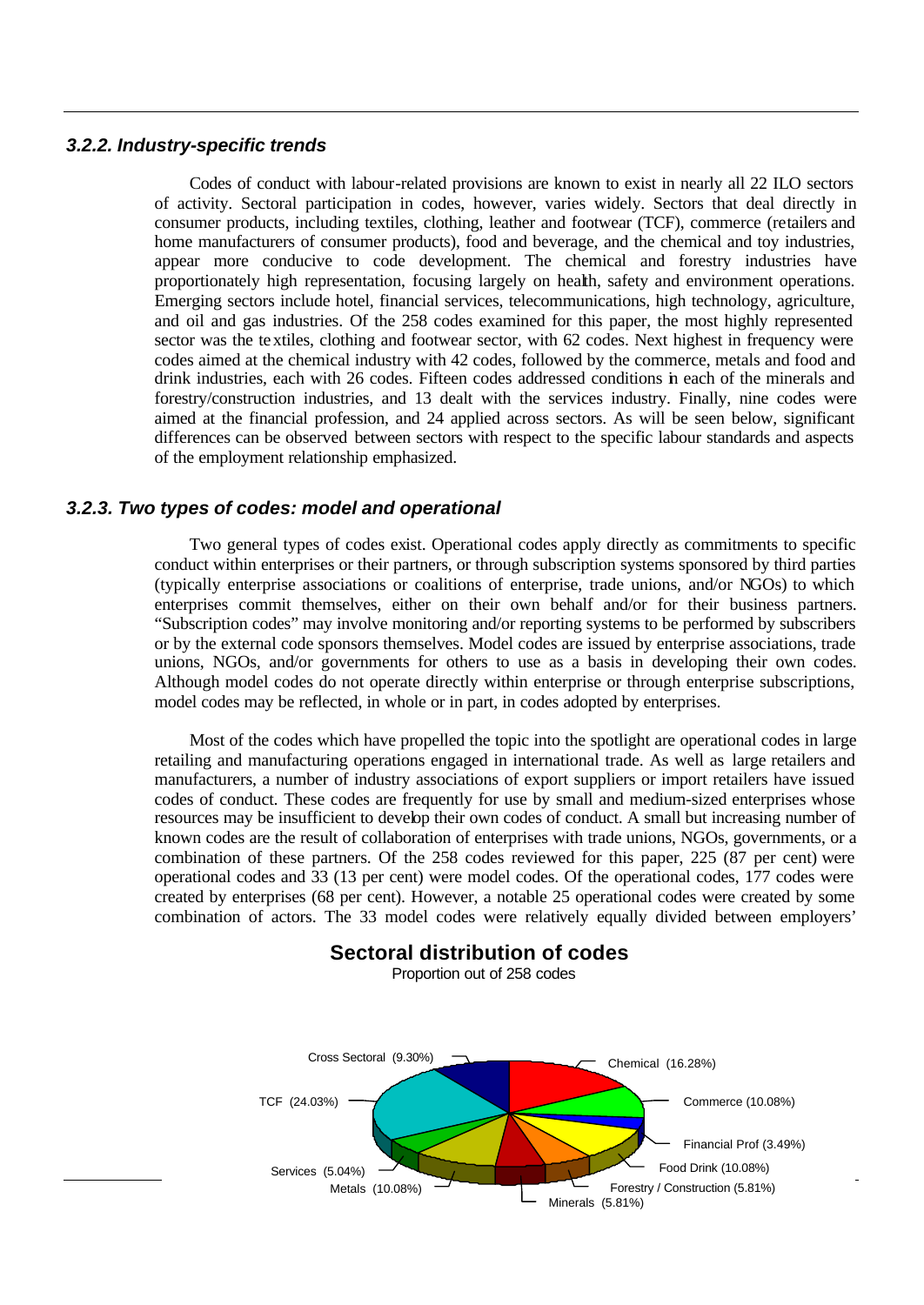organizations (11 codes), trade unions (9 codes), and NGOs (11 codes). Only one model code was created through the cooperation of several actors.

#### *3.2.4. The relevance of the commodity chain*

In increasingly globalized relationships, the structure and operation of supply chains play a defining role in the development and implementation of codes.<sup>27</sup> Some codes develop by virtue of common ownership ("equity") between enterprises in the chain (e.g. tea plantations and packaging). Other codes are applied as conditions to contractual arrangements, which may represent long-term relationships, or fragmented, highly opportunistic outsourcing arrangements. The closer and more long-lasting the relationship between retailer and supplier, the easier the application of the code appears to be. The longer the chain of production and more complex the levels of contractors, subcontractors and buying agents, the more challenging the situation is. Manufacturers with wholly owned facilities abroad or ongoing relationships with contractors have built-in arrangements for code implementation, while retailers removed from suppliers must use bargaining power to require compliance with code standards. Retailers who contract out the manufacture of private-label merchandise can directly influence their contractors. Trade unions have developed strategies for negotiations on codes that apply across commodity chains, based on solidarity campaigns among trade unions in production, packaging, distribution and/or retail.<sup>28</sup> The chain-wide model depends for effectiveness in part on the structure of the supply chain – the more cohesive, the more likely it is an initiative can be adopted and implemented. A significant problem, for which insufficient evidence has been collected, concerns the costs associated with the monitoring of codes, particularly for producers subject to varying requirements of different buyers and retailers. In many instances, the added costs of code systems are reflected in a retail mark-up. Nonetheless, if the cost is significant, the point at which it is met in the first instance could distort the competitive position of enterprises.

#### **3.3. Operational codes**

Operational codes are developed by enterprises, enterprise associations, trade unions, NGOs or, in some cases, a combination of one or more of those entities.

#### Enterprise codes

Available information suggests that the world's largest multinational enterprises, and in particular US-based multinational enterprises in the TCF and related commerce sectors (e.g. manufacturers and retailers including department stores, mass merchandisers, speciality stores and mail-order clothing companies), have led the trend toward the usage of codes as a means of responsible sourcing. Japanese and South Korean MNEs of comparable size, for which little

 $2^7$  See, e.g. G. van Liemt: The social policy implications of codes of conduct, with particular reference to the relations between companies adopting such codes and their supplier and subcontractors, presented at Global Production and Local Jobs: New Perspectives on Enterprise Networks, Employment and Local Development Policy, Geneva, 9-10 Mar. 1998.

<sup>&</sup>lt;sup>28</sup> For example, the International Union of Food, Agricultural, Hotel, Restaurant, Catering, Tobacco and Allied Workers Associations (IUF) brought tea producer and distributor affiliates together in 1997 to spur enterprise initiatives in the tea industry. In addition, multisector coalitions involving codes of conduct are emerging in efforts against child labour developed through a coalition of workers in the surgical instruments industry in Pakistan and public sector health care workers in developed countries.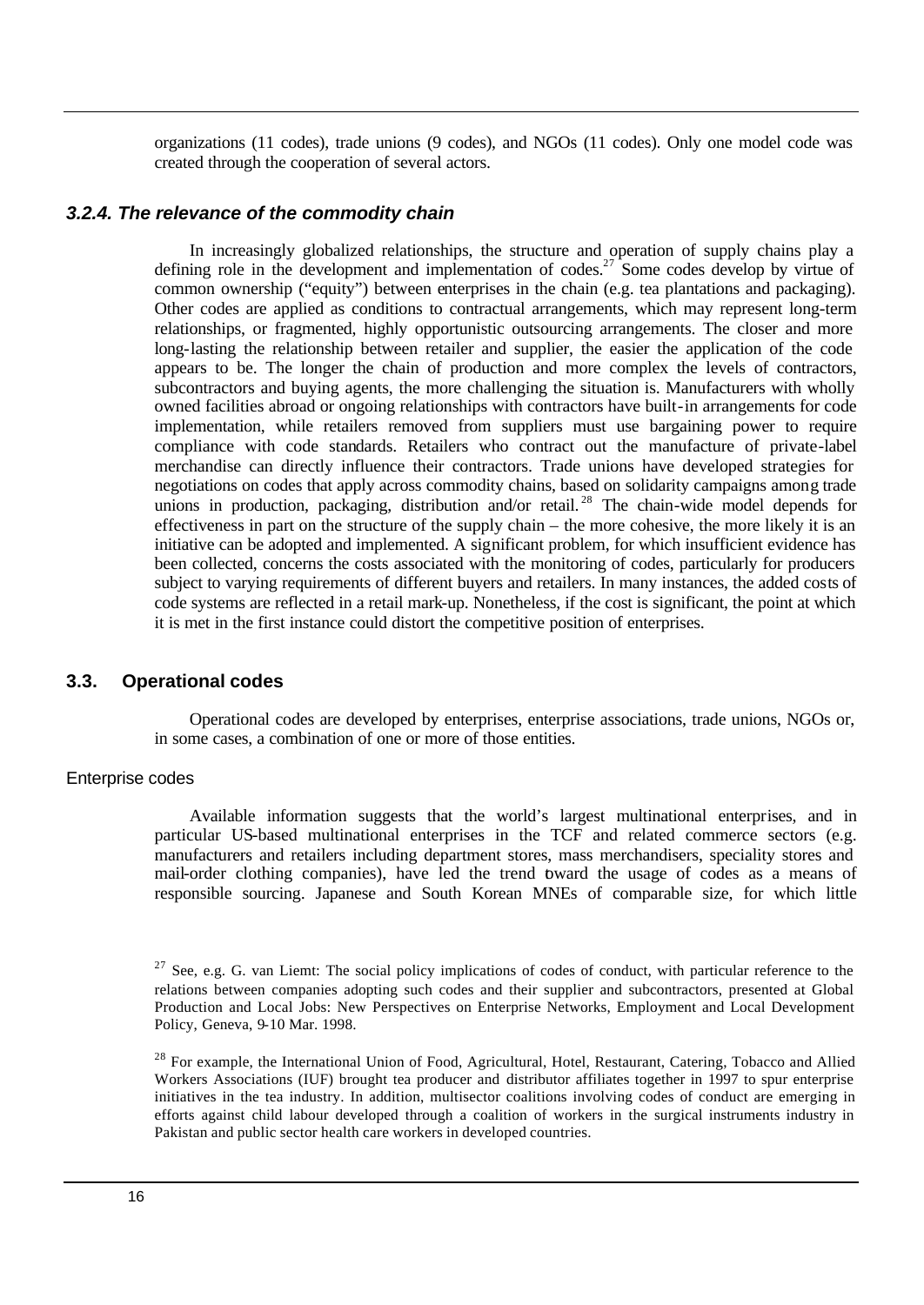information is available relating to single -enterprise conduct, appear to operate with creeds or philosophies of a very general nature directing, for example, enterprise respect for employees.

#### Enterprise association codes

Enterprise association codes may be developed by business associations, industry groups or employers' organizations. In contrast to single enterprise codes, these codes reflect a negotiated consensus among association members. Available information suggests that, with a few exceptions, business associations, while becoming more aware and active on issues of social responsibility, in general do not adopt codes as tools to address labour concerns. This trend may be the result of a lack of consensus among widely differing business sectors represented in the membership of such associations. In contrast, industry associations, both sectoral and multisectoral, have developed a notable number of initiatives relating to codes but few contain references to international labour standards. At the global level, associations in the toy, tea, sporting goods and chemical industries, among others, have developed codes with labour provisions. Examples include the Athletic Footwear Association, Tea Sourcing Partnership, Responsible Care (chemical industry), International Council of Toy Industries and World Federation of the Sporting Goods Industry. Some of these have been criticized for inadequate provisions for implementation, and insufficient incentives to encourage retailers to invest in, and work with, suppliers. European regional initiatives in industry associations appear distinctively characterized by collaboration with trade unions. This feature may be attributed in part to the effect of pre-existing regulations which nurtured a culture of consultations among labour and management, thus assisting a predisposition to extend discussions and ultimately arrive at code agreements.<sup>29</sup>Industry associations at the national level, particularly those comprised of small and medium-sized enterprise members, appear to adopt codes in part to facilitate a common public image, avoid unnecessary costs, and prevent adverse competitive effects. This trend can be noted at both ends of the supply chain and in developing as well as developed economies.

Employers' organizations appear to be most active in Latin America, where some have sponsored code-like structures in which individual companies may voluntarily participate. A Brazilian employers' organization helped to sponsor the Abrinq Foundation, which has had considerable success in using a certification system in the fight against child labour. Similarly, employers' organizations in Colombia and Guatemala have instituted policies on child labour, each with a follow-up system for signing up company members or recognizing individual adoption of codes.

#### Combinations of actors

Two types of jointly developed codes may be distinguished. *Framework agreements* are negotiated between national or international trade unions and enterprises or enterprise associations. These agreements may apply to the international supply chain and set the framework in which future workplace-specific decisions take place. *Multi- stakeholder codes* are the result of cooperation between NGOs (sometimes joined by trade unions) and enterprises or enterprise associations.

<sup>&</sup>lt;sup>29</sup> See, e.g. EU Council Directive No. 94/45/EC, 22 Sep. 1994 (Official Journal of the EC, 30/09/94, No. L 254, pp. 64-72), amended by EU Council Directive No. 97/74 of 15 Dec. 1997 (Official Journal of the EC, 16/01/98, No. L 10, pp. 22-23), implementing 1989 European Community Charter of Fundamental Social Rights of Workers, which mandated multinationals operating in Europe to establish works councils for information and consultation with workers on selected issues in enterprise operations.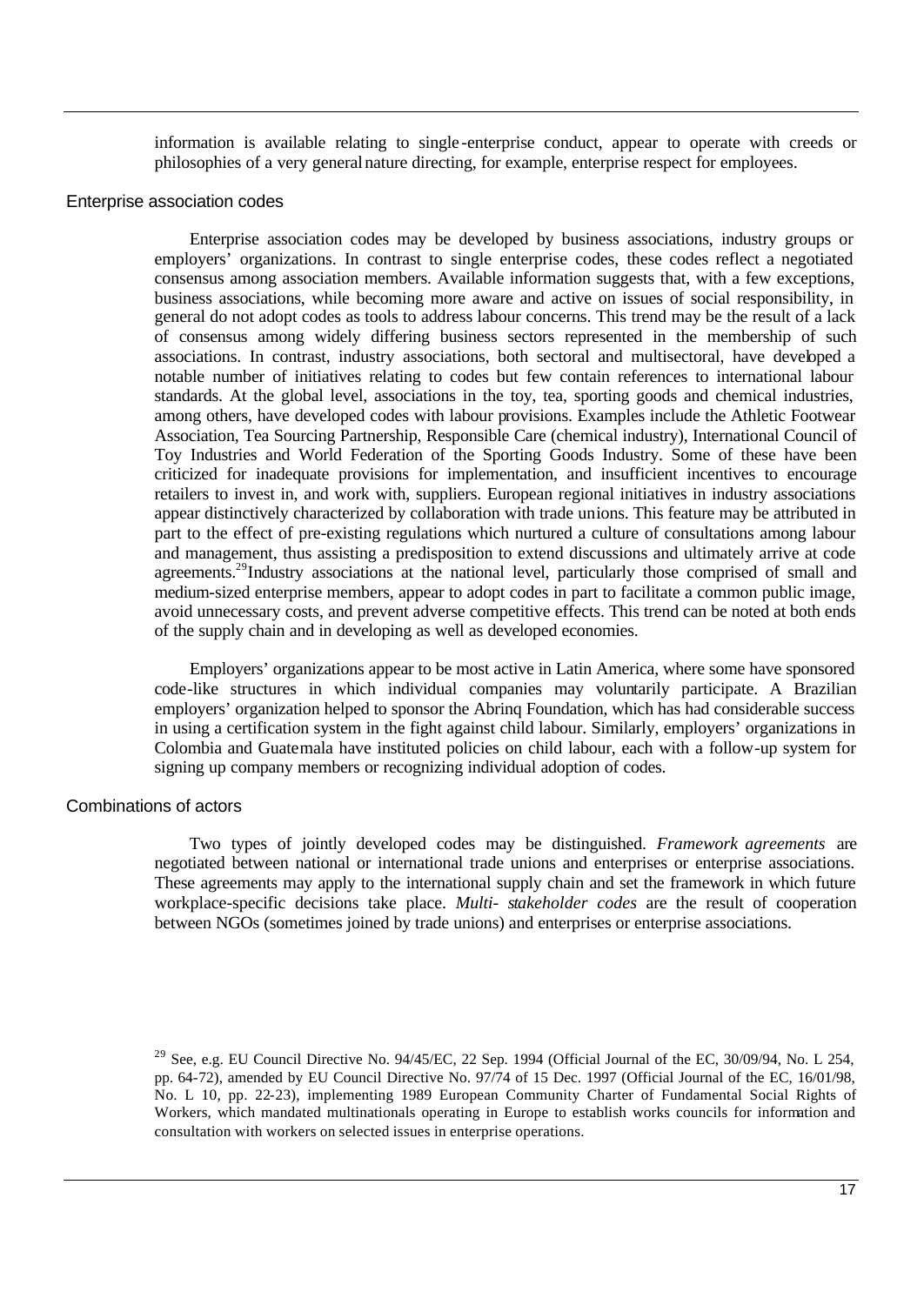#### Framework agreements

Increasingly, trade unions, enterprises and enterprise associations negotiate and implement framework agreements containing labour provisions.<sup>30</sup> In general, codes that have developed with worker participation incorporate international labour standards in a more consistent pattern than do other types of codes reviewed. Most such codes also appear to utilize some type of external monitoring and certification system and many use the subscription method. Framework agreements appear to have advanced the farthest, in terms of implementation, within the European Union. A notable example of collaboration between a trade union and a multinational enterprise, the Danone group, is discussed below. Non-European framework agreements present widely disparate results, including agreements focused on a single issue (usually child labour) and agreements containing a full set of core labour standards.

Negotiations between international trade secretariats (presumably in consultation with local trade unions) and multinational enterprise headquarters management represent a relatively new phenomenon. Evidence on what effect, if any, framework agreements have on local collective bargaining agreements is as yet unavailable. In any event, it would appear that coordination between international trade union secretariats and local workers could serve to provide greater participation by those directly employed in the situations covered by a code of conduct than is the case in codes developed solely by enterprises and/or NGOs without worker involvement.<sup>31</sup> International framework agreements are presumably subject to general contract law obligations. However, it is not certain that, in contrast to collective bargaining agreements, these obligations could be made effective by national legal systems in each country of the multinational enterprise's operations. One innovative approach has been to commit the enterprise, within the framework agreement, to incorporate the agreement into its existing local-level collective bargaining agreements. This type of approach has developed in Europe in the context of the EURATEX/ETUF-TCL agreement and in part reflects the particular national law and practice concerned relating to collective bargaining relationships. The strategy of transposition to the national level of collective bargaining agreements brings with it, not only legal benefits, but also existing implementation systems and relationships, and a

method for achieving uniformity of standards among enterprise operations in various countries and circumstances.

#### Multi-stakeholder codes

Multi-stakeholder codes involving enterprises, trade unions and NGOs are increasing and often focus on labour practices. While multi-stakeholder codes, although initiated by NGOs in many cases, appear to be growing, codes proposed exclusively by NGOs appear to be decreasing. Most multistakeholder codes operate through the subscription method. Experience to date suggests that the participation of NGOs in codes of conduct involving labour practices has shifted the traditional balance between worker and employer at the negotiating table. Negotiations tend to be more piecemeal, with public demands contributing to determining which sectors, which issues and which

<sup>30</sup> International trade union secretariats involved in developing codes report that they are devoting considerable financial and human resources to communication with workers at local levels. Such communication may demonstrate, in contrast to prevailing situations where codes are developed without trade union involvement, that the development of codes between international trade union secretariats and multinationals has tended to enhance local workers' awareness of the negotiations and content of codes that cover their industry or workplace.

 $31$  E.g. United States Apparel Industry Partnership (which consists mainly of US-based multinational enterprises in the TCF sector and US-based NGOs). See also discussion of SA8000 below.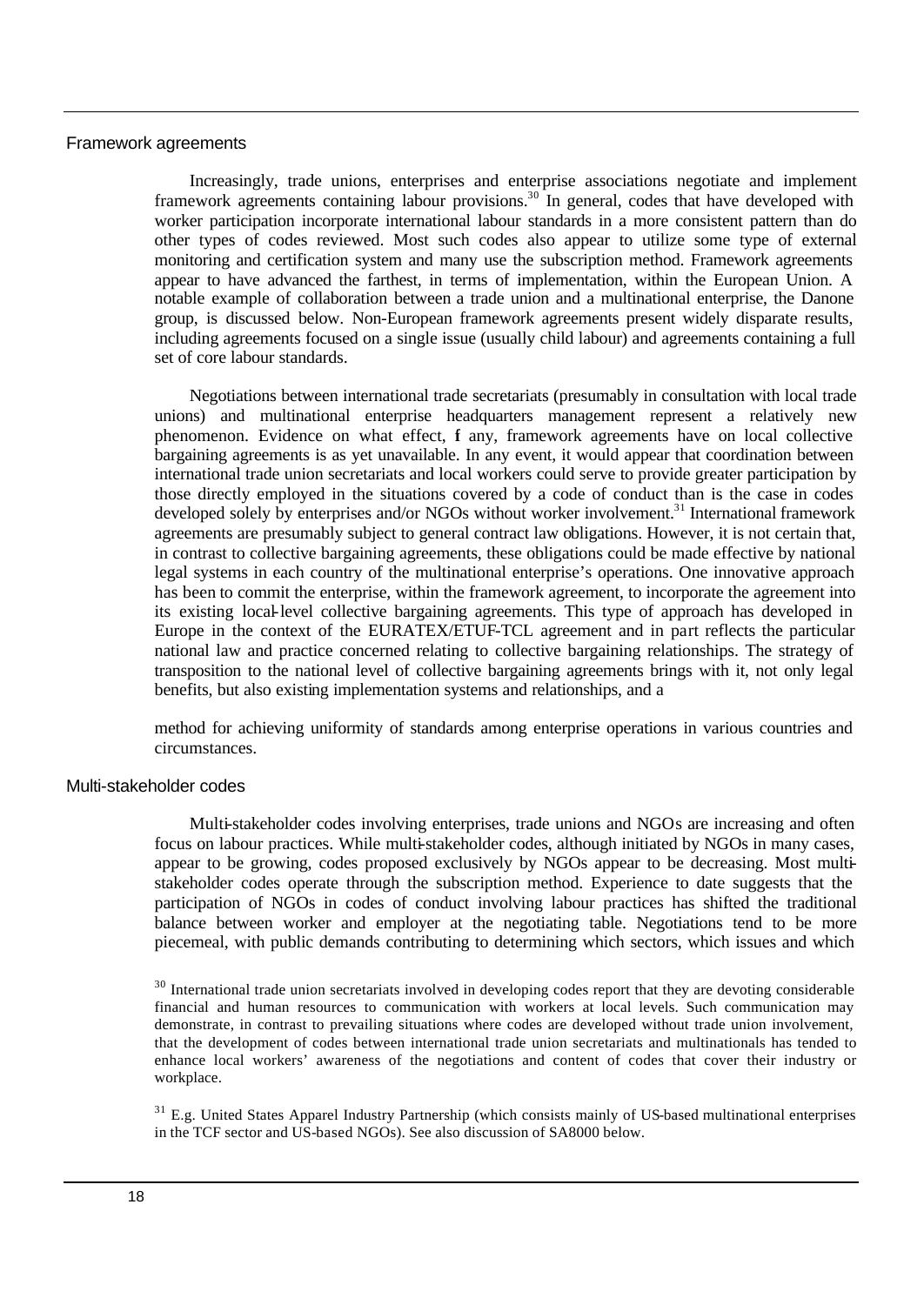safeguards will be the principal subjects. In recent times, trade unions have increasingly been accepted by enterprise management and NGOs as important contributors to the initiatives. Although in several high profile initiatives, trade unions were outnumbered in comparison with enterprise and NGO counterparts, recent trends show otherwise.<sup>32</sup> For example, the UK-based Ethical Trading Initiative has equal representation of enterprises, trade unions and NGOs. Within the enterprise sector, however, small and medium-sized enterprise representation in the formulation and oversight of multistakeholder codes appears quite limited.<sup>3</sup>

The content and implementation of multi-stakeholder codes largely depend upon the identity of the various code partners and the leadership they provide. The partners in the hybrid system significantly affect start-up influence and range: where large enterprises dominate, the potential for broad influence exists but may be diluted in part by the divergent interests among the members.<sup>34</sup> Several efforts with more balanced roles among the partners report difficulty in achieving consensus on difficult issues. The Ethical Trading Initiative in the United Kingdom has met with problems over such issues as freedom of association and child labour but recently adopted a base code for its member companies to adopt or incorporate into their own codes, referencing ILO standards on those and other issues. The United States Apparel Industry Partnership encountered public tensions over the living wage issue and is now facing obstacles on agreeing to a system for independent, external monitoring and verification.

Multi-stakeholder systems generally follow one of two approaches. Many create private regulatory regimes or accreditation/certification systems.<sup>35</sup> The second approach, which overlaps with the accreditation/certification systems, consists of learning models. The Ethical Trading Initiative has been very active in developing multi-stakeholder learning projects on monitoring and implementation of codes of conduct. Likewise when the SA8000 standard was launched it was first tested with companies. The Swiss, Dutch and French sections of the Clean Clothes Campaign are involved in monitoring pilot projects with a number of companies.

Sensitive to public and media attention, hybrid code partners tend to concentrate on labour practices in particular sectors and countries. Areas of particular interest include TCF (Clean Clothes Campaign, Apparel Industry Code), forestry (Forest Stewardship Council, discussed further in Chapter 4 below) and food and agriculture (Fairtrade Organizations, Draft Banana Charter). A few recently developed systems are multisectoral in nature. The SA8000 system aims at a generic certification of any enterprise. The Ethical Trading Initiative focuses on implementation of code requirements.

<sup>&</sup>lt;sup>32</sup> The Board which runs the SA8000 initiative of Social Accountability International (SAI) contains one smaller company, Eileen Fisher, out of 16 enterprises in total, and some of the initiatives have small and medium-sized enterprise subscribers represented through industry associations (e.g. Clean Clothes Campaign, Draft Banana Charter).

<sup>&</sup>lt;sup>33</sup> The comparatively longer track record of Project Equality, an initiative begun in the United States for review and disclosure of equal employment opportunity and treatment, incorporates religious organizations and corporations as sponsors and reportedly exerts influence by publishing an annual Buyer's Guide accrediting over 1,500 employers of those inspected.

<sup>&</sup>lt;sup>34</sup> The Fair Labour Association/Apparel Industry Partnership, SA8000 and Social Accountability International, the Clean Clothes Campaign Code of Practice and the AAMA WRAP Programme.

<sup>&</sup>lt;sup>35</sup> Examples include the ICC Business Charter for Sustainable Development, and the Caux Round Table Principles for Business, developed in 1994 by the US-based Minnesota Center for Corporate Responsibility.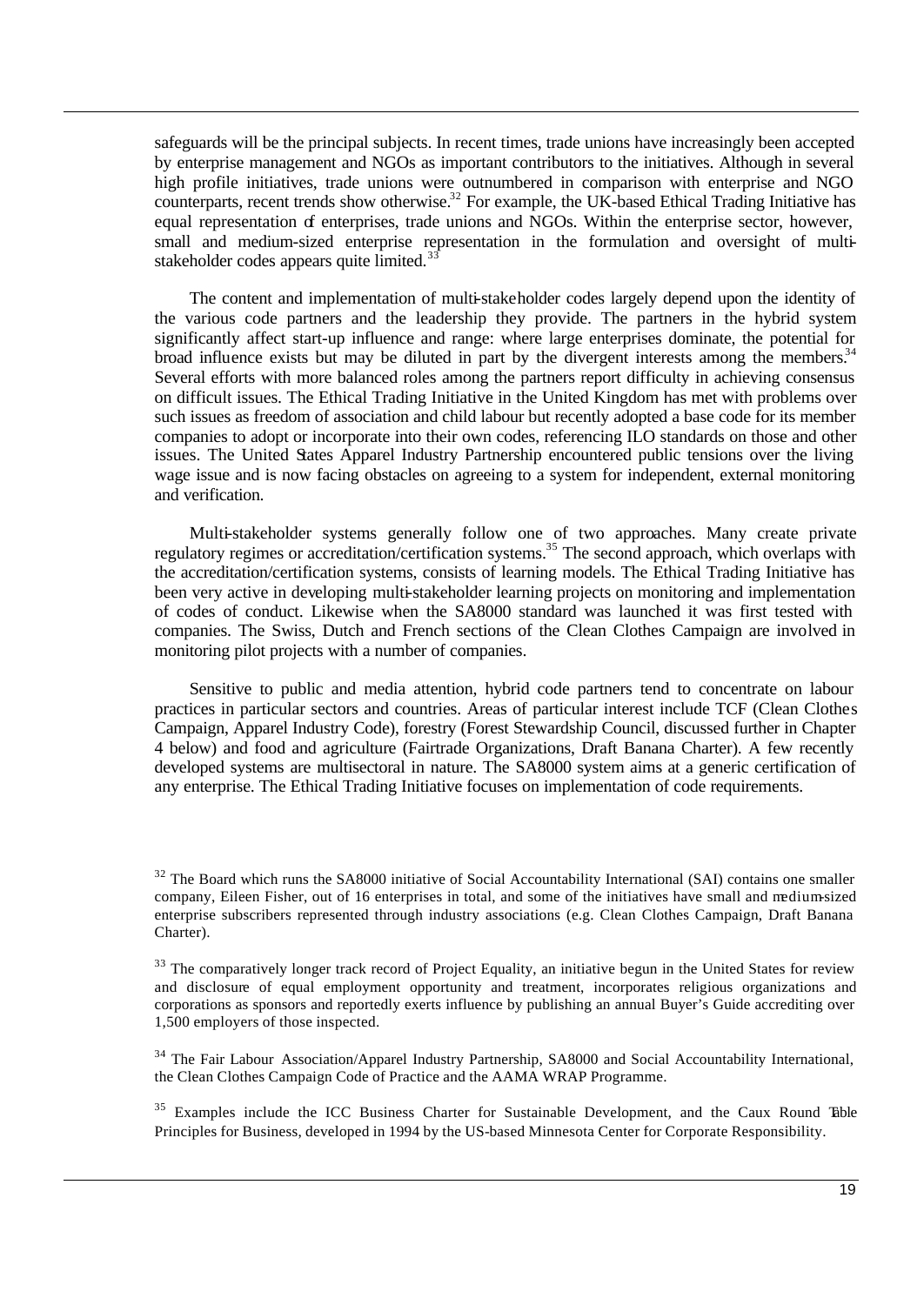Governments and intergovernmental organizations tend to play supportive roles in selected hybrid code systems, serving as catalysts, facilitators, endorsers and even financial supporters. The Ethical Trading Initiative receives its core funding from the Government of the United Kingdom, which also sends a representative to observe the board meetings. The Apparel Industry Partnership was developed with the encouragement of the Government of the United States. The code prepared by the Federation of International Football Associations (FIFA), with international trade union secretariat assistance, led to an agreement to run cooperative projects to eliminate child labour from particular industries in South Asian countries, where the ILO and UNICEF cooperate with industry groups, workers, governments and NGOs (see Chapter VI below. In Brazil, the ILO and UNICEF have cooperated with the Abrinq Foundation in its child labour social labelling programme, and a state government in Brazil works with enterprises and UNICEF to collaborate in the provision of schooling and the elimination of child labour from rural activities.

#### **3.4. Model codes**

Model codes, which continue to be issued by enterprise associations, trade unions, NGOs and hybrid coalitions, serve as a conceptual basis for the development of codes within enterprises or simply as a general influence on enterprises. Behind the emergence of some of these codes is a strategy to promote the use of consistent language in codes of conduct and benchmarks for evaluation and comparison of unilaterally adopted codes. Available evidence is inconclusive as to their effects however. Model codes issued by enterprise associations tend to be ethically oriented, some with general references to labour practices.<sup>36</sup> Model codes developed by trade unions appear to aim both at guiding trade unions in the negotiation of codes in particular sectors, and at serving as general guidance for all industries.<sup>37</sup> With a few known exceptions, NGO model codes tend to take on a "benchmark" quality, providing a set of principles, minimum standards, or guidelines to be followed in the process of adoption, and the actual content of codes of conduct by enterprise.<sup>38</sup> In the public sector, the Government of the United States has proposed its own Model Business Principles for United States companies doing business abroad.<sup>39</sup> As mentioned earlier, the Government of the United

<sup>&</sup>lt;sup>36</sup> See International Code of Conduct for the Production of Cut Flowers adopted in Aug. 1998 by the IUF and several local trade unions and NGOs. The ICFTU Basic Code seeks to help develop the codes of individual companies or their subcontractors, as well as industry associations and employers' organizations. In a similar initiative led by Hyundai and Daewoo trade unions in the Republic of Korea with the Korean-based NGO, People's Solidarity for Participatory Democracy, the partners developed their own charter as a means to monitor the performance of Korean enterprises operating overseas in response to the 1996 Declaration on codes of conduct for those enterprises issued by the Korean Council of Economic Organizations.

<sup>&</sup>lt;sup>37</sup> See, e.g. Business for Social Responsibility Matrix of Company Codes of Conduct, Oxfam Clothes Code Campaign Minimum Standards and Principles, Interfaith Center on Corporate Responsibility 1995 Principles for Global Corporate Responsibility and Amnesty International Human Rights Principles for Companies. The latter refers widely to international labour standards and the ILO Tripartite Declaration of Principles concerning Multinational Enterprises and Social Policy.

<sup>&</sup>lt;sup>38</sup> The principles, which are quite broad and do not refer to ILO standards, are supported by the Government's Best Global Business Practices Program, which provides information resources, conferences and awards relating to socially responsible labour practices in enterprise.

<sup>&</sup>lt;sup>39</sup> For example, Council on Economic Priorities, SCREEN, op. cit., reported that, of 38 per cent responding, 99 per cent had sourcing guidelines addressing basic workers' rights; United States Department of Labour survey, op. cit., reported that of 42 responding, 36 had child labour policies with half or less with other labour rights standards; C. Forcese, op. cit., survey of Canadian codes reported that, of 43 responding, 49 per cent had international codes of conduct with labour provisions in 46 per cent of those.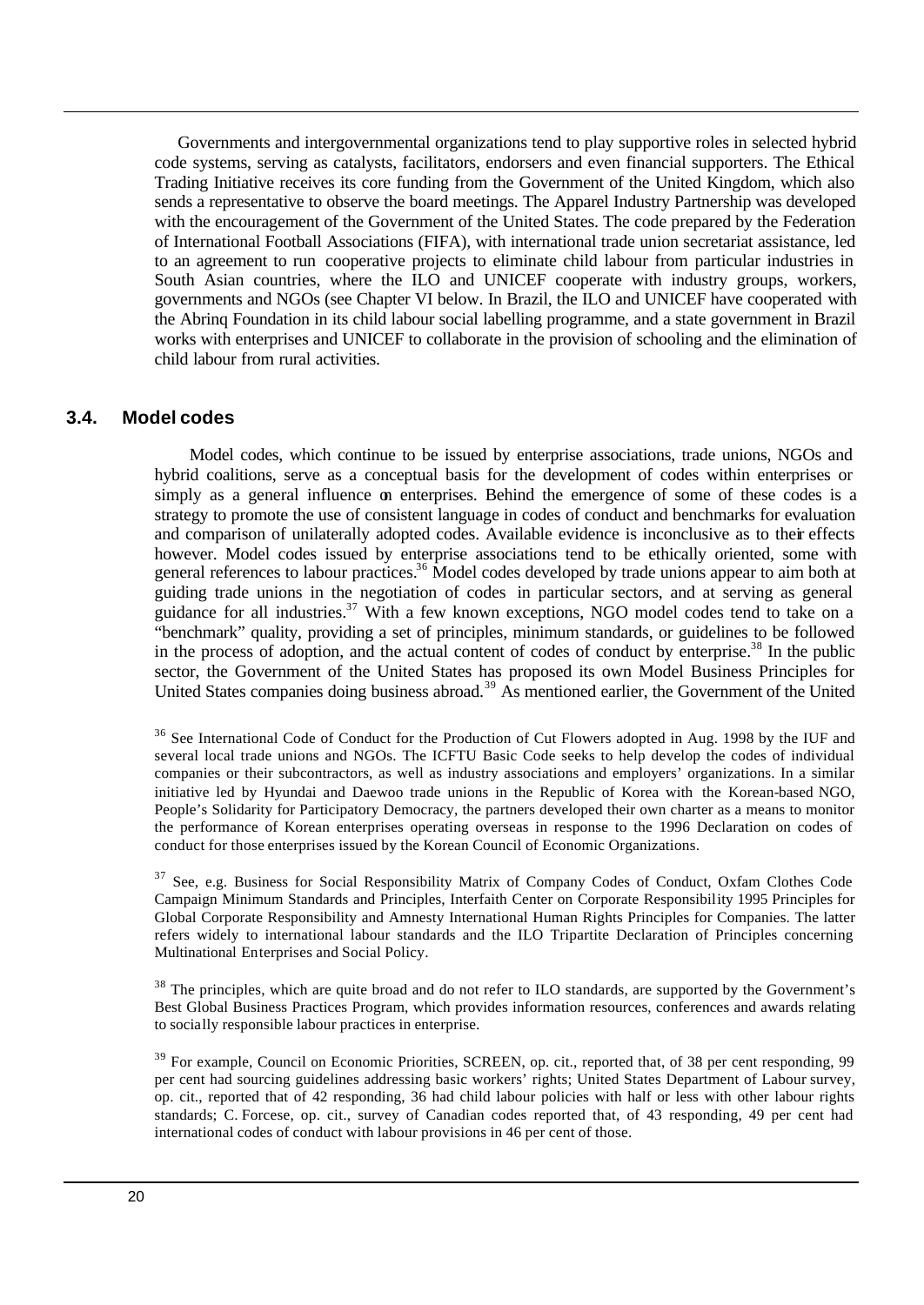Kingdom plays an important role in the development of the Ethical Trading Initiative, including financing and observation on the Board. Other governments have opted for the development of guides or guidelines relating to codes of conduct. The Canadian Government's Voluntary Codes Guide, along with various other information resources, includes an "Eight-step model for developing codes" reportedly prepared "by a multi-stakeholder working group". The Australian Government has published a Guide to Fair Trading Codes of Conduct (1995), and New Zealand has Guidelines on Developing a Code of Practice (1993).

#### **3.5. Content**

A comparison of codes reflects discrepancies in the various labour issues selected for attention, the sources of reference used to define proper practices, and in the actual level of practices targeted through codes of conduct. The issues covered in this paper mainly comprise fundamental labour rights (freedom of association/collective bargaining, non-discrimination, absence of forced labour and child labour), wage levels and occupational health and safety. Also included are other benefits such as social security, job security, working hours and training as well as involvement in community issues.

An analysis of the 258 available codes demonstrated that significant hurdles in evaluating the labour content of codes of conduct exist at the present stage of research, making it extremely difficult to give reliable indications of trends. Survey methods of data collection have generally failed to obtain high rates of responses from companies, leading to uncertainty as to the degree to which codes addressing labour practices are used by enterprises. The limited information available suggests that, of companies responding to surveys, a majority that have international sourcing guidelines or codes of conduct also address labour practices.<sup>40</sup>

#### *3.5.1. Choice of issues*

The labour issues included in codes of conduct often appear to reflect the nature of publicized labour problems in the various industry and service sectors. As discussed below, codes reviewed in the TCF sector, for example, tended to concentrate on child and forced labour. While 72 per cent of codes reviewed mentioned health and safety, special attention to that issue was apparent in the efforts of enterprises in the chemical, transport, TCF and toy manufacturing, mining, commerce and postal sectors. Seventy per cent of the codes reviewed, representative of most sectors of code activity, addressed the issue of employment discrimination. In contrast, relatively few codes (33 per cent) addressed one or both of freedom of association and collective bargaining. A review of references to international labour standards yields similar conclusions.<sup>41</sup>

<sup>41</sup> In one example using existing standards to create a self-defined standard, a UNIDO study developed a UNIDO IDEAL standard by incorporating both ILO norms and SA8000 standards, but found that the ILO and SA8000

<sup>&</sup>lt;sup>40</sup> Dominant references appeared to reflect concern as to particular problems in the following industries: basic metal production (Convention Nos. 100 and 111), chemicals (Conventions Nos. 111 and 138), construction (Convention No. 138), forestry (Convention No. 111 with notable worker/enterprise codes including Conventions Nos. 87 and 98 as well as Conventions Nos. 29 and 105), mechanical and electrical engineering (Convention No. 111), oil and gas production (Convention No. 111 and hybrid codes indicating Convention No. 169), textile, clothing, leather and footwear (Convention Nos. 111, 138 with worker/enterprise and hybrid codes indicating all core labour standards) and transport equipment (Convention No. 111). Service sectors reflected the following concerns: commerce (Convention No. 111 primarily), financial services (Convention No. 111), postal and other communication services (Convention No. 111 primarily), utilities (a worker/enterprise code had all core labour Conventions) and hotels, tourism and catering (only a worker/enterprise code, with references to Conventions Nos. 87 and 98).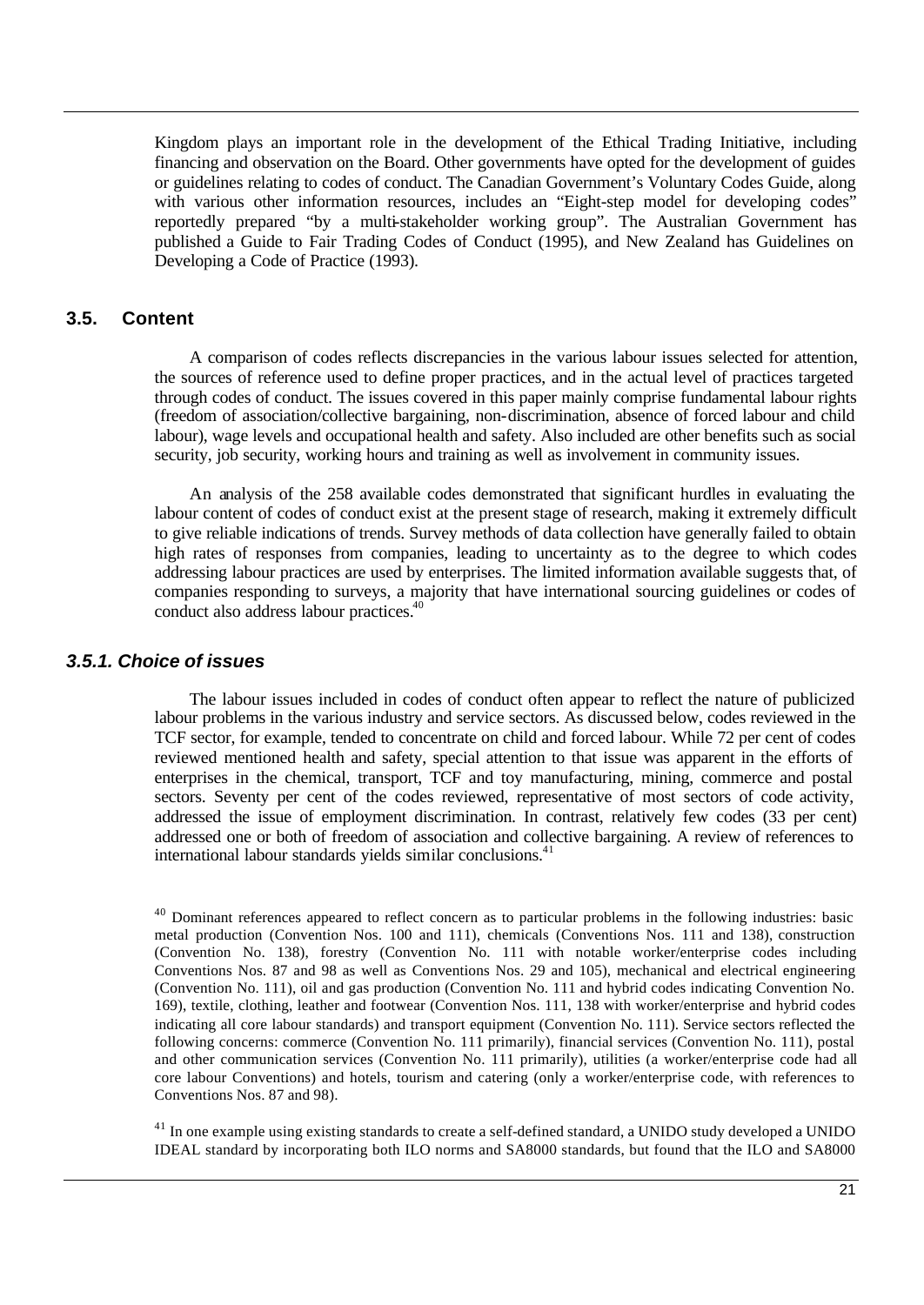

#### **Code references to labour standards**

Insufficient data exist to determine the actual impact of codes on labour practices. Nonetheless, the selective approach by which most codes address labour problems appears to promote uneven implementation of fundamental labour rights, both within a single enterprise and across the world's labour force. Given the interdependence of fundamental labour rights, a piecemeal treatment could make it difficult to sustain progress in one selected area while leaving others behind. For example, without freedom of association and collective bargaining to promote a balance in employer-employee relations, it is difficult to achieve non-discrimination and the effective abolition of child labour. Likewise, respect for hours of work and social benefits contributes to health and safety in the workplace.

#### *3.5.2. Sources of reference for defining the level of labour practices to achieve*

A wide diversity, and at times divergence, exists among the methods used to determine the level of labour practices to achieve. Among the codes reviewed, code drafters tended either to create their own definitions of labour practice targets ("self-definition") and/or refer to one or more of the following sources: national law, international labour standards and industry practice. Self-definition appeared to be the leading method of establishing labour practice goals, particularly among enterprise-drafted codes. The definitions varied widely in similarity to or divergence from international labour standards on the given issues. Self-defined standards appeared most frequently, to set goals implicating level of wages, health and safety, and certain fundamental labour rights. Code provisions which only used portions of ILO instruments in many cases changed the meaning or intentions of the instrument and qualified as self-definitions.<sup>42</sup>

systems fell somewhat short of the UNIDO-developed IDEAL social performance indicators for occupational safety/health conditions, non-discrimination practices (which included ILO Conventions Nos. 87 and 98), communication/work environment, working hours, wages and training/education/awareness. Responding to global standards, op. cit., p.37 (Table 2).

<sup>42</sup> In a particularly marked reference, an appendix to the Ethical Trading Initiative's Base Code states that the "tripartite structure of the ILO ... together with the technical expertise of this Organization in all matters relating to the world of work, make the ILO the authoritative and legitimate source of international labour standards".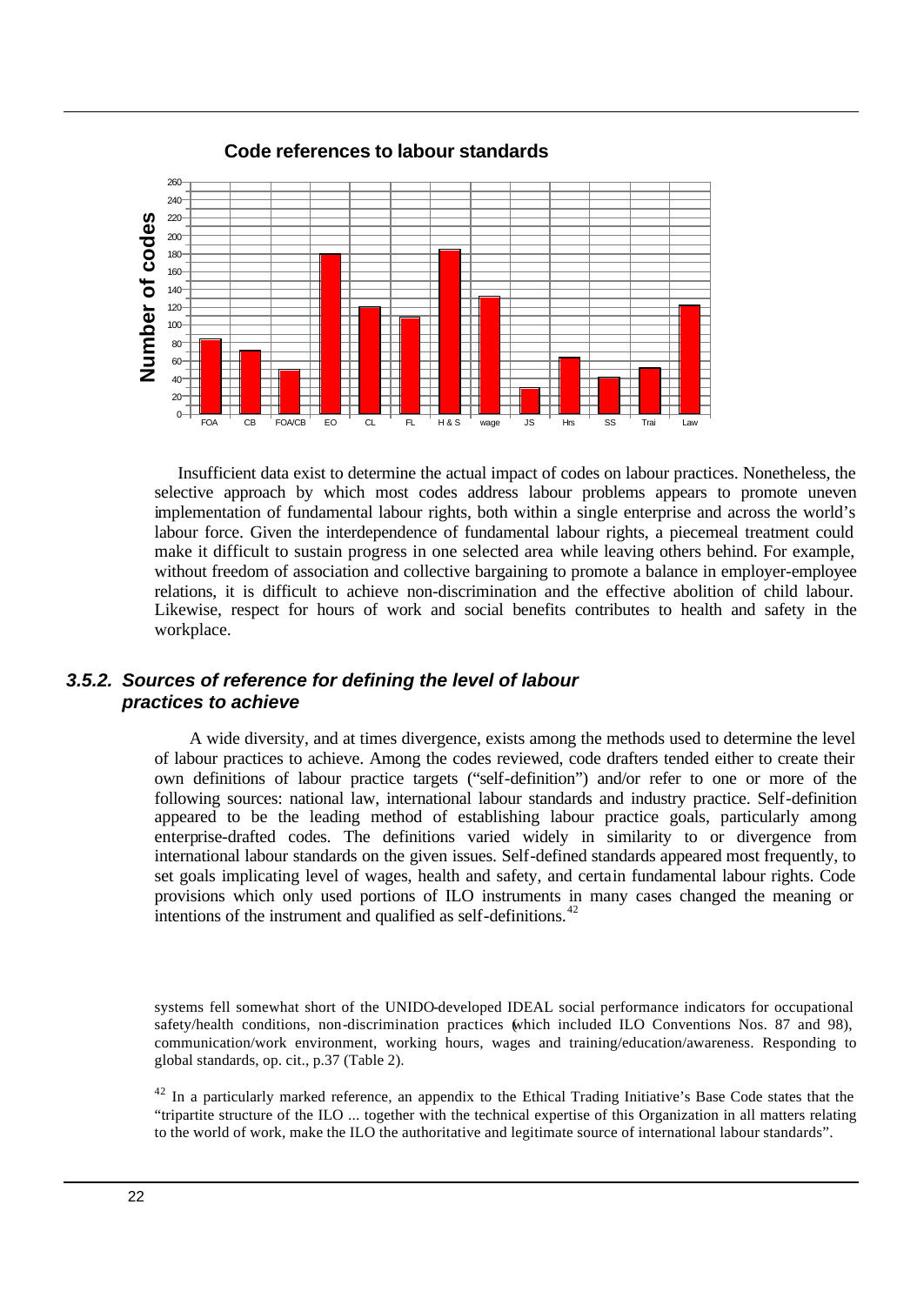General provisions guaranteeing respect for *national law* appeared in 45 per cent of the codes, and were contained in codes pertaining to all industries reviewed. Enterprises and enterprise associations were more likely to include such a general statement regarding compliance with national law (53 and 66 per cent of codes respectively), with NGOs and trade unions referring to law much less frequently (28 and 0 per cent). A few codes mentioned national law as a minimum standard only, and some specified that the higher of national law and industry standards was to be the prevailing standard. Of all issues addressed, the area where proportionately most frequent reference was made to national law was level of wages – an area lacking an international standard. In contrast, references to industry standards, by matching or exceeding them, appeared to play a lesser role than national law or international standards in code provisions. The nature of code initiatives as tools for enterprise leadership may help explain this phenomenon.

#### *3.5.3. International labour standards*

Few of the codes reviewed bore any reference to international labour standards, either generally or specifically mentioning the principles of an ILO Convention or Recommendation.<sup>43</sup> References to ILO standards occurred proportionately more often in framework agreements (enterprise/worker), hybrid codes and codes developed by NGOs or trade unions, than in codes developed by enterprise associations, or enterprises alone. References to multiple fundamental international labour standards were most frequent among framework agreements, hybrid codes and model codes, and appeared rarely in codes generated by single enterprises.<sup>44</sup> Many enterprise codes considered to be pioneers in social responsibility had no references to international labour standards or ILO instruments.<sup>45</sup> The Tripartite Declaration on Multinational Enterprises and Social Policy was referred to in five codes. Of these, three were NGO-generated codes that applied across sectors, and two were developed by trade unions, one applicable across sectors and one aimed at the services industry. The 1998 ILO Declaration on Fundamental Principles and Rights at Work has already been incorporated as a reference point in one code (the Ethical Trading Initiative's Basic Code) and was referred to in one model code developed by an international trade union code in the forestry and construction sector.<sup>46</sup>

#### **3***.5.4. Freedom from discrimination*

<sup>43</sup> One enterprise in the TCF sector presented a rare exception: "Any workers producing products manufactured for and sold by KappAhl must be provided with fair wages and decent working conditions and the international labour standards according to ILO Conventions Nos. 29, 87, 98, 100, 105, 111 and 138 must be observed." Code of conduct: Labour relations of KappAhl (in pertinent part)

<sup>44</sup> Among those were Liz Claiborne and Levi-Strauss. Reebok's code had only a general reference to international human rights standards.

<sup>45</sup> See "Model Code of Labour Conduct for the Construction Industry", developed by the IFBWW.

<sup>46</sup> The four with ILO Convention references were KappAhl and three hybrid codes (Clean Clothes Campaign, Fairtrade Charter for Garments and SA8000). Five of the six with national law references were corporations registered in the United States; the sixth was a model code. The primary United States law referenced, the Fair Labor Standards Act, has been determined by United States courts to have no extraterritorial effect.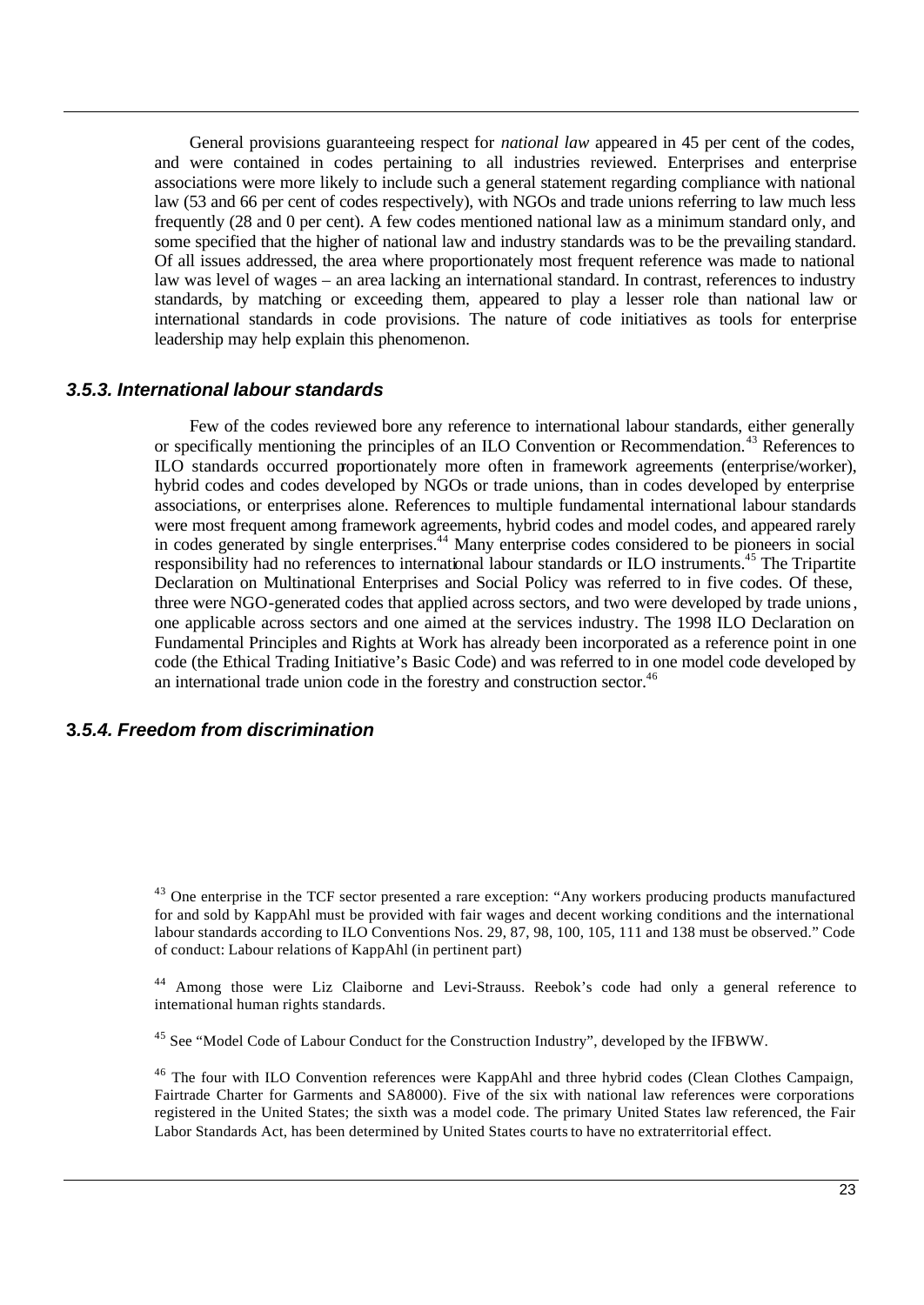Among the labour practices in the codes of conduct reviewed, the issue of freedom from discrimination in employment appeared in 70 per cent of all codes, representing the second most frequently raised labour issue across all sectors of code activity (after health and safety). The majority of these references were self-definitions. Only 17 codes actually referred to the ILO's Discrimination (Employment and Occupation) Convention, 1958 (No. 111), while some codes mentioned a particular national law on discrimination. Many of the codes treated freedom from discrimination in general allusions to respect and dignity of workers, or direct references to eliminating discrimination. $47$  Others enumerated grounds of discrimination,<sup>48</sup> but few reiterated all the grounds of discrimination found in



#### **References to international instruments**

Convention No. 11149<sup>49</sup> Some of the codes which mentioned freedom from discrimination went further to promote equal opportunity for advancement.<sup>50</sup> Specific mention of equal pay for work of equal value appeared only occasionally. However, in the context of referring to discrimination more generally, most codes mentioning Convention No. 111 also made reference to Convention No. 100

> $47$  "Everyone is entitled to be treated with respect as a person, regardless of role or individual differences". WMC Mining Company – Code of conduct.

> <sup>48</sup> "Employees must not be discriminated against because of personal characteristics or beliefs." Jones Apparel Group – Business partner standards; "[p]erceptions of equality naturally vary between different cultures and it is not the business of a company to smooth out the differences. However, within SKF, in all the locations where we are active, we strive to maintain equality – between the sexes, between different generations, different nationalities, races and creeds. We view equality not only as an ethical principle but also as an efficient working rule. It promotes a good team spirit" SKF – Our views on ethics and morals.

> <sup>49</sup> Convention No. 111 provides that "for the purpose of this Convention the term 'discrimination' includes ... any distinction, exclusion or preference made on the basis of race, colour, sex, religion, political opinion, national extraction or social origin, which has the effect of nullifying or impairing equality of opportunity or treatment in employment or occupation  $\ldots$ ", Convention No. 111, Art. 1(1)(a) and chapeau.

> <sup>50</sup> The codes included those of the enterprise KappAhl as well as those drafted by the Clean Clothes Campaign, SA8000 and the International Code of Conduct for the Production of Cut Flowers proposed by IUF, several local trade unions and a few NGOs.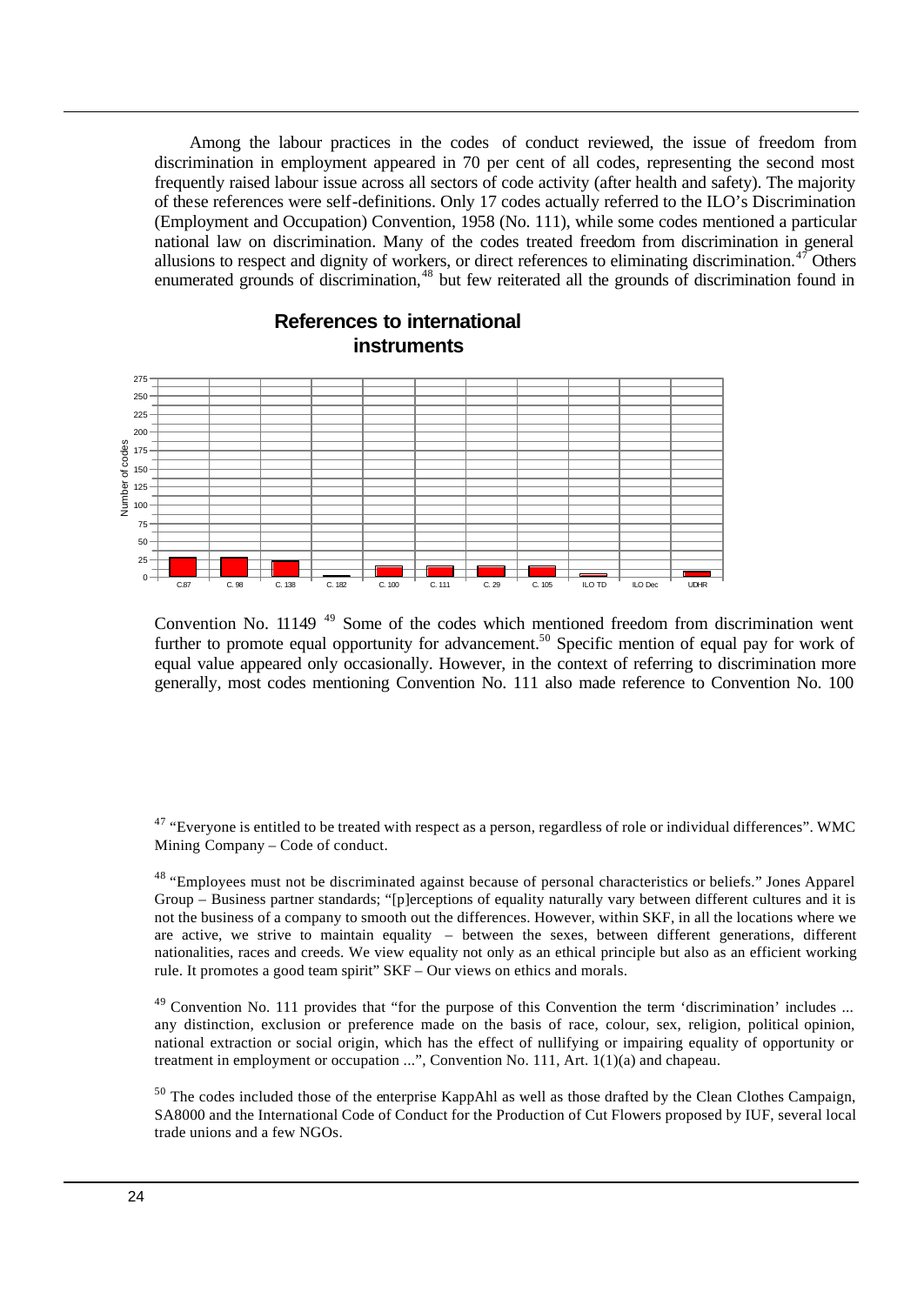concerning Equal Remuneration for Men and Women Workers for Work of Equal Value, with the later Convention appearing in 16 codes. $51$ 

#### *3.5.5. Child labour*

Forty-seven per cent of the codes highlighted the issue of child labour. Sectors which concentrated on child labour included TCF and toys (89 per cent), commerce (88 per cent), food and drink (42 per cent) and forestry and construction (40 per cent). Although these sectors were most likely to include provisions prohibiting child labour, several child labour prohibitions also existed in codes in the basic metal production (three codes), services (four codes) and chemical sectors (three codes). Sixty-three per cent of the codes that applied across sectors referred to child labour. The majority of these references were formulated as self-definitions. Two characteristics marked self-defined prohibitions: a lack of precise definition,<sup>52</sup> or a self-determined age, usually 14 or 15 years. <sup>53</sup> A proportionately higher number of the code references on child labour (nearly one-third) referred to national laws than in treatment of other labour issues. Some enterprises imposed their own standard or national law, whichever was higher.<sup>54</sup> Others deferred to national law when a conflict arose between their self-defined age or an age set by the international standard.<sup>55</sup> Still others set their own age standard if no national law addressed the question of child labour. Only 9 per cent of all codes referred to Convention No. 138 in defining a minimum age standard; in number, these were roughly split between enterprise-generated codes, enterprise/worker codes and hybrid codes. However, codes developed by enterprises alone had proportionately fewer references to the Convention, with only four codes, representing 2 per cent. Very few codes referred to Convention No. 182 as most were created prior to the creation of this Convention.

#### *3.5.6. Forced labour*

Forty-two per cent of the codes prohibited forced labour, with the overwhelming focus of those references in the TCF and toy sector (79 per cent of TCF and toy codes) and commerce sectors (73 per cent of commerce codes). Four out of five of these codes incorporated a self-definition, primarily by

<sup>51</sup> "We believe that children should not be unlawfully employed as labourers ... We believe that if children work, it should not interfere with mandated education." Starbucks – Statement of beliefs (Framework for a code of conduct).

 $52$  "We believe that children should not be unlawfully employed as labourers ... We believe that if children work, it should not interfere with mandated education." Starbucks – Statement of beliefs (Framework for a code of conduct).

<sup>53</sup> One enterprise specified the age of 14, except for a lower age for light work if permitted by law, in one of its codes but, in another, permitted children over 12 "to be employed part time if still in education". Compare Body Shop Declaration of Compliance with Code of Practice with Body Shop – Trading Charter and Statement of Human Rights Principles. The ages of 14 and 15 roughly mirror the provisions of Convention No. 138, though not necessarily with attention paid to the conditions and safeguards contained therein.

<sup>54</sup> "Sara Lee will not knowingly use suppliers who employ workers in violation of the local mandatory school age, or under the legal employment age in each country. In no case will Sara Lee procure goods or services from firms employing workers under age 15." Sara Lee Corporation -- Supplier selection guidelines.

<sup>55</sup> "Child labour mu st not occur. Only workers aged 15 and over, or over the age of compulsory education if higher, may be employed (ILO Convention No. 138). Exceptions to this rule may only be made if national legislation provides otherwise." Agreement between IKEA and the IFBWW.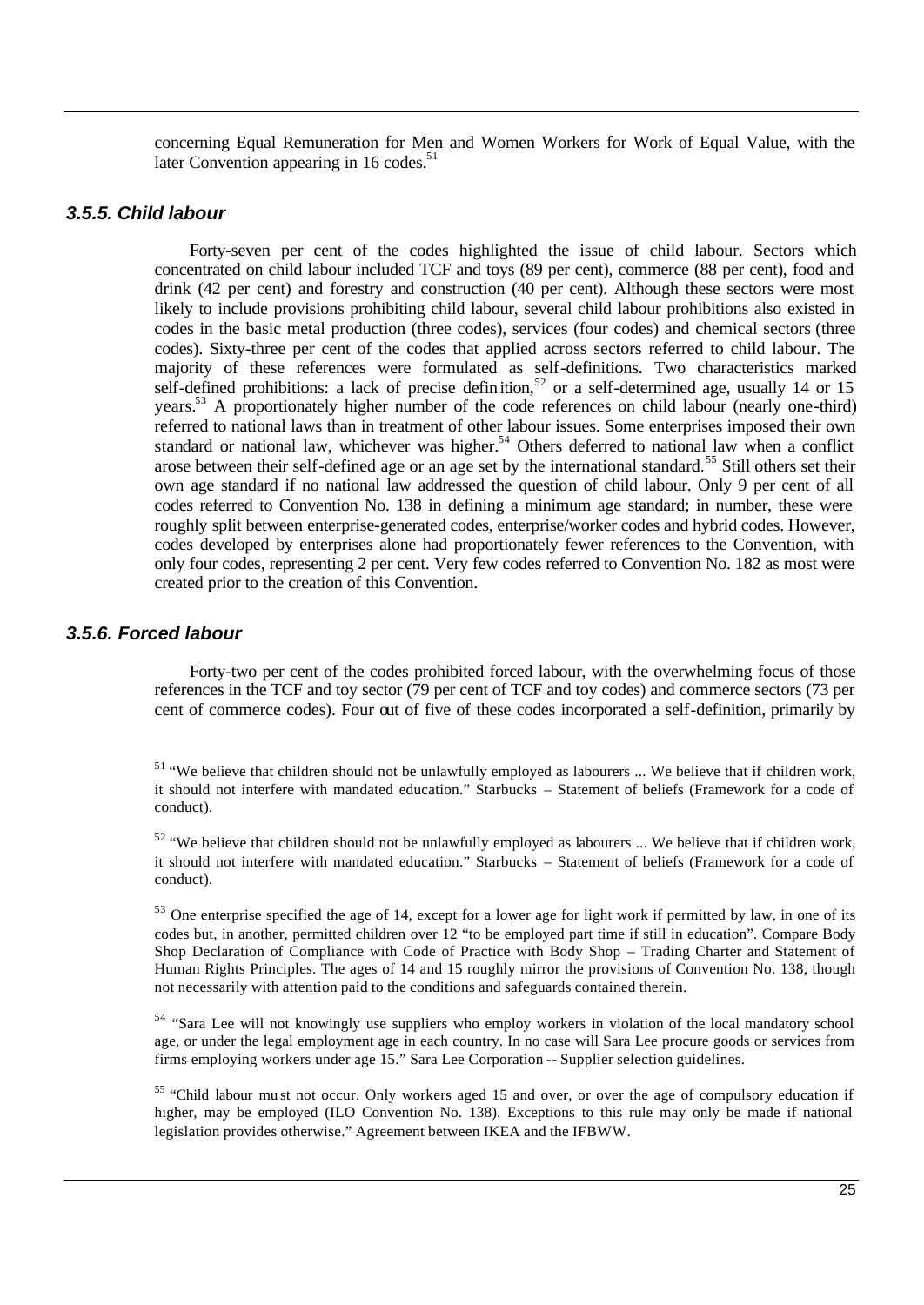prohibiting "forced labour" without defining it further.<sup>56</sup> Most were limited to prohibiting forced labour in goods; services were added exceptionally.<sup>57</sup> Many added prison labour, either as a qualifying or additional component,<sup>58</sup> and some focused on corporal or mental abuse as well.<sup>59</sup> *None appeared to refer to national laws on forced labour.* Most of those which referred to ILO standards cited either Convention No. 29 or Convention No. 105, each of which was referred to in 17 codes; one code alluded generally to the rules and guidelines of the ILO on the subject. $60$ 

#### *3.5.7. Freedom of association and collective bargaining*

Thirty-three per cent of the codes contained references to freedom of association and/or collective bargaining. Although the relatively low number of references is remarkable, given the degree of unanimity on its essential nature between employers' and workers' representatives in the ILO, the proportion of codes with such references does appear to have increased slightly in recent years.<sup>61</sup> The references occurred most frequently in the TCF (47 per cent), food and drink (50 per cent) and forestry and construction industries (47 per cent). References occurred to a lesser extent in the services (31 per cent), basic metal production (12 per cent), mining (20 per cent), chemical (10 per cent) and commerce sectors (8 per cent). Seventy-nine of the codes applying across sectors referred to one or both of freedom of association and/or collective bargaining. This higher proportion can presumably be linked to the greater likelihood of NGO and trade union involvement in the development of codes that apply across sectors.

Many of the references to freedom of association and collective bargaining, primarily those in single-enterprise codes, created self-defined targets. The self-definitions, which varied widely, included statements affirming freedom of association and collective bargaining, $62$  others alluded

<sup>56</sup> Member companies, and their contractors, are expected to agree that "no forced or prison labour is employed, that workers are free to leave once their shift ends ...", International Council of Toy Industries Code of Business Practices; vendors of K-Mart "must ensure that [no] merchandise is made in whole or in part using any ... forced or prison labour." K-Mart – Corporation Vendor Agreement.

<sup>57</sup> "Sara Lee will not knowingly use suppliers of either raw materials or finished products that have been produced by prison labour or forced labour, or services provided by such labour." Sara Lee Corporation – Supplier selection guidelines.

<sup>58</sup> "Columbia Sportswear will not enter into a partnership with any suppliers or contractors who use any form of forced labour – prison or otherwise." Columbia Sports Wear – Company standards and business practice guidelines.

<sup>59</sup> "We will not do business with firms that use forced prison labour or with companies whose contractors use such labour. We will also not purchase raw materials from companies that use forced prison labour. Furthermore, we will not transact business with organizations that use corporal punishment or any form of coercion." L.L. Bean Inc. – Code of conduct.

<sup>60</sup> "We will avoid sourcing from manufacturers where labour (e.g. child labour) is deemed to be exploited contrary to the rules and guidelines of the [ILO]." Empire Stores Group-Redoute Group – Aims and ethics. In one code, a verbatim incorporation of excerpts of the definition of forced labour under Convention No. 29 failed to include the essential exceptions of Article 2 of that Convention. See SA8000.

 $61$  The 1998 version of this paper reported that only 15 per cent of the codes contained references to freedom of association and/or collective bargaining.

 $62$  An industry association code read: "Members shall only do business with partners whose workers are in all cases ... allowed the right of free association and not exploited in any way." Athletic Footwear Association – Statement of guidelines on practices of business partners.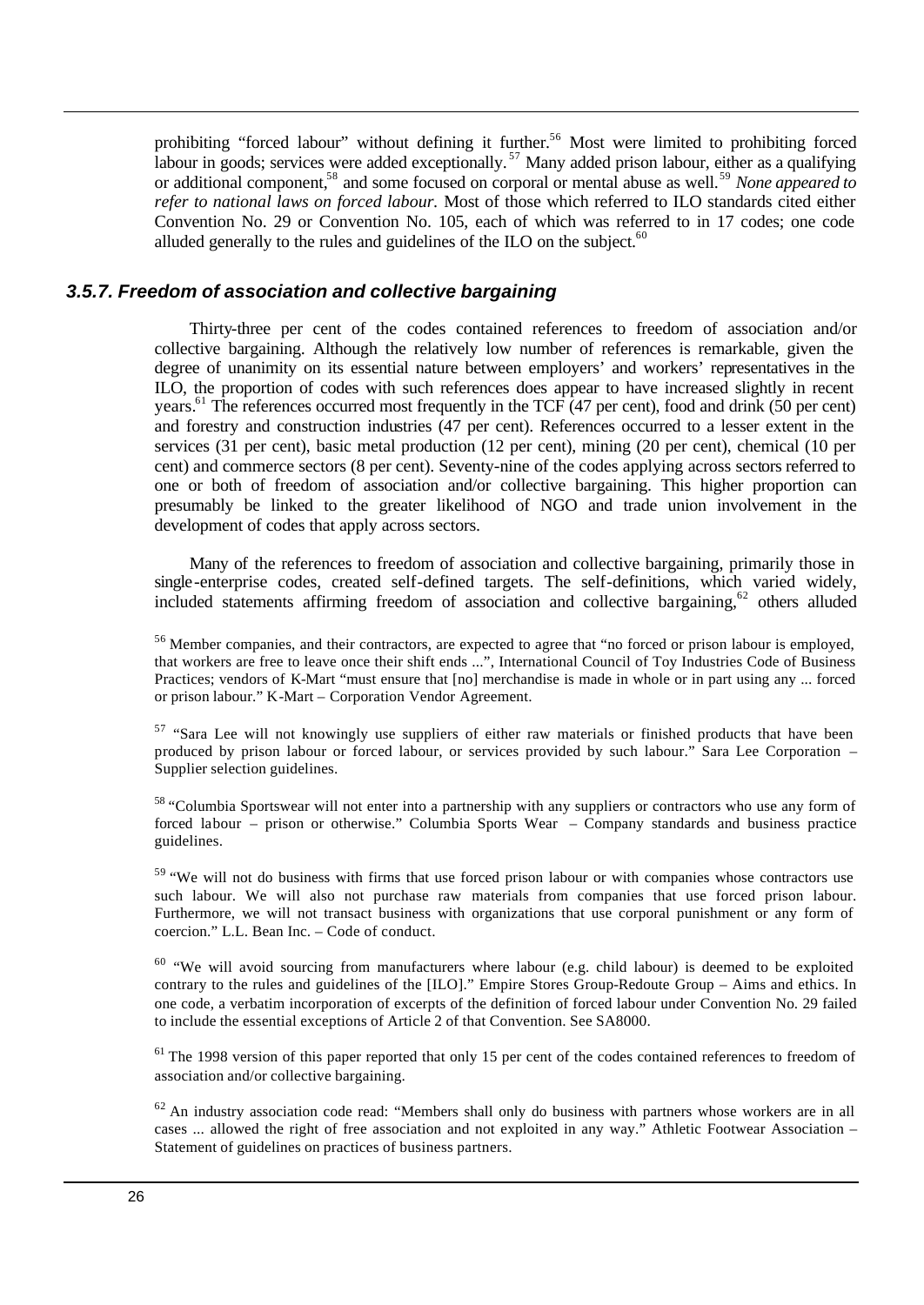generally to respect between labour and management,<sup>63</sup> still others supported the elimination of trade union activities, $64$  and some proposed a combination of approaches. $65$  Twenty-eight, or exactly onethird of those codes which mentioned the issue referred to one or both of the Freedom of Association and Protection of the Right to Organise Convention, 1948 (No. 87), and the Right to Organise and Collective Bargaining Convention, 1949 (No. 98). Four codes also referred to the Workers' Representatives Convention, 1971 (No. 135). With the exception of the enterprise noted above (KappAhl), and one employers' organization,<sup>66</sup> these references appeared only in codes developed with the participation of trade unions and/or NGOs.<sup>67</sup> Less than half of the code provisions referred to national law, sometimes using it to qualify, or limit, respect for freedom of association and collective bargaining.<sup>68</sup> One hybrid code, SA8000, opted for an internationalized approach except in situations where national law restricted freedom of association and collective bargaining. <sup>69</sup>

<sup>63</sup> The company aims to "... foster a corporate culture that enhances individual creativity and teamwork value, while honouring mutual trust and respect between labour and management", Toyota Motor Corporation Guiding Principles (1997 revision).

<sup>64</sup> One company code, reported to be on every employee's desk, stated that enterprise policy sought "[t]o operate the business in such a way that employees don't feel a need for representation by unions or other third parties. Where employees have elected in favour of – or are required by law to have some form of – union representation, Caterpillar will endeavour to build a sound company-union relationship", Caterpillar – Code of worldwide business conduct and operating principles. Another, less union-friendly enterprise code read: "The company believes in a union-free environment except where laws and cultures require [SKP] to do otherwise ... believes that employees themselves are best able to voice their concerns directly to management." Sara Lee Knit Products – International operating principles.

<sup>65</sup> Another code read: "Employees shall be encouraged by lawful expression of management opinion to continue an existing no-union status, but where employees have chosen to be represented by a union, management shall deal with the union in good faith" (followed by explanation of good faith dealings) DuPont – Labour relations policies and principles.

<sup>66</sup> See the UK Banana Industry's Code of Best Practice.

 $67$  These included hybrid codes between enterprise/trade union(s), a few model codes and one enterprise-generated code. In what may be the earliest enterprise/worker code, the BSN group, now Danone, in the food and drink industry, formulated a Common Viewpoint with the IUF in 1988, followed by a series of implementation agreements. Among other matters, the 1988 document declared the agreement of the two parties to promote the "implementation of trade union rights as defined in ILO Conventions Nos. 87, 98 and 135", Common Viewpoint IUF/BSN, 23 Aug. 1988. In 1994, the parties further agreed to specific means of promotion of trade union rights, including "efforts to provide economic and social education and information to the entire workforce as well as their representatives", and defined "workers' representatives" by quoting Article 3 of ILO Convention No. 135. IUF/BSN Joint Declaration on Trade Union Rights, 25 May 1994.

<sup>68</sup> For example, the company "respects its employees' rights to legally organize and bargain collectively", ALCAN Aluminum Ltd. – Code of conduct and "All workers should be free to join associations of their own choosing, and they should have the right to bargain collectively. We don't accept any disciplinary actions from the factory against workers who choose peacefully and lawfully to organize or join an association." Hennes & Mauritz – Code of conduct.

<sup>69</sup> The code was created by Social Accountability International, through an advisory board comprised of enterprises, NGOs and workers' representatives. It states a dual obligation of the company to "comply with national and other applicable law" and to "respect the principles of the following instruments: ILO Conventions [29, 105, 87, 98, 100, 111, 135, 138, 155, 159, 177] ... Universal Declaration of Human Rights [, and] ... Convention on the Rights of the Child". In its section on freedom of association and collective bargaining, the "company shall respect the right of all personnel to form and join trade unions of their choice and to bargain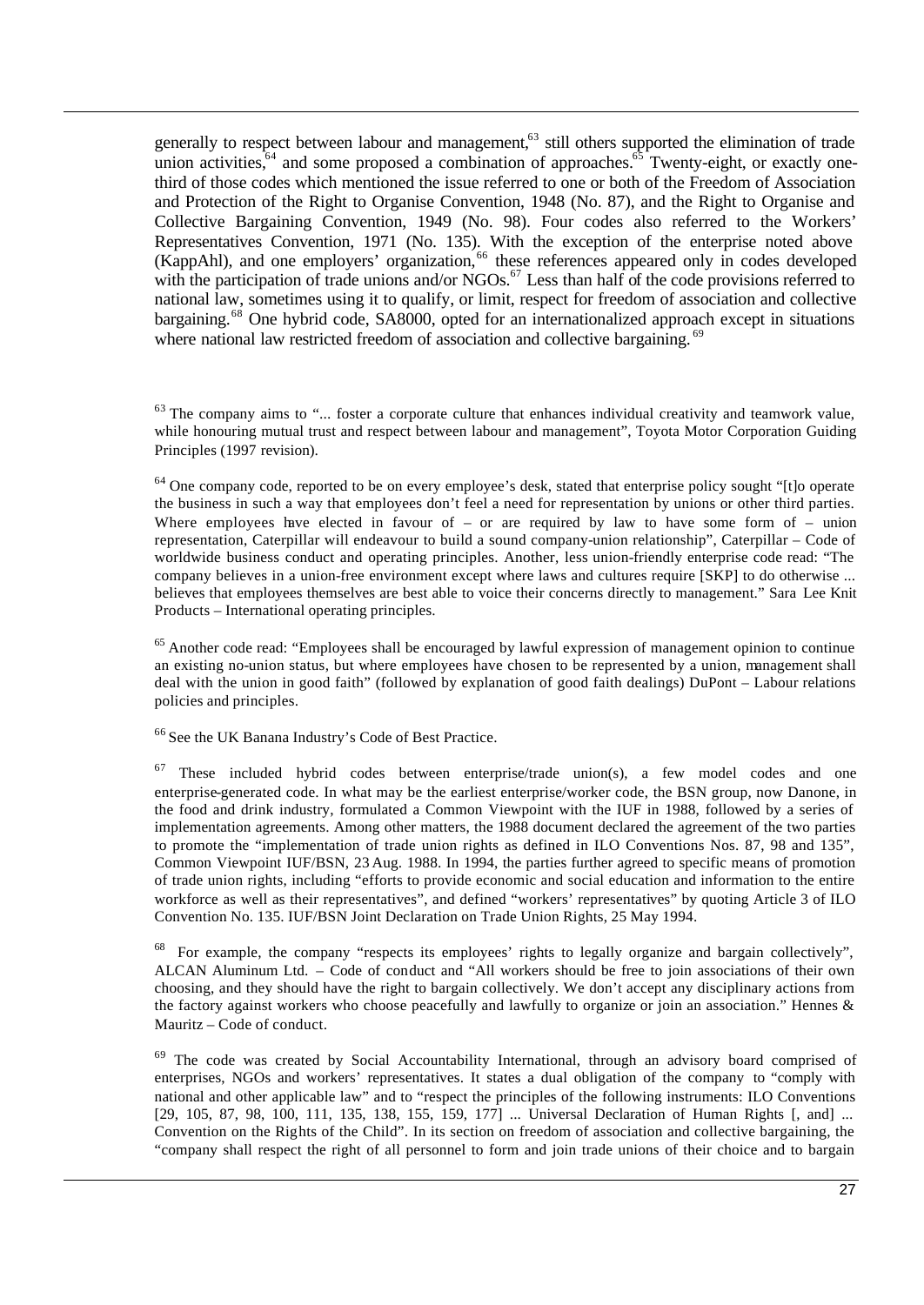#### *3.5.8. Wage levels*

Fifty-one per cent of the codes formulated commitments relating to wage levels. The references mentioned national laws, industry standards, or chose to self-define an appropriate formula. Among all three types, the TCF (84 per cent) and services sectors (77 per cent) led in frequency of reference to wages, although other sectors demonstrated notable activity, including commerce (46 per cent), forestry and construction (53 per cent), food and drink (42 per cent) and chemical (21 per cent). References to national law occurred at a slightly higher rate than self-defined references. Those which referred to national law in many cases also referred to matching or, less often, to exceeding an industry standard.<sup>70</sup> Self-defined standards for wage levels often invoked the principle of "fairness" in setting a general standard.<sup>71</sup> A theme which emerged from some references required a wage sufficient to meet the "basic needs" of life.<sup>72</sup> Some qualified the formula with local practices and conditions while others maintained an absolute "living wage".<sup>73</sup> Some codes opted to default from self-definition to national law, or vice versa. Although no explicit reference to an international labour standard on wage levels appeared, references to wages addressing basic needs would be consistent with the Tripartite Declaration of Principles concerning Multinational Enterprises and Social Policy, which advised MNEs operating in developing countries to provide wages, benefits and conditions of work "at least adequate to satisfy basic needs of workers and their families".<sup>74</sup> Some code references sought to ensure full and immediate payment of wages which, under ILO jurisprudence, could be relevant to preventing conditions contributing to forced labour.<sup>75</sup>

collectively; ... [and] in those situations in which the right to freedom of association and collective bargaining are restricted under law, facilitate parallel means of independent and free association and bargaining for all such personnel ...", SA8000, sections II and IV, 4 (in pertinent part).

 $70$  Some sought to meet both national law and match the industry standard. Others aimed to pay national law levels or prevailing local wages, whichever was higher. Still others resorted to industry standards if national law on wages did not exist.

<sup>71</sup> "Compensation mu st be fair and adequate ..." Johnson and Johnson Our Credo. "Fair pay for all, at rates which are reasonable within the local economy", Tesco – Towards a better world. "KEOs should make efforts to ... improve their workers' wages ...", Korean Employers' Federation – Declaration of principles concerning human resource management for Korean enterprises operating overseas (KEOs).

 $72$  "We believe that wage and benefit levels should address the basic needs of workers." Starbucks – Statement of beliefs (Framework for a code of conduct).

<sup>73</sup> Wages should "address basic needs of workers and their families so far as possible and appropriate in light of national practices and conditions", Dayton Hudson Corporation – Standards of vendor engagement. The "water companies acknowledge the right of their workers to receive a just and fair wage which will enable workers to provide a decent home and living standard for themselves and their families and which will enable them to contribute to the economic well-being of their communities", Public Service International – PSI Water Code.

<sup>74</sup> Tripartite Declaration of Principles concerning Multinational Enterprises and Social Policy, para. 34.

<sup>75</sup> Such references would also be consistent with Convention No. 95 (Protection of Wages Convention). Similarly, code references directing respect for national laws on minimum wage could be consonant with Convention No. 131 (Minimum Wage Fixing) and related instruments in ratifying countries to the extent that their procedural safeguards for the fixing of minimum wages were respected.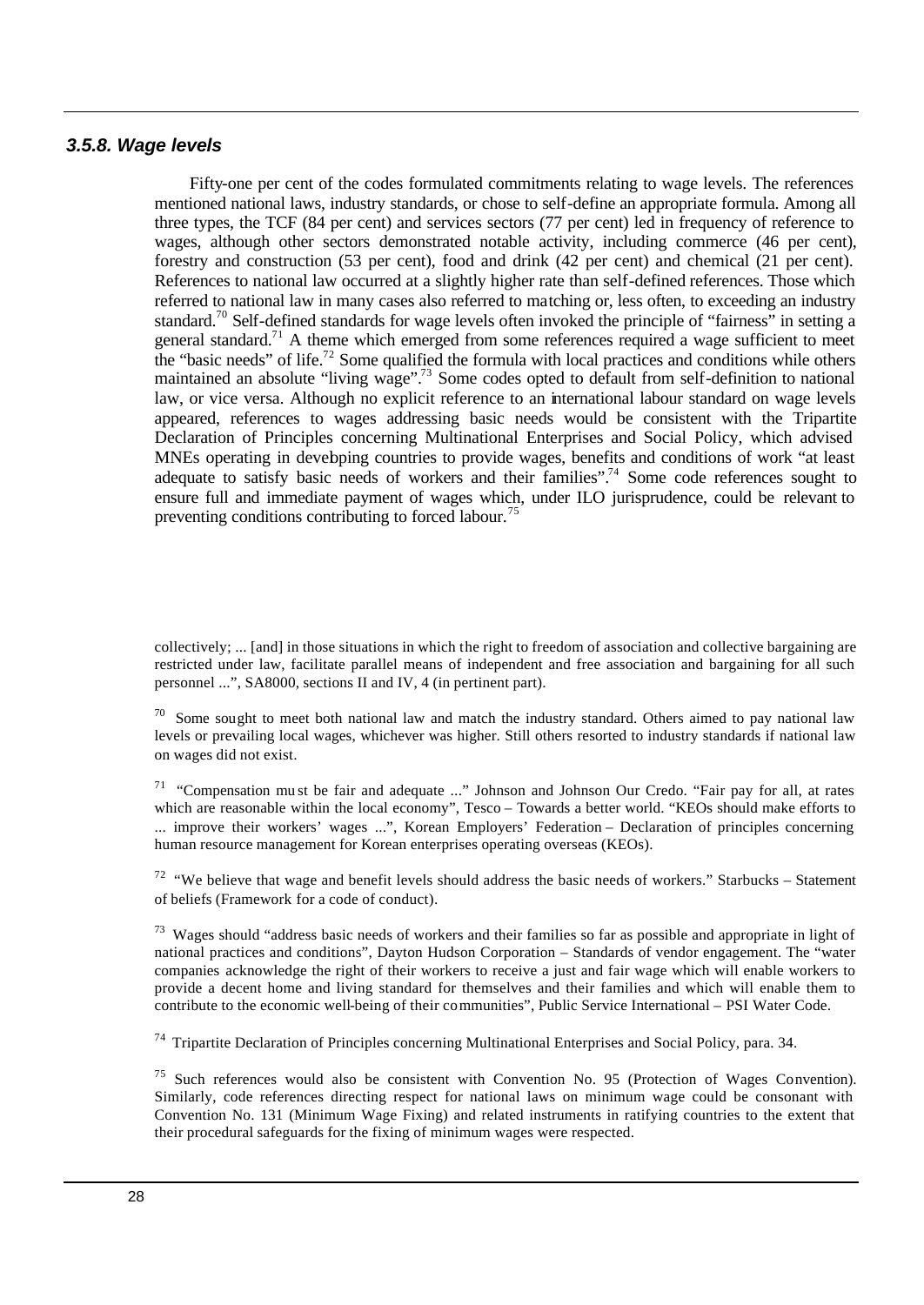#### *3.5.9. Health and safety*

Seventy-two per cent of all codes contained provisions on occupational safety and health, the labour issue to which reference was most frequently made. The most active sector with regards to health and safety provisions was the forestry and construction sector, with 100 per cent in that sector including such a reference. Other very active sectors were the mining industry (93 per cent), the TCF sector (77 per cent), basic metal production (77 per cent), the services sector (77 per cent), the chemical industry (57 per cent), the food and drink sector (73 per cent) and the financial and professional sector (44 per cent). Of codes that were meant to apply across sectors, 71 per cent included provisions addressing health and safety.

Nearly 70 per cent of health and safety references contained some sort of self-defining standard, alone or in coordination with national law. Self-definitions included general descriptions of the goal,  $7<sup>6</sup>$ specific performance requirements for achieving the goal,  $77$  and/or management systems approaches.<sup>78</sup> Less than one-third of the references mentioned national law; some sought to maintain both national law and self-defined standards;<sup>79</sup> others looked to self-defined standards where no adequate national health and safety law existed.<sup>80</sup> Very few references to the relevant international labour standards appeared in codes of conduct; these were all found in hybrid codes, such as SA8000.<sup>81</sup>

Analysis of the available codes of conduct was undertaken primarily with core labour standards in mind. That is, particular attention was paid to forced and child labour, employment discrimination, freedom of association and collective bargaining, wages, and occupational health and safety. However, it is also possible to observe certain trends with regard to frequency of reference to other workplacerelated issues. Some of these issues are benefits and social security, job security, hours, training and involvement in community goals.

78 Chemical company members of Responsible Care, for example, tend to define operational aspects of health and safety policy in codes or in separate health and safety standards accompanying general company codes. For example, "[s]afety ... requires an ongoing commitment to continuous improvement of risk-minimizing measures", Degussa – Guiding principles for safety and environmental responsibility.

<sup>79</sup> "Each business shall support this policy by maintaining compliance with applicable governmental laws and regulations, as well as the company policies and requirements which are set out in the environmental, health and safety policy, codes of practice and health and safety guidance." Bristol-Myers Squibb Company – Standards of business conduct.

<sup>80</sup> "The company's policy is to comply with all applicable health, safety and environmental laws and regulations of the countries in which we operate. Where there are none or those that do exist are inadequate, the company will abide by its own standards." Courtauld's - United States Code of conduct.

<sup>81</sup> The codes primarily referred to Convention No. 155, although one IUF-NGO sponsored code mentioned Conventions Nos. 170 and 110, International code of conduct for the production of cut flowers.

 $76$  For example, "good and safe conditions of work", Shell Oil – Statement of general business principles, or "maintain a safe and healthy workplace", UNOCAL – Statement of principles: Code of conduct for doing business internationally.

 $77$  "In one code, contractors are required to provide adequate and well-identified emergency exits and training for employees for emergency evacuation, healthful and safe facilities and conditions, well-ventilated and well-lit facilities, adequate medical assistance in case of emergencies, education and training for designated employees in first aid and health." See International Council of Toy Industries – Code of business practices.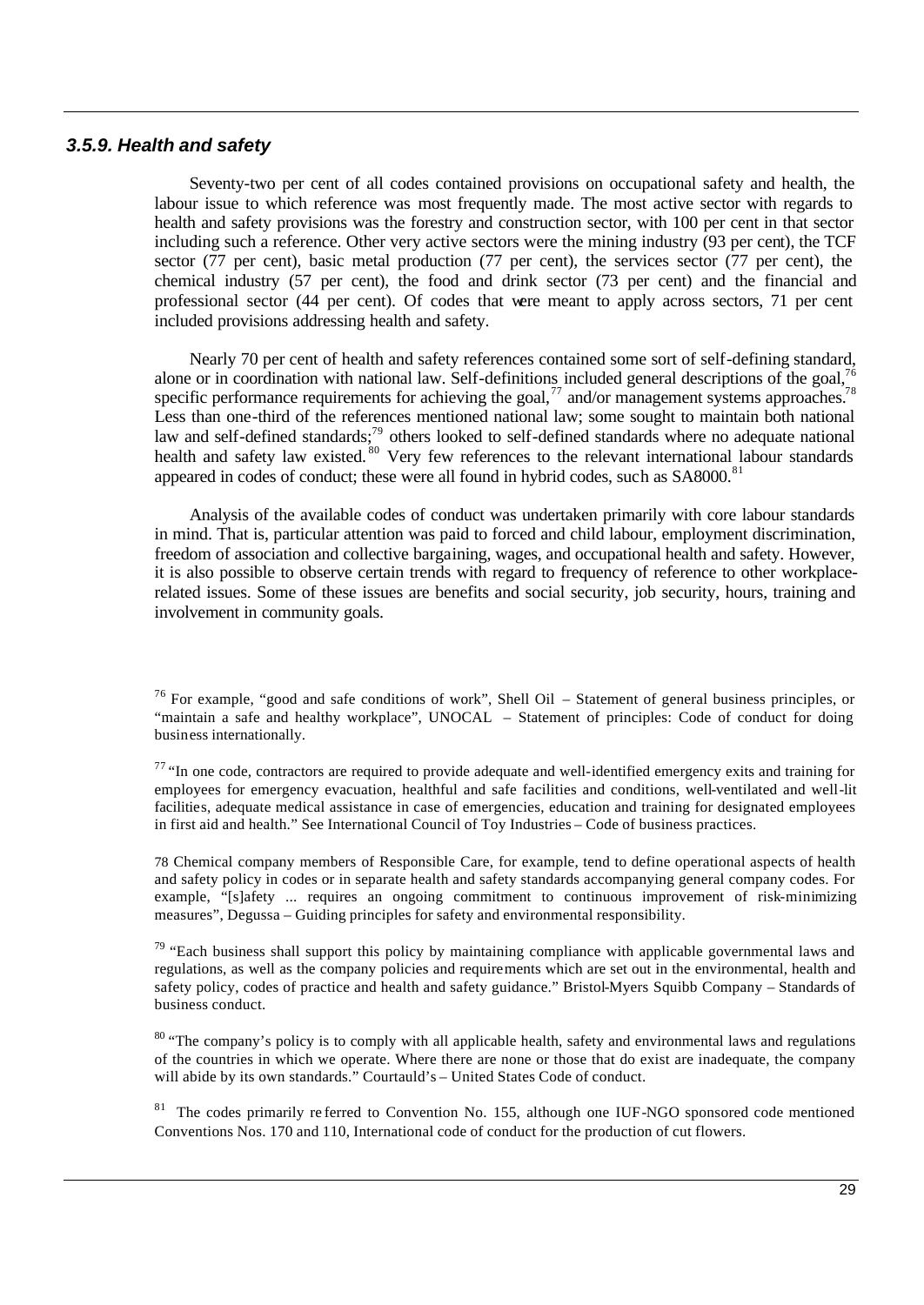#### *3.5.10. Benefits and social security*

Sixteen per cent of all codes referred to benefits, and/or social security, with the TCF and food and drink sectors leading the way (21 per cent and 23 per cent, respectively). Of those that did, the wording and content of the provisions varied widely. Representing the most expansive end of the spectrum, several codes referred specifically to social security provisions. For instance, one code developed by a trade union and applicable to the TCF sector, states: "Suppliers shall ensure that workers are included in all appropriate state or private security provisions, especially invalidity benefit, injury benefit, sickness benefit, old-age benefit/pension, maternity benefit and unemployment benefit."<sup>82</sup> With regard to benefits, one enterprise-generated TCF code states: "In developing countries, we recommend our suppliers to provide the workers with at least one free meal daily.<sup>83</sup> However, the majority of codes referring to benefits and social security mentioned 'benefits' as part of a more general provision dealing with 'wages and benefits'. At their weakest, these provisions stated simply that all wages and benefits must be provided in accordance with applicable law.

#### *3.5.11. Job security*

Only 12 per cent of all codes referred to job security. The sectors in which codes with job security provisions were most likely to be found were the services (23 per cent) and food and drink sector (27 per cent). Among codes applying across sectors, 25 per cent contained provisions on job security. Job security provisions were far more likely to be observed in codes developed with worker involvement. In particular, 56 per cent of codes developed by workers' trade unions, 44 per cent of NGO codes, 50 per cent of hybrid codes mentioned job security. In contrast, only 5 per cent of codes originating from enterprises included such a provision. Those codes that referred to job security tended to stipulate that efforts should be made to avoid excessive use of short-term contracts, $84$  and less frequently, that employers must not illegitimately rely on apprenticeship models to avoid providing workers with proper work contracts.<sup>8</sup>

#### *3.5.12. Hours*

Of the 258 codes reviewed, 25 per cent mentioned hours of work. Reference to hours was most likely to be found in the TCF sector in which 60 per cent of codes contained such provisions. However, several provisions were also found in codes pertaining to other sectors. In particular, hours were mentioned in codes from the commerce sector (31 per cent), the food and drink sector (19 per cent) and the forestry and construction sector (20 per cent). Sectors in which codes with hours provisions were least likely to be found were the financial and professional, and mining industries, in which no such provisions were observed. Codes developed by trade unions, NGOs, or as hybrid codes were twice as likely to make reference to hours of work, than were codes developed by enterprise associations or enterprises alone.

<sup>82</sup> See the GME Fair Trade Code of Conduct. See also, Oxfam's Code of Conduct for a similar provision.

 $83$  See the H & M Code of Conduct.

<sup>84</sup> See, for example, the KappAhl Code of Conduct Labour Conditions and the GMB Fair Trade Code of Conduct, referred to earlier. The latter code also provides that "[a]ll provisions of this code should apply equally to part-time, short-term, and casual workers and to homeworkers".

<sup>85</sup> See, for example, Oxfam's Code of Conduct.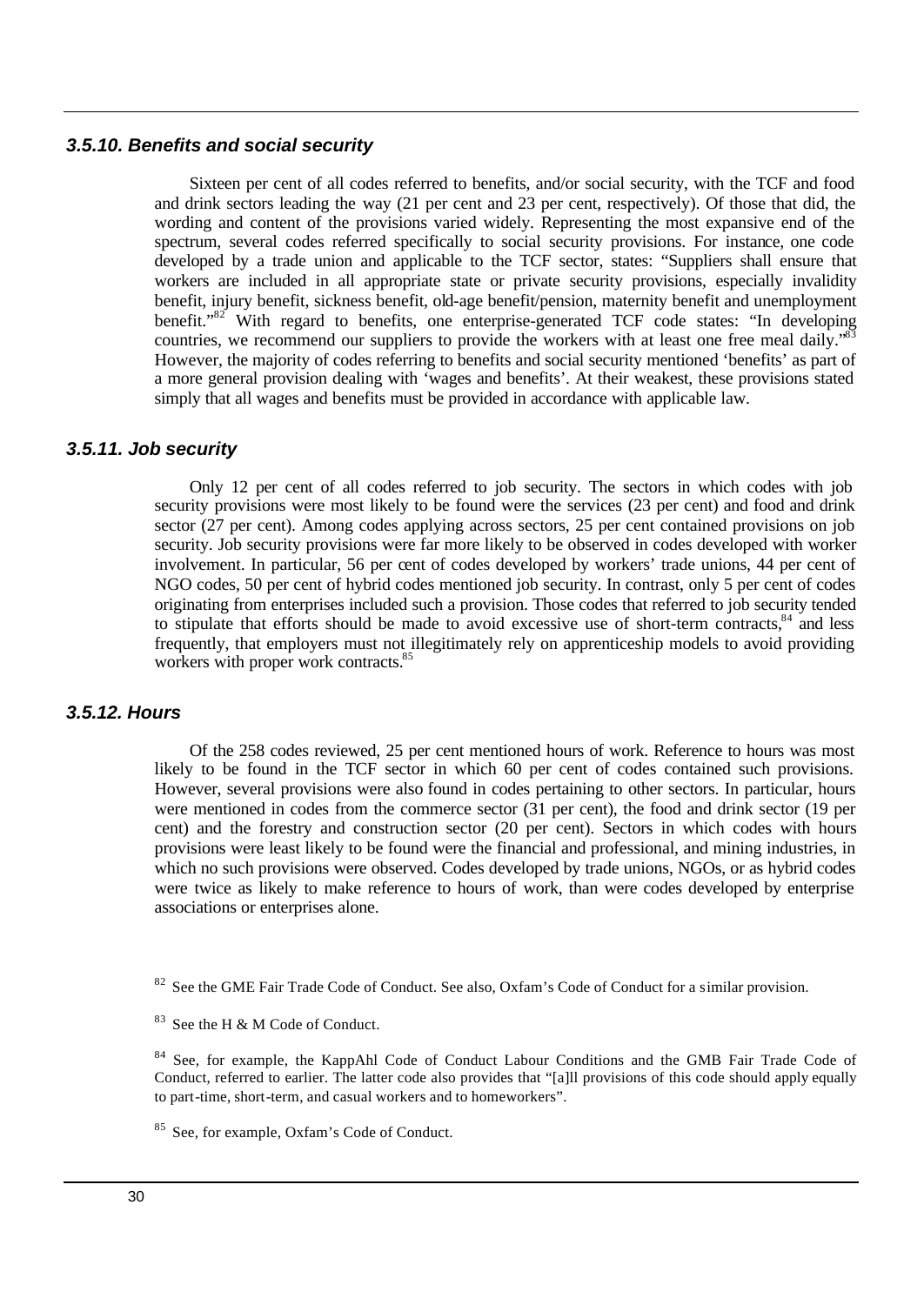#### *3.5.13. Training*

One means of improving productivity of the workforce, as well as of allowing workers to maintain marketable skills, is for the enterprises to commit to continuous training of workers. Such a commitment to training was sometimes included in the codes reviewed. In particular, of the 258 codes, 20 per cent made reference to training. Training provisions were most frequent in codes intended for the mining industry. Indeed, 60 per cent of the mining codes made reference to training. Other codes most likely to contain provisions, were those intended for the forestry and construction (33 per cent) and food and drink sectors (27 per cent). Additionally, 33 per cent of cross-sectoral codes, contained training provisions. While some provisions simply mentioned ongoing training without elaboration as to the rationale, others were explicit about the need for training as a means to enable employees to develop their skills. For example, one code developed by an enterprise in the mining sector, included a commitment to: "Train and develop national employees so they have full access to opportunities for professional advancement and positions at higher levels in the organization."<sup>86</sup>

#### *3.5.13. Involvement in community goals*

For the purpose of the analysis undertaken for this paper, a code was deemed to refer to community only if it mentioned community goals that were social and not merely relating to minimizing the impact of business activities on the environment. Twenty-seven per cent of codes made reference to community involvement, with all sectors and all types of codes represented. Codes developed by trade unions and NGOs were slightly more likely to include reference to community (44 per cent in each case) than were codes developed by enterprise associations (28 per cent), or enterprises alone (27 per cent). The community provisions observed varied widely in content. Many codes created by enterprises simply encouraged employees to be helpful and active members of their communities, without committing the enterprise itself.<sup>87</sup> Those which mentioned enterprise commitment frequently contained general statements about benefiting communities, without any explanation of what types of activities would be carried out to this end. For example, the code of conduct created by one enterprise in the minerals sector, affirmed the enterprise commitment to "contribute – and not just economically – to local communities so that our presence enhances peoples' lives in long-lasting, meaningful ways.<sup>88</sup> A handful of exceptions to this rule regarding generality were observed. For instance, the 'Framework for Action' developed by one coffee retailer described involvement in rural water quality improvement programmes as well as donations to a certain development organization. <sup>89</sup> However, this type of provision regarding extensive community involvement was rarely observed within the codes examined.

#### *3.5.14. Overall considerations*

The above review of the selection of labour issues and sources of reference suggests that labour practices are largely covered by ad hoc negotiations between the various parties interested in drawing up codes. The content of hybrid codes, and differences in emphasis among sectors, reflect the unequal

<sup>87</sup> See, for example, the Allied Domecq Code of Business Conduct which states "Employees are encouraged to be active members of the community and to take up offices helpful to the community".

 $88$  Ibid.

<sup>89</sup> See, Starbucks Framework for Action (1998-99).

<sup>&</sup>lt;sup>86</sup> See the UNOCAL "Statement of Principles: Code of Conduct for Doing Business Internationally."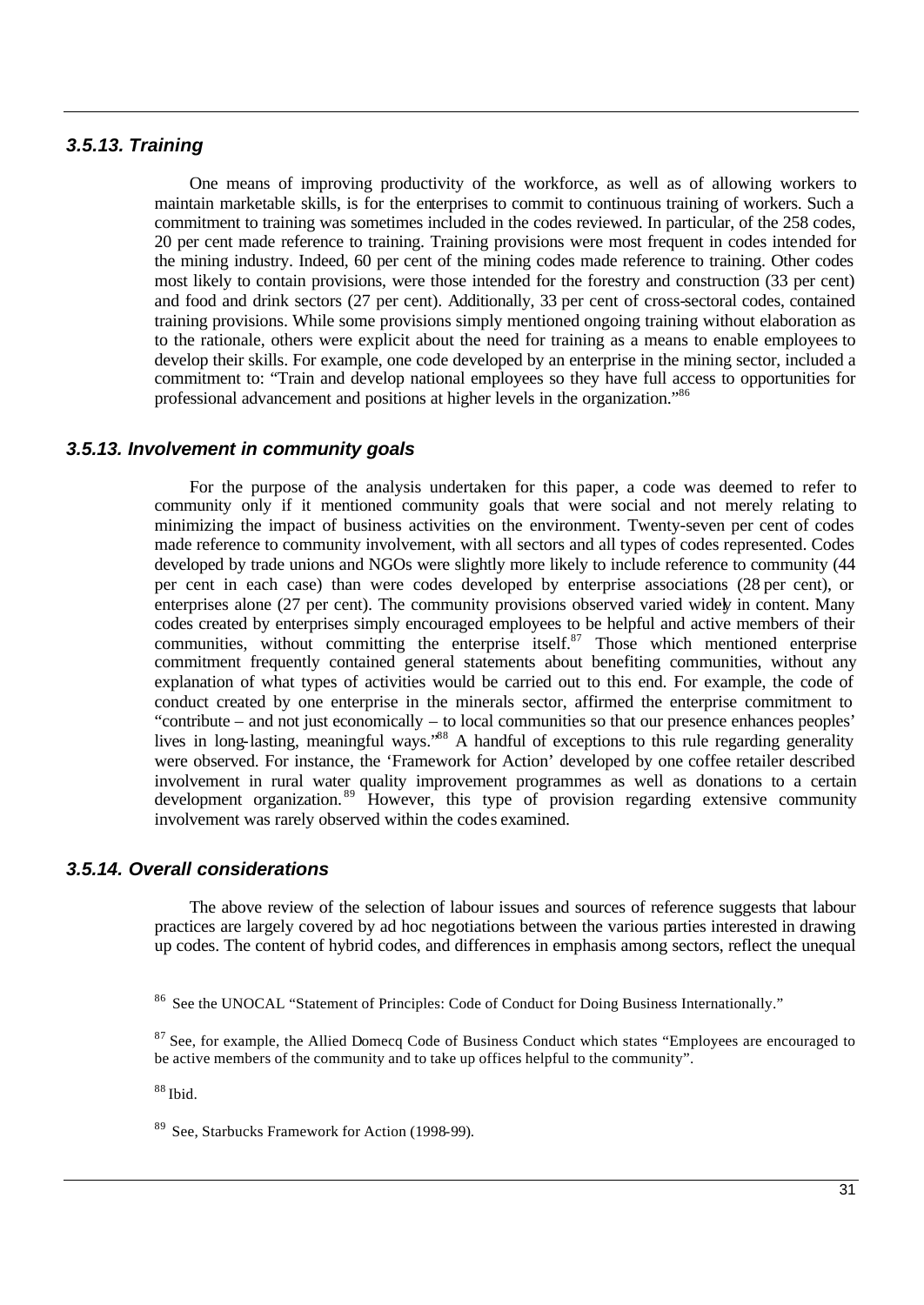access to information among interested parties, and the compromises arrived at in negotiating such codes. In one example, the Clean Clothes Campaign found itself committed to the narrower Fair Trade Charter for Garments, agreed to among social partners in the Netherlands, when it attempted to promote the broader, more recent Code of Labour Practices for the Apparel Industry. Ultimately, the lack of a firm basis can lead to the selection of only certain labour standards, or even of only portions of a particular international labour standard, and thus jeopardize the traditional collective-bargaining processes. This could also make it difficult, if not impossible, for smaller producers and other enterprise partners to satisfy the demands of code proponents, often key business partners. The cost in attempting to comply, and the damage to credibility if the attempt is unsuccessful, could be detrimental to fair competition and productivity. Consumers and investors, faced with divergent claims and no way to assess or compare the commitments of enterprises, may in turn withdraw support, affecting economies of scale and enterprise development.

#### **3.6. Implementation of codes**

Often, codes launched with much publicity are unknown, unavailable or untranslated at production facilities in developing countries and, even where available, workers may have no way of reading the code or reporting non-compliance without disciplinary treatment or dismissal.<sup>90</sup> A United States study found that few workers were aware of existing codes and that formal training about codes was not common among suppliers overseas. It was, however, more likely to occur where a supplier produced largely for the company with the code.<sup>91</sup> With such discoveries and the advent of environmental accounting, among other developments, the implementation of codes of conduct has become the subject of debate and experiments in the  $1990s$ .<sup>92</sup> Approaches as divergent as the type of codes, identity of actors, and nature of industries mark the terminology and procedures currently in use.<sup>93</sup> Experience suggests that the current lack of standardized principles and procedures hinders good quality in implementation of codes, and prevents the reporting of comparable data to help measure progress in the enterprise and within or across industry sectors. The lack of standardization also contributes to suspicions of third parties about internal monitoring processes and exploitation of labour conditions due to cultural relativity in enterprise practices.

Attempts to set principles and procedures for the implementation of labour-related codes have multiplied as rapidly as the adoption of codes themselves. Principles for code implementation are found within codes, in appendices and guidance documents published for use with specific codes<sup>94</sup> and

 $90$  See, e.g. G. van Liemt, op. cit.

<sup>91</sup> United States Department of Labor, Codes of conduct, op. cit. Knowledge among host governments of codes applying to suppliers operating in their countries was found to be mixed.

 $92$  For the historical development of practices in auditing the social impact of enterprise operations, see S. Zadek, P. Pruzan and R. Evans: Building corporate accountability: Emerging practices in social and ethical accounting, auditing and reporting (Earthscan, 1997).

<sup>93</sup> For the purposes of this paper, the term "social accounting" refers to internal monitoring, evaluating and reporting of enterprise performance against specific benchmarks; the term "social auditing" refers to external verification of the accuracy or completeness of the internal process; and the term "social inspection" refers to external independent monitoring, evaluating and reporting enterprise performance. "Accreditation" refers to the process of determining the qualification of inspectors or monitors, and "certification" refers to determining compliance of an enterprise with specific standards.

<sup>94</sup> For example, International Council of Toy Industries, which added three appendices to its 1996 Code of business practices when it revised its system in 1997, including methodology for evaluating compliance, a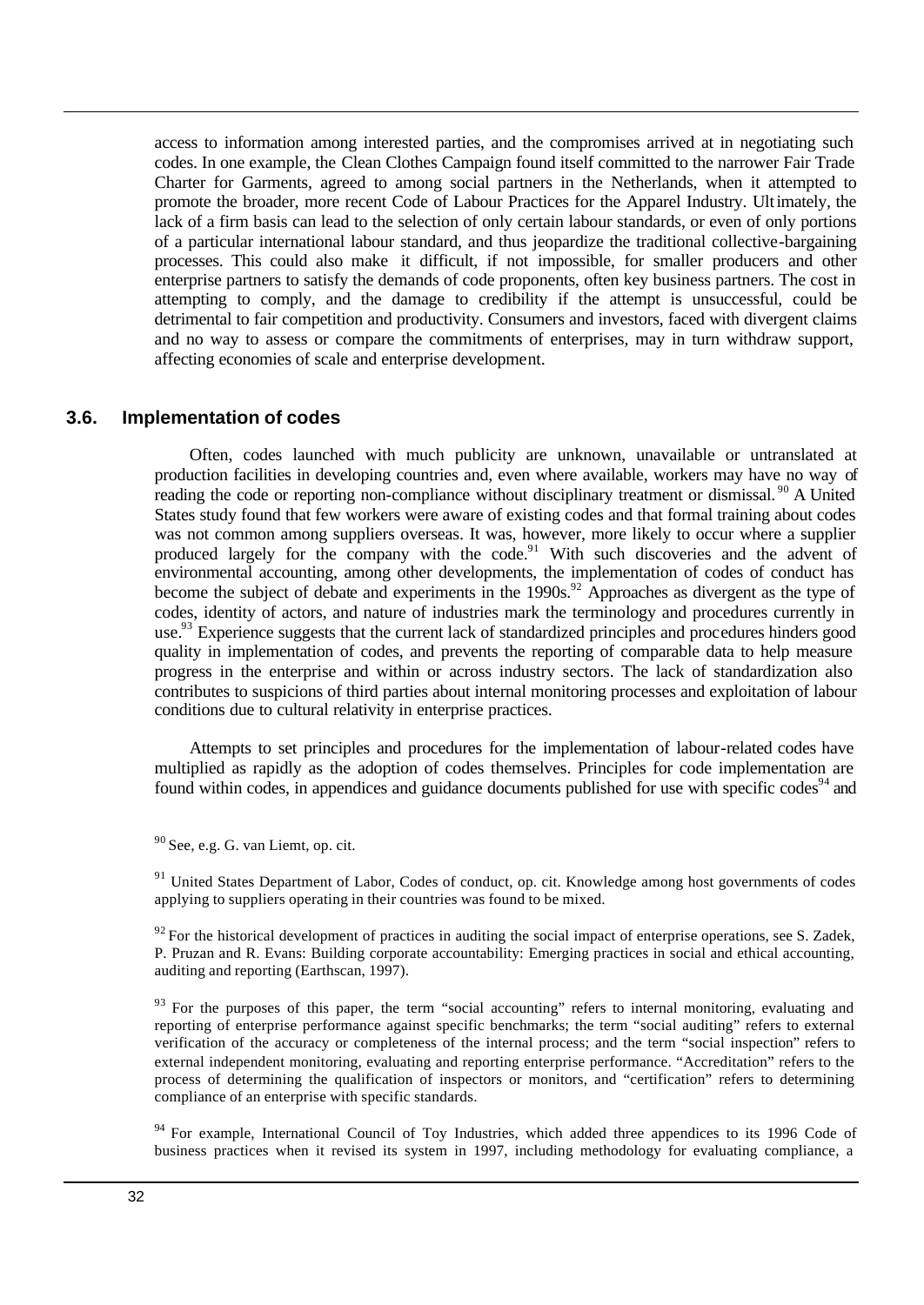in general principles proposed by coalitions which have adopted codes or offered for code users in general.<sup>95</sup> One attempt specifically aimed at the perceived needs of enterprises in developing countries has recently been piloted.<sup>96</sup> Common to most of these efforts are emphases on the need for participation of all interested parties, comparability of reporting data, periodic evaluation and revision of methods, transparency including disclosure of reports, and the need for external auditing to verify and validate processes used.

Guidance for procedures to implement codes appears to be set generally by reference to unspecified "best practices" in the industry, or by definitions created or negotiated by the code sponsors. Exceptionally, direct references to the ILO appear which, when used, tend to hold considerable weight in the implementation of a code. The most recent code of the Clean Clothes Campaign, for example, refers to international labour standards and ILO jurisprudence in interpretation of code provisions or disputes as to whether a practice actually violates the code. Other provisions refer generally to ILO expertise in labour standards and labour inspection methods and, as in the case of SA8000, refer code users to ILO field offices for information and assistance. References to national law in implementation of codes are rare. $97$ 

The analysis undertaken for this paper included an examination of the various types of implementation and monitoring provisions contained in the codes. Generally, the data reinforces the concern that few codes are accompanied by meaningful systems for implementation. It is important to note, however, that as principles for code implementation are sometimes contained within accompanying documentation (which may not always be distributed with the code itself), the numbers of implementation provisions observed may not be representative of the true levels of commitment to implementation and monitoring. Where knowledge of such accompanying documentation existed, efforts were made to obtain it. However, some of this material was inevitably unavailable. Thus, although data is provided on the basis of the available information, caution should be exercised in making generalizations on the basis of this data.

| <b>Monitoring provision</b> |       |      |      | Code type |            |            |    |  |
|-----------------------------|-------|------|------|-----------|------------|------------|----|--|
|                             | Total | Ent. | Emp. | Wk.       | <b>NGO</b> | <b>MSC</b> | FA |  |

#### **Main provisions addressing implementation and monitoring**

detailed audit checklist, and a corrective action plan; Social Accountability International, Guidance document for SA8000.

<sup>95</sup> For example, the Canadian Government-issued Twelve Principles for the effective implementation of codes discussed in C. Forcese, No. I, op. cit., note 35: Business for social responsibility, eight principles of quality of the Institute for Social and Ethical Accountability.

<sup>96</sup> See the Framework for assessing social performance in industry, in Responding to global standards, op. cit., table 2.

 $97$  In the implementation of its "Vendor and subcontractor code", the British Toy and Hobby Association has taken a position against carrying out on-site inspections in other countries which it views as essentially the task of governments.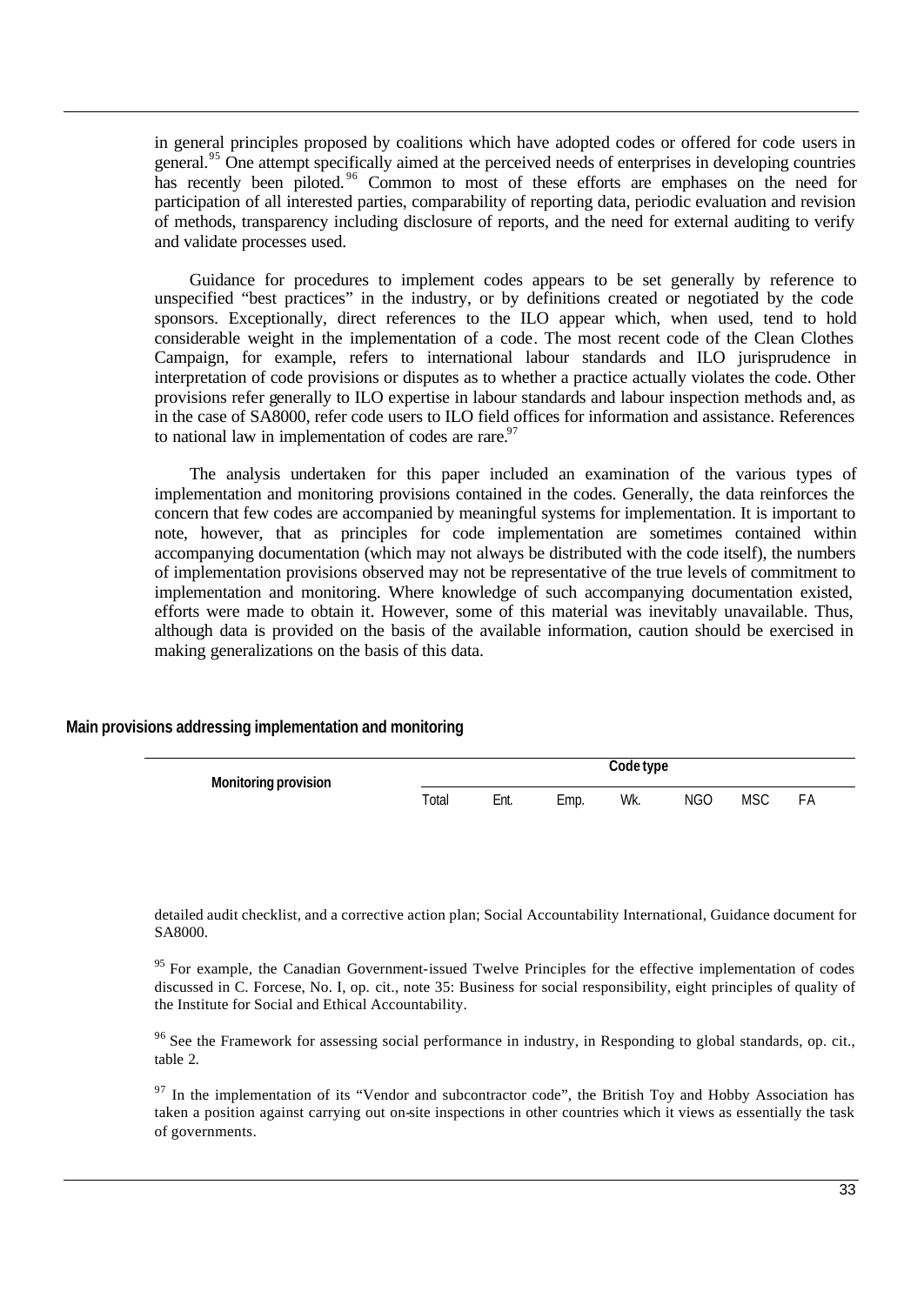|                      | General statement          | 25 | 18 | 7              | $\Omega$       | $\Omega$       | $\Omega$       | $\Omega$ |  |
|----------------------|----------------------------|----|----|----------------|----------------|----------------|----------------|----------|--|
|                      | Posting/distribution       | 24 | 9  | 0              |                | 4              | 3              |          |  |
|                      | Translation                | 9  | 2  | 0              | 0              | 3              | 2              | 2        |  |
|                      | Contact person/No.         | 26 | 26 | 0              | 0              | 0              |                |          |  |
|                      | Promotional activities     | 13 | 6  | 2              |                | 0              |                |          |  |
| Internationalization | Education and training     | 22 | 13 | $\overline{2}$ | 0              | 5              |                |          |  |
|                      | Responsible party          | 42 | 35 | 4              | $\Omega$       |                |                |          |  |
|                      | Signature required         | 38 | 30 | 4              | $\overline{0}$ | 0              | 0              |          |  |
|                      | General statement          | 43 | 25 | 6              | 3              |                | $\overline{2}$ | 6        |  |
|                      | Internal                   | 44 | 29 | 5              |                | 5              |                | 3        |  |
| Monitoring           | External                   | 35 | 12 | 3              |                | 9              | 3              |          |  |
|                      | Provision of documentation | 9  | 5  | 0              |                |                |                | 2        |  |
|                      | Worker involvement         | 19 |    | 0              |                | 5              | 5              |          |  |
|                      | Reporting requirement      | 18 | 8  | 4              |                | $\overline{2}$ | $\overline{2}$ |          |  |
| Remedial<br>process  | Complaints procedure       | 33 | 31 | 0              | 0              | 0              | 2              |          |  |
|                      | Corrective action          | 31 | 19 | 0              |                | 4              | 2              | 5        |  |
|                      | Penalties                  | 41 | 35 | ◀              |                | 3              | 0              | 2        |  |

*Note: Ent.–Enterprises; Emp.–Employers' organizations; Wk –Workers' organizations; NGO–Non-governmental organizations*

MSC–Multi-stakeholders; FA–Framework agreements

#### **3.7. Internal systems for implementation and monitoring**

In practice, implementation of codes involves, in the first instance, *internal management systems*. Without such a system to ensure that the structure and resources are in place to implement the code. codes of conduct are unlikely to be a meaningful tool for maintaining or improving labour conditions. Although mention of compliance and enforcement procedures is common, "very few ... codes emphasize or discuss in detail internal oversight and personal integrity."<sup>98</sup> Evidence suggests that companies with well-functioning quality assurance management systems (including compliance with the ISO 9000 series) also tend to have effective systems of implementation for labour-related codes provisions. Other standard systems of relevance may include financial accounting, environmental accounting and health, safety and environment management;<sup>99</sup> ILO-recommended occupational health and safety management systems<sup>100</sup> and environmental management standards of the ISO 14000 series. These various management systems have basic steps in common, including setting a clear and detailed enterprise policy, allocating managerial resources for effective dissemination of the policy (including translation), developing and implementing tools for monitoring, reporting and taking corrective action,

M. Lefebvre and J. Singh: "The content and focus of Canadian corporate codes of ethics" in Journal of Business Ethics (1992), Vol. 11, p. 807 (almost 70 per cent of Canadian codes in study exhibited this tendency).

<sup>&</sup>lt;sup>99</sup> For example, chemical industry codes of practice and Responsible Care, Coatings Care and Responsible Distribution.

<sup>&</sup>lt;sup>100</sup> See, e.g. Successful health and safety management (ILO Health and Safety Series booklet, 1997).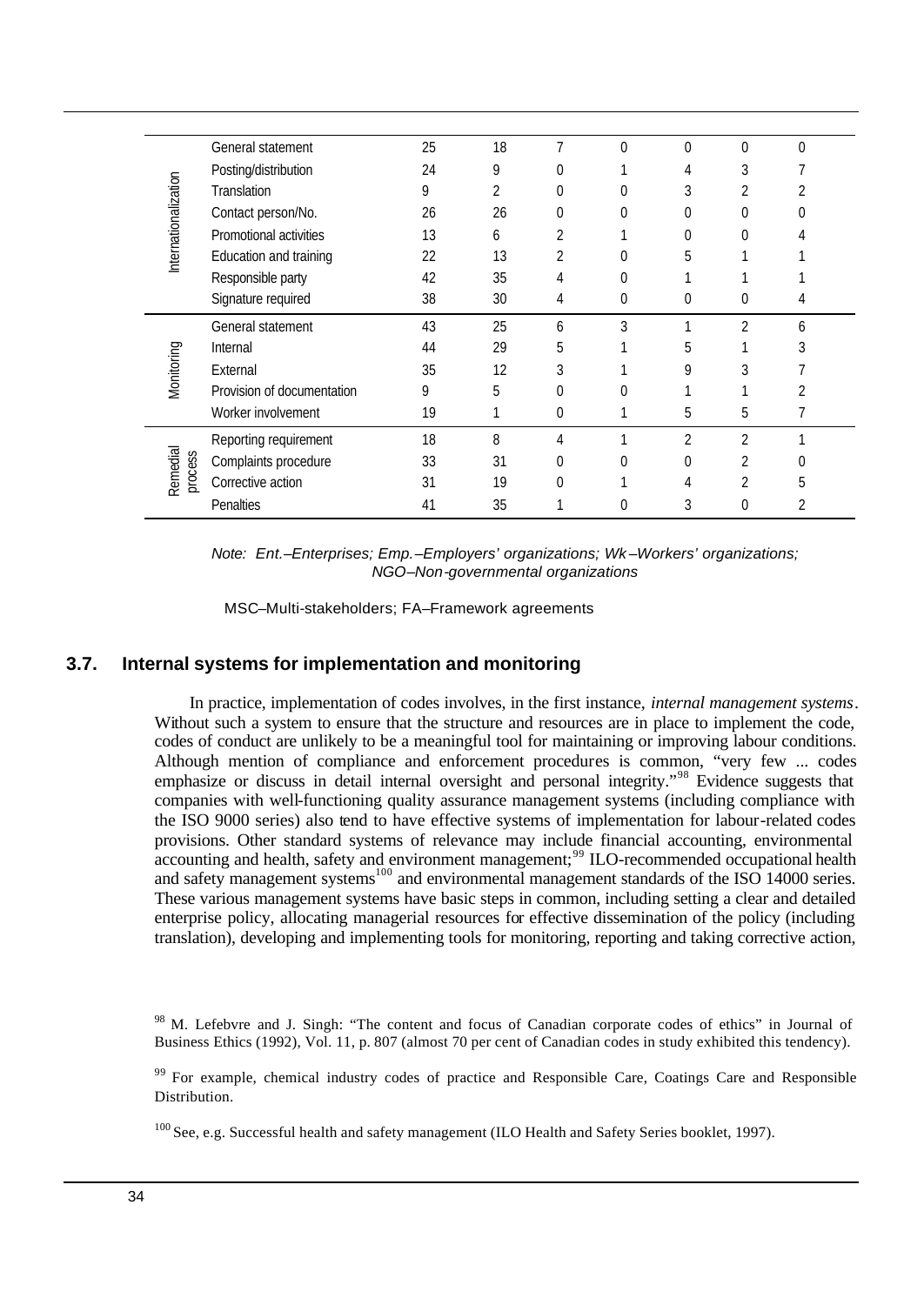including training programmes. However, many enterprises lack these elements which are essential to effective code implementation. Further, reports suggest that code implementation systems often lack sufficient human resources, adequate participation by workers and transparency in application. <sup>101</sup> The data obtained from the codes examined addressed some of these issues.

As indicated above, some enterprises have been criticized for not taking measures to ensure that workers have knowledge of codes and can safely report incidences of non-compliance without fear of repercussions. Of the 258 codes examined, only 20 codes (8 per cent) included some statement regarding commitment to communicating the code. Even without such a general statement, however, several codes went on to provide for concrete means of communication. Ten per cent specified that the code would be either distributed to all employees or posted in a visible place. Four per cent provided for translation of the code into local languages. Ten per cent of codes provided the name and/or telephone number of a person who could be contacted with questions or concerns. One common means of addressing employee concerns and questions was to provide a toll-free 'hotline' telephone number, which could be called with assurances of anonymity. Finally, one observed means of attempting to ensure adequate communication of the code was to require that all employees sign and return a portion of the code. In the case of codes applying to the supply chain, some codes required a signature from the supplier, indicating that it was familiar with the code and was undertaking to comply with its provisions. Such a signature requirement appeared in 15 per cent of codes.

#### *3.7.1. Implementation and monitoring*

As indicated above, an important feature of any system of code implementation is the allocation of sufficient resources and personnel. However, of the 258 codes examined, only 15 per cent made reference to a specific person or department responsible for overseeing implementation of the code. Regarding monitoring, 17 per cent made general reference to the need to implement and/or monitor the code, without proposing concrete steps to achieve this result. Another 17 per cent specified that provision would be made for some type of internal monitoring. The level of detail characterizing these provisions varied widely. While some codes provided for detailed means of implementing the code, monitoring compliance and providing for remedial processes in the case of non-compliance, others suggested more generally that a party internal to the enterprise would engage in regular monitoring, without providing greater detail regarding procedural means. As will be seen below, 12 per cent also made provision for some type of external monitoring.

#### *3.7.2. Remedial processes*

In addition to regular monitoring, some codes provided for remedial processes to be used in the case of non-compliance with the code. To this end, 13 per cent provided some channel through which workers could report violations. In some of these, the provision indicated that such reporting was a duty required of employees as part of their loyalty to the company. Some, however, took pains to indicate that reporting violations was a useful part of their monitoring procedures, and reinforced that the reporting employee's identity would remain confidential. A total of 16 per cent indicated that there would be penalties upon a finding of non-compliance. In the overwhelming number of these cases, the penalty was potential termination of employment, in the case of employee violation, or termination of the contract, in the case of violation by a supplier. However, 12 per cent indicated that some type of

<sup>&</sup>lt;sup>101</sup> One emerging trend among multinational enterprises seeks to allocate responsibility within enterprise for social management through the establishment of a focal point as both a public signal and management mechanism.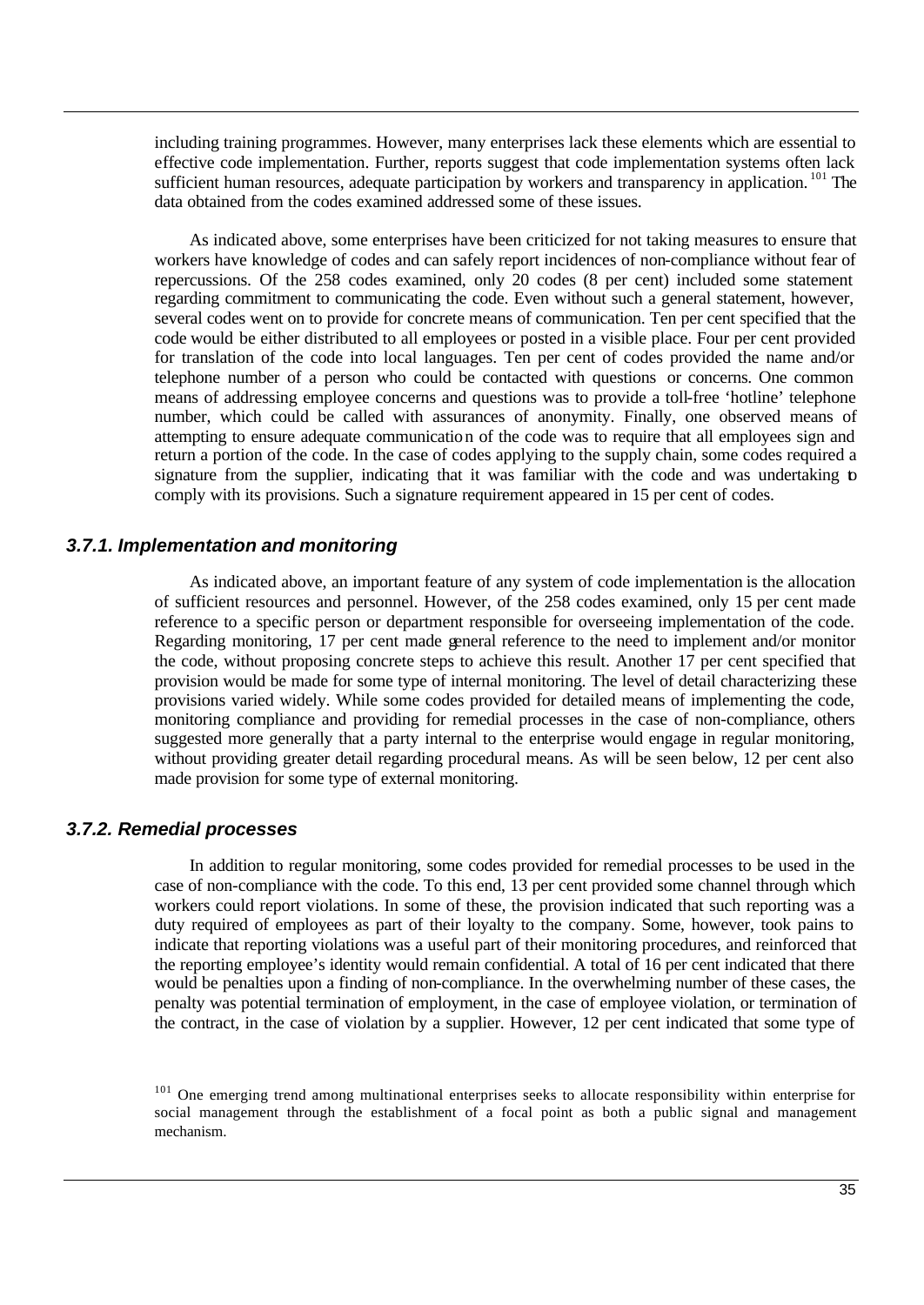corrective action would first be considered, with some going so far as to reinforce that the process was not meant to be adversarial.

#### **3.8. External systems for implementation and monitoring**

*External monitoring or inspection* may refer to various types of third-party assessment. Some of this monitoring is conducted with information and methods controlled by the enterprise under study. Of the codes examined, 6 per cent indicated that the enterprise would be required to provide documentation that would either serve as the basis for or supplement external monitoring. External monitoring operating without such constraints is considered independent of enterprise control. The assessment of independence depends on the circumstances as well as the actors involved. In an attempt to provide more meaningful evaluations, some codes provide for worker involvement in monitoring procedures. However, of the codes examined for this paper, only 5 per cent indicated that workers would be involved in monitoring. Of these, only one code was developed by an enterprise,<sup>102</sup> while 13 were developed by trade unions, NGOs, or as framework agreements.

Another approach to external monitoring involves the use of industry associations and employers' organizations as third-party monitors. Still another approach, that of retaining a professional inspection or auditing firm, is becoming more common as such firms adopt social portfolios to enhance other services offered. The firm retained commonly already provides the company with other inspection or auditing services. Some evidence indicates that traditional financial accounting firms may not be entirely independent due to inexperience in the detection of workplace violations and pre-existing contractual relationships with enterprise management. In another approach to external monitoring, enterprises are entering into agreements with NGO-led coalitions to monitor and produce reports.<sup>103</sup> The financing of such initiatives is unclear and trade unions are noticeably absent from many of these arrangements. Another development, too recent to judge, has trade unions and enterprises setting up joint structures for monitoring and even certification.<sup>104</sup> In a further approach to external monitoring, industry or employers' organizations sponsor an accreditation structure to be used by member enterprises at lower cost and potentially greater visibility due to the common membership front.<sup>105</sup> Third-party models with NGOs and trade unions pursue accreditation systems with certification fees.<sup>106</sup>

Given the variable approaches to external monitoring and the obstacles present in determining whether a monitoring body is "independent", any statistic regarding internal versus external monitoring will necessarily be based on certain assumptions. For the purpose of analysing the codes available, a monitoring system was deemed to be "external" when it was carried out by any party other than an enterprise employee or agent. However, in the case of codes applying to suppliers, where monitoring was carried out by the purchasing company, this was deemed to be "internal" monitoring. Despite this expansive definition, of the 258 codes examined, only 12 per cent provided for external

<sup>&</sup>lt;sup>102</sup> See the "Code of Conduct Labour Conditions" developed by the company KappAhl.

 $103$  Companies which have produced monitoring reports in cooperation with NGOs include Levi Strauss, Reebok and Liz Claiborne.

<sup>&</sup>lt;sup>104</sup> For example, PSI International Water Industry Council under the PSI Water Code; Australian Homeworkers Code Councils under the Homeworkers Code of Practice which operates in the domestic TCF sector in Australia.

<sup>&</sup>lt;sup>105</sup> For example see AAMA, WRAP Program.

 $106$  For example see Social Accountability International, SA8000 system.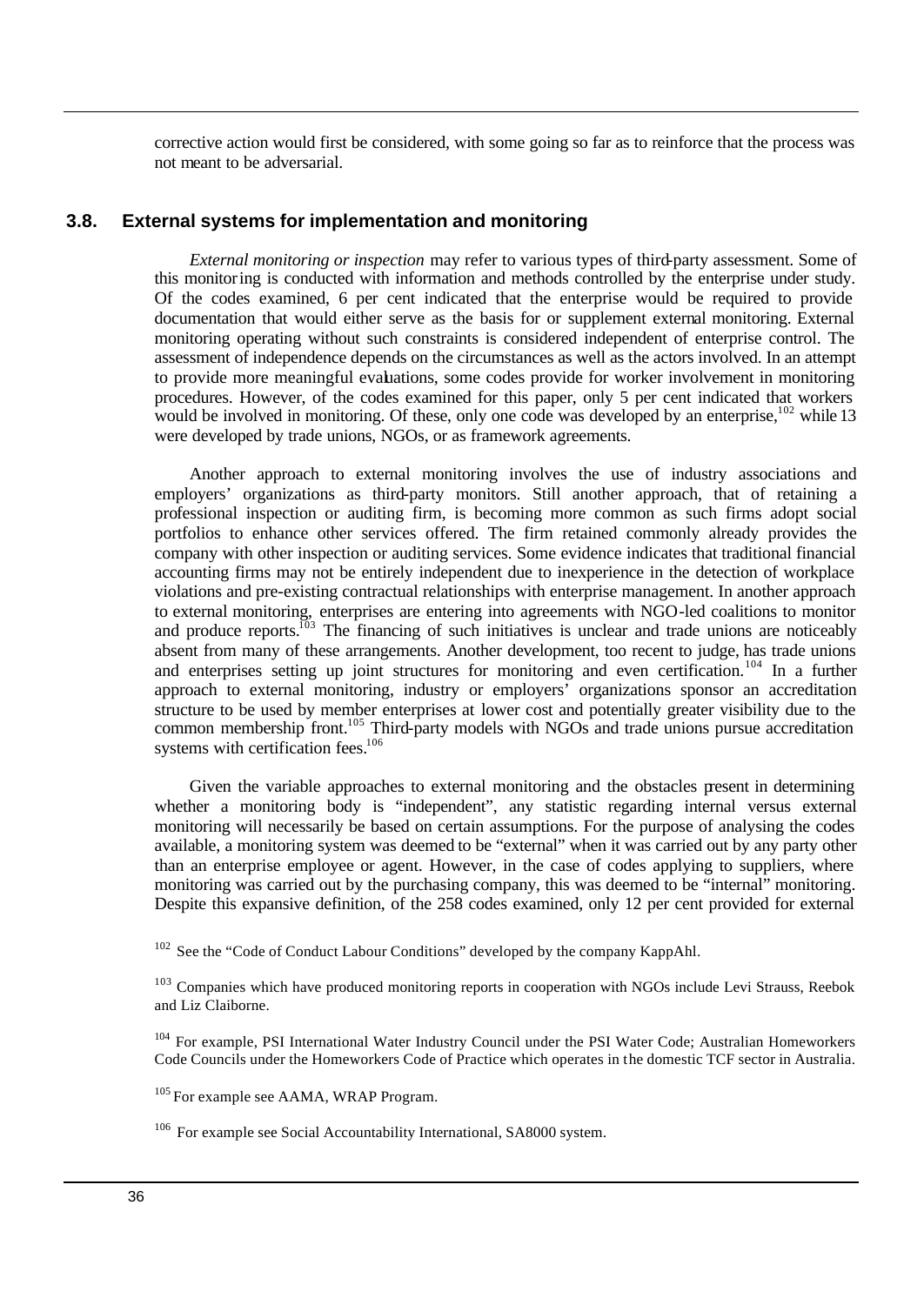monitoring. External monitoring provisions were more likely to appear in codes developed by NGOs (50 per cent) or as multi-stakeholder codes (50 per cent) or framework agreements (35 per cent), than those created by enterprises (70 per cent), enterprise associations (10 per cent) or trade unions (11 per cent).

The two processes, internal and external, can be considered mutually complementary. Internal monitoring appears to be a necessary aspect of rooting a code in enterprise culture; external monitoring and inspection provides a useful litmus test of that culture. For both, a key question involves standardization of criteria and procedures to be used to assess the situation in the workplace under the code standards. A variety of audit checklists, vendor questionnaires and worksheets have been published by code sponsors to suggest quantitative and qualitative means of measuring a diverse range of issues, from adequate ventilation and sexual harassment to determination of a worker's age, or freedom to assemble and associate with other workers.<sup>107</sup> In addition, a lack of sufficient safeguards governing procedures for collection of information marks a number of initiatives in both internal and external monitoring; this insufficiency merely aggravates what are in many cases the already questionable indicators of measurement.

The content of labour provisions in codes naturally affects the type of criteria, and even procedures, used for internal monitoring or external inspection. Recognizing this, some independent inspection companies have approached the ILO, requesting its assistance in using international labour standards to establish basic criteria for inspection, and seeking its views on codes of conduct regarding inspection. More such requests are likely to be forthcoming as experimentation in social accounting and inspection will make it necessary to address "the fragmentation of standards and metrics in this field [in order] to obtain company capacity to manage and to report to stakeholders."<sup>108</sup> An increasing number of observers predict the trend towards external monitoring and reporting will become established practice in the future.

 $107$  See, e.g. Sullivan Principles: "Statement of principles questionnaire", and International Council of Toy Industries Appendices I and II to Code (Audit checklist and methodology for evaluating compliance). One study reported that, among companies reviewed, only 27 per cent had a standard list of questions for auditing purposes and only 24 per cent conducted training programmes to familiarize their workers with the auditing guidelines. CEP SCREEN, op. cit.

<sup>&</sup>lt;sup>108</sup> Elkington: Profits and principles (Shell Oil, 1998), Head of Sustainability NGO joining with Shell in applied research project.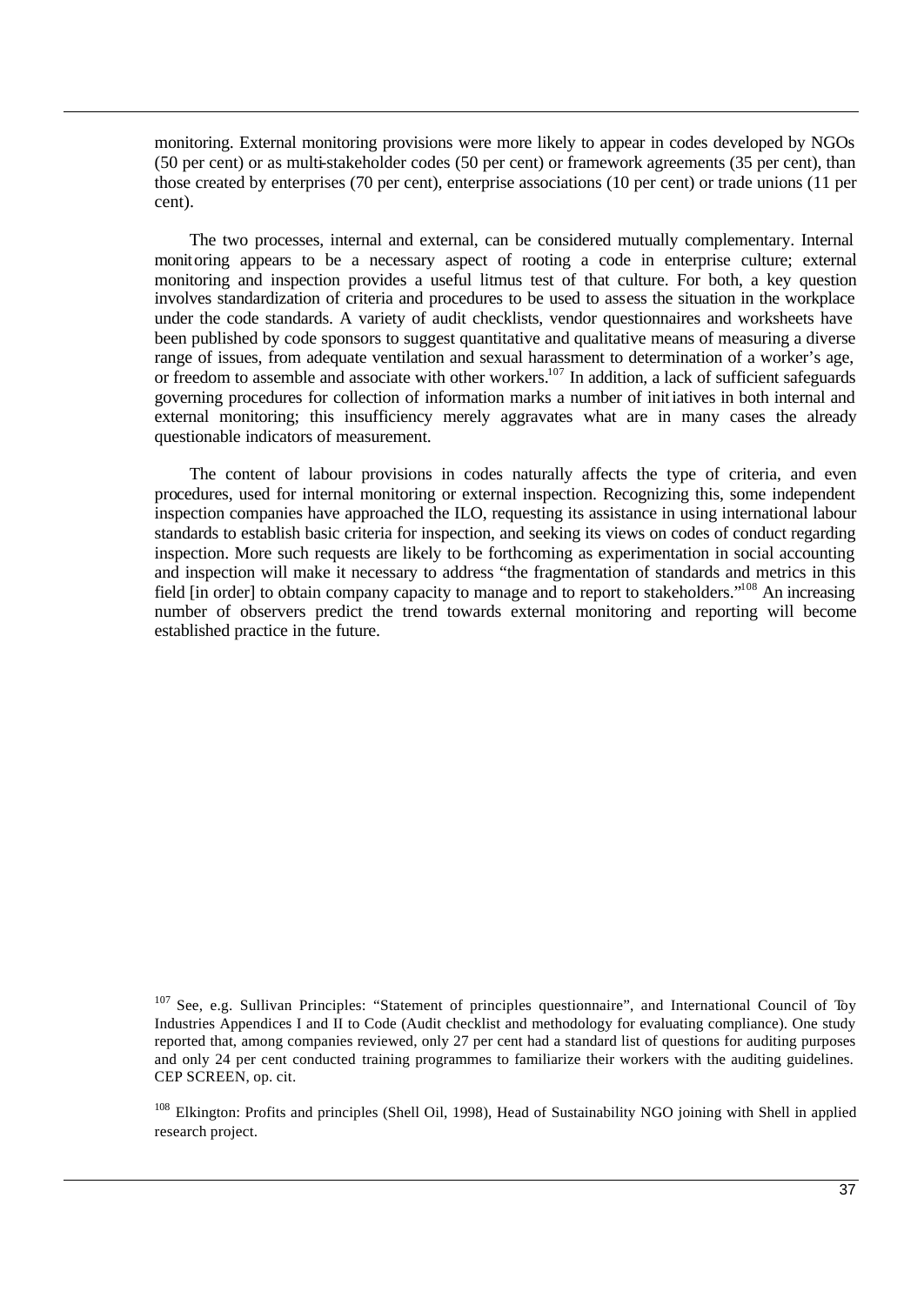#### **4. Social labelling**

The term "social labelling" has come to connote a means of communicating information, through a physical label,<sup>109</sup> about the social conditions surrounding the production of a product or rendering of a service.<sup>110</sup> Social labels may be affixed to products or their packaging or displayed on shelving or shop windows at the retail site. Some labels are assigned to enterprises, usually producers or manufacturers. They are aimed at consumers and/or potential business partners. Social labelling programmes are considered to be voluntary responses to market incentives (including the demands of business partners) rather than to public law or regulation.

This chapter reviews social labelling programmes which address specific labour practices, including their origins, structure and operation, potential impact, and relationship to issues within the ILO mandate.<sup>111</sup> General trends are described below.<sup>112</sup> A company's or programme's inclusion in this section does not constitute endorsement by the ILO of any product, service, company or programme.

#### **4.1. Origins and main characteristics**

Developments in civil society, including campaigns and public demands, create the perceived market for social labels and represent a key influence in the development of social labelling programmes. Labels which operate independently of any one enterprise (independent labels) have been developed and administered by NGOs, trade unions (union labels), industry and other enterprise associations, or multi-stakeholder partnerships. Single enterprises engaged in production, export or retail sales,<sup>113</sup> or enterprise/government partnerships, have developed independent social labels. Social labelling programmes run by NGOs or multi-stakeholder partnerships tend to be dominated by organizations in developed countries, particularly in the initial phases. Those led by enterprise associations or public -private partnerships have included coalitions in developing countries, such as Abrinq in Brazil and Kaleen in India.

 $109$  The labels show symbols such as logos, trade marks and, in some cases, text, which seek to differentiate the product or enterprise. If the label has no text, the meaning of the label usually must be acquired elsewhere.

 $110$  Social conditions refer to the impact of the processes of production or service on people involved, including workers, local communities, suppliers or subcontractors.

<sup>&</sup>lt;sup>111</sup> Where relevant, this chapter refers to the experience of union labels (which have existed in various forms since the early 1900s), labels with claims relating to animal testing, and environmental labels, which have evolved in the last 20 years. For more information on environmental labelling, see A. Appleton: Environmental labelling programmes: International trade law implications (Kluwer, 1998) and E. Staffin, "Trade barrier or trade boon? A critical evaluation of environmental labelling and its role in the 'greening' of world trade", in Columbia Journal of Environmental Law, Vol. 21, p. 205 (1996).

<sup>&</sup>lt;sup>112</sup> Data on many relevant details were unavailable for all programmes reviewed such as copyright protection of the label at national or international levels, and penalties for non-compliance.

<sup>&</sup>lt;sup>113</sup> See discussion of other individual company labels, in United States Department of Labour: By the sweat and toil of children, op. cit., pp. 109-114 (e.g. Dunkin Donuts, K-Mart, Spalding Sports Worldwide, American Challenge, American Soccer Company).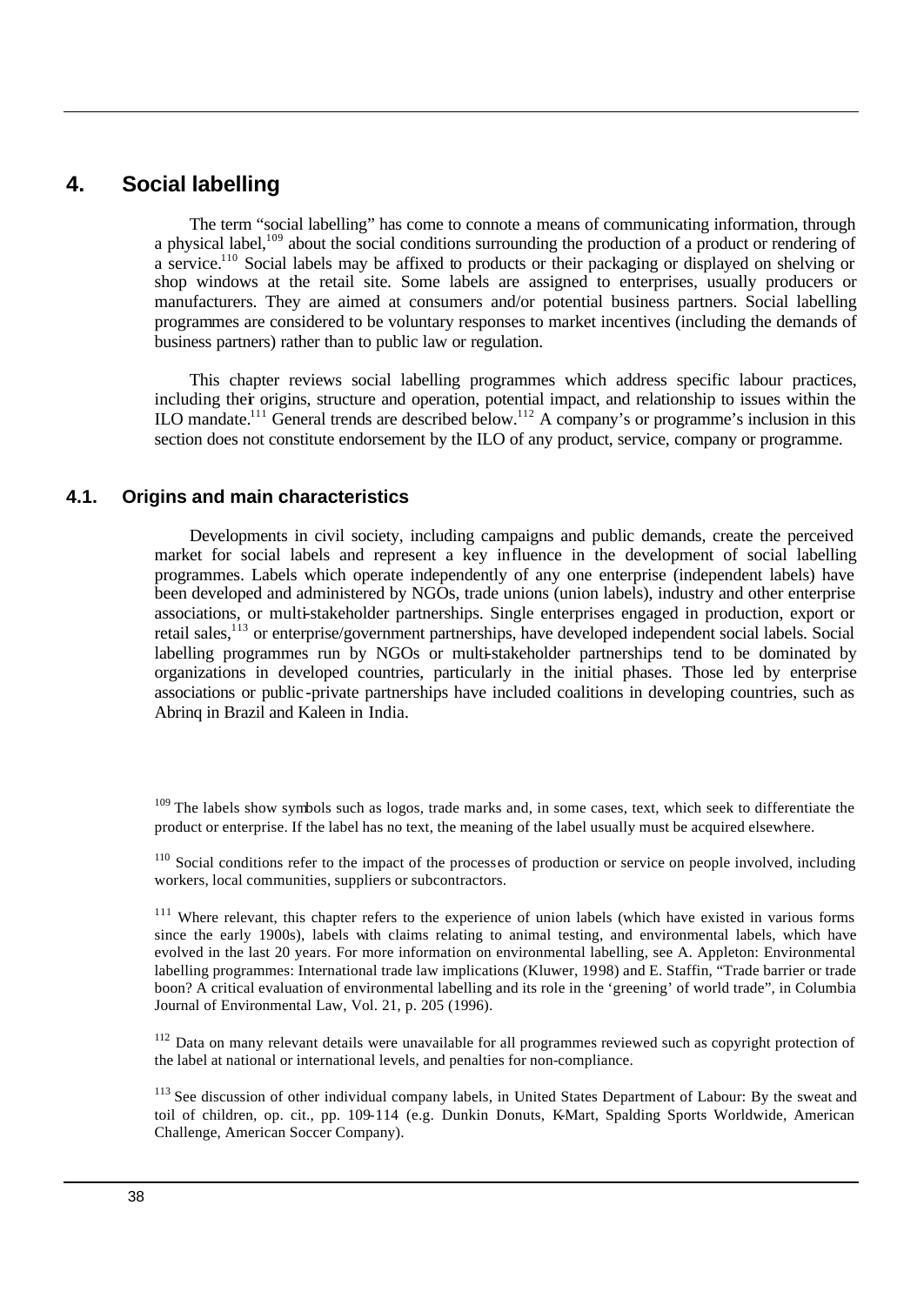Complex market relationships exist among social labels, codes of conduct, company names, licensing agreements and other private voluntary initiatives. In some cases, small and medium-sized enterprises, or enterprises in industries with little brand loyalty, have shared the costs and higher visibility of a common independent social label, usually administered by an enterprise association or hybrid partnership on the basis of a commonly accepted code of conduct. In such situations, the label may be affixed to the product as, for example, with Rugmark, or may consist of a trade name used by certified companies, as, for example, Responsible Care. On the other hand, an enterprise which has a good reputation established on the basis of a well-known code of conduct may find that its company name acquires, over time, the status of a brand name label (e.g. Gap).<sup>114</sup> In some cases, retailers or private label manufacturers license the use of their logos or trade names to contractors which meet preset standards, often found in the code of conduct developed by the retailer or manufacturer. In such cases, the logo or trade name operates as a means of reporting code compliance to buyers and vendors along the production chain as well as to the general public and consumers. Recent licensing examples include procurement policies of US-based Duke University and Notre Dame University,<sup>115</sup> FIFA soccer balls used in the World Cup and athletic equipment procured for the Sydney Olympics. Some programmes which start as multi-stakeholder subscription codes may eventually adopt a certification label such as SA8000.<sup>116</sup> It is also clear that it is somewhat difficult to separate codes and social labels due to the fact that all social labels use some sort of code as the basis for the standards it certifies are being observed.

Social labels influence labour practices in a selective manner. Rooted in concerns of consumers, media and civil society campaigns, many social labelling programmes target consumers in developed countries and producers in developing countries. The programmes appear primarily in export markets involving retail trade,<sup>117</sup> and market "niche" products, affluent consumers and eye-catching circumstances. Products vary in adaptability to social labelling depending on the price sensitivity of the sector, the role of brand recognition, and concern of consumers for social issues in the supply chain involved. Some labels apply only to highly specific sectors such as hand-knotted rugs, soccer balls or cut flowers. More general labels cover various products in the clothing industry or selected agricultural products. Labels may be more likely to develop with products bought and consumed

 $114$  An enterprise with a "brand label" is not likely to see the utility of an independent social label shared by other enterprises. "Our best social label is our brand label" reported Alan Christie of Levi-Strauss to the EU-US Symposium on Labour Standards in Brussels in February 1998. Where brands are trusted, use of a label may undermine consumer confidence or require changes in established business practices. However, independent and brand labels may appear on the same product, as with the fair-trade labelled products sold under the brand names Cafédirect and Max Havelaar.

<sup>&</sup>lt;sup>115</sup> In both cases, the codes of conduct which apply to licensees that manufacture products bearing University trademarks include measures for the rehabilitation of child workers independent monitoring of factories and the publication of results of factory monitoring, as well as the option to terminate contracts where such conditions are not met.

<sup>&</sup>lt;sup>116</sup> SAI: "Conditions for use of the SAI's SA8000 Accreditation Mark and Accredited Certification Body's Certification Mark". While the SA8000 standard would meet the definition of a label, it has not been included in the analysis of labels since this analysis was undertaken before researchers were able to obtain a copy of the "Conditions for use of the SAI's SA8000 Accreditation Mark and Accredited Certification Body's Certification Mark".

<sup>&</sup>lt;sup>117</sup> Notable exceptions include Abrinq Foundation programmes for domestic market sectors in Brazil, and the Australian Homeworkers Code of Practice in that country's mixed textile sector, and union labels in the United States.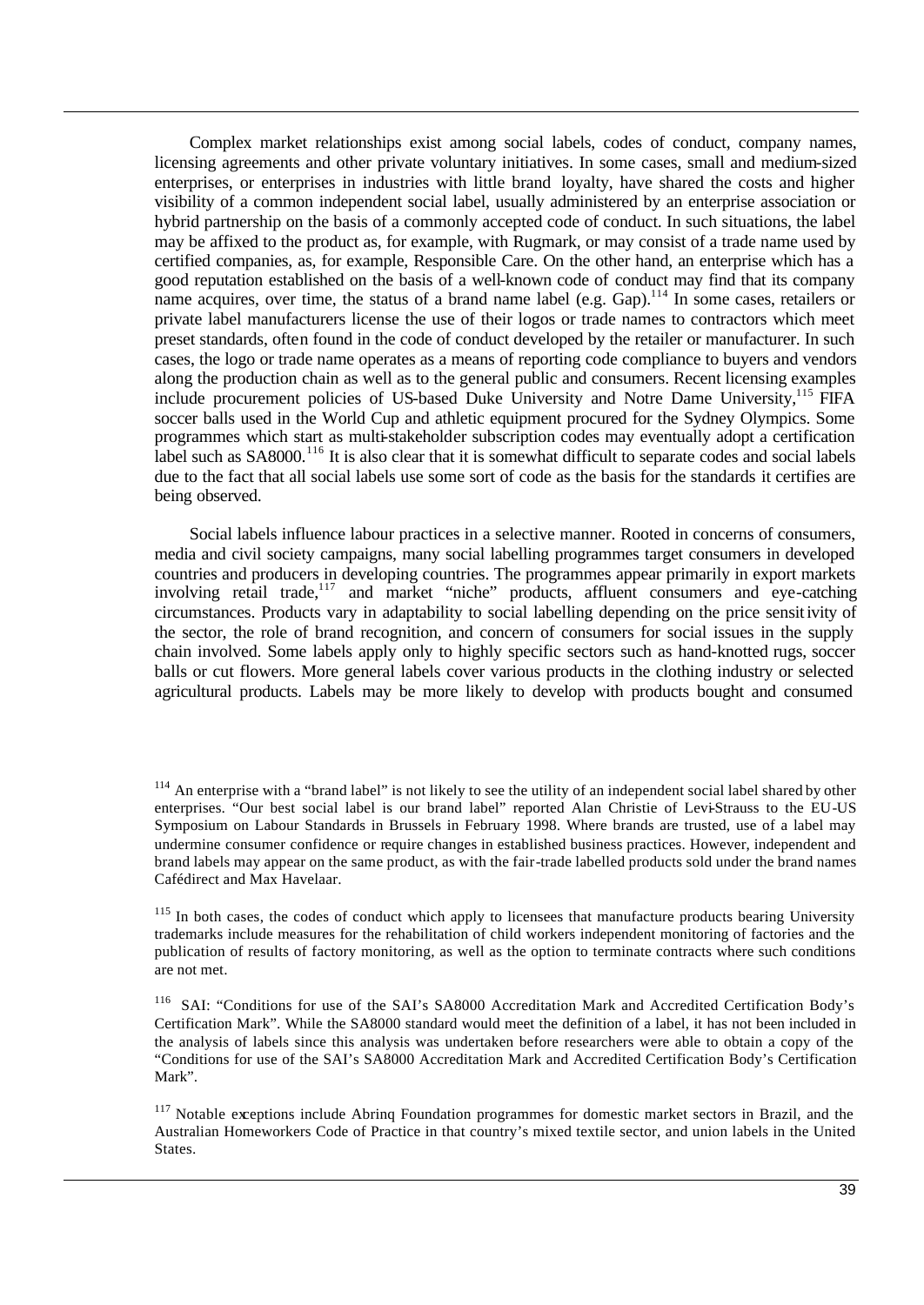publicly or associated with social identity (such as clothing, footwear, food and luxury goods) or discrete production processes (such as tea).<sup>118</sup>

In general, social labelling programmes do not operate on a self-sustaining basis. Costs normally include start-up and administration expenses, such as the physical production of the label, establishment of the verific ation structure, and consumer outreach and promotional publicity. Once in operation, a small percentage of profits may be channelled back into local improvements in the workplace, the region of production or, in the case of some child labour-oriented programmes, educational and rehabilitation programmes for former child workers. In many cases, programmes are subsidized by licensing fees imposed on users of the label (producers or distributors). In addition, programme costs may be borne by fees assessed based on such factors as value of labelled products exported or earnings gained from their export. Importers may also pay levies on labelled products. In such cases, the cost may be passed on to the consumer or, particularly with programmes run by individual enterprises such as Reebok, absorbed in some other internal way. Some programmes, such as the fair-trade labelling programmes, are specifically designed for consumers to pay a premium (mark-up) that ultimately shifts to the consumer some of the extra costs of labelling. Grants and in-kind contributions by way of monitoring or other resources often help to finance new programmes. These contributions come from governments of both exporting and importing countries, and from NGOs, intergovernmental organizations and, in a possible new trend, workers and employers themselves<sup>119</sup>

#### **4.2. Structure and operation**

#### *4.2.1. Content*

As with codes of conduct, social labels may be single issue (child labour, freedom of association) or multiple issue, including labour issues,<sup>120</sup> community development and relations, and other issues such as fair trade or forest conservation. The issue most frequently targeted among the programmes reviewed was *child labour*. Community and social benefits were the second most frequent issues addressed.<sup>121</sup>

The issues covered by social labelling programmes depend on the sector of activity addressed by the label. All labels reviewed in the TCF sector addressed child labour. Wages and fair pric e issues were the focus of agricultural labels, while community and social benefits were common provisions in forestry labelling programmes. Some of the issues most frequently covered in the general review of codes of conduct discussed in the previous chapter, such as health and safety, appeared less often in

<sup>118</sup> S. Zadek et al., Social labels: Civil action through the market (New Economics Foundation for the European Commission, 1998).

<sup>119</sup> For more information, see "Sources of financing" columns in the appendix.

 $120$  Notably, STEP, a joint initiative in social labelling established by an industry group with five NGOs in Switzerland, covers nearly all fundamental labour issues as well as wage levels and occupational health and safety. See appendix.

<sup>121</sup> Which includes founding of social programmes in the field of health care, gender promotion, education, not only for the children or the workers but for their families and the local people (forest-dependent people for example). The Care&Fair foundation builds health-care centres and hospital for the families working in carpet manufacturing (www.care-fair.com), development and health (www.step-foundation.ch), and other services (http://fscoax.org/html/1-2.htm).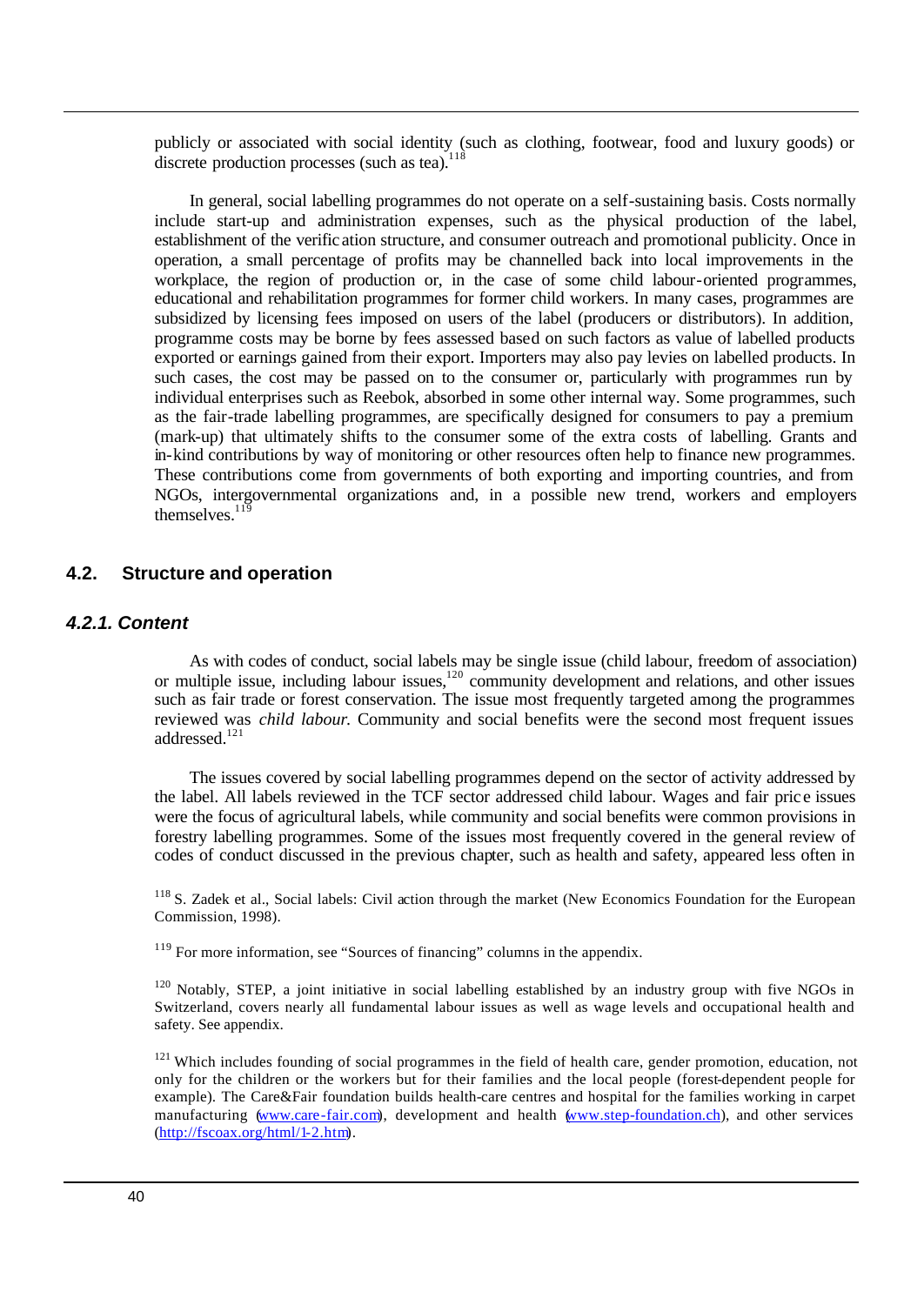social labelling programmes.<sup>122</sup> Like codes, roughly one-third of the labelling programmes included some reference to international labour standards.

Some labelling programmes originally aimed at non-labour issues have added labour issues to their agendas as trade unions become more involved in the programmes. This is the case with the Forest Stewardship Council (FSC), which began as an effort to address technical aspects of forest management, but has added principles on freedom of association and occupational health and safety; at the national level, its affiliates, with trade union participation, adopt more specific labour criteria to fit local issues. In contrast, the labour issues addressed by the Flower Label Programme, developed by the German BGI (Flowers Wholesales and Importers) to ensure environmentally and socially correct production of imported flowers, were influenced at the start by trade union involvement. The participation of trade unions in the implementation of labelling programmes may include an opportunity to provide information to monitors (Abrinq), comment on certifiers' report (FSC), or representation as observers (Fairtrade Labelling Organization – FLO).

The concern for labour issues within social labels can develop in at least two ways. Either from the very beginning of the label, as with those in the TCF sector where the improvement of working conditions and the elimination of child labour were issues at the heart of the very creation of social labels or as a result of convergence towards labour standards, for example the FSC process. Initiated mainly under the pressure, social and labour issues were not a priority in the beginning. Adoption of the concept of the sustainable forest management, which includes economic, environmental and social concerns,<sup>123</sup> raised renewed interests on the share of forest benefits with communities and workers. Criteria on these social aspects were therefore included in the forestry labelling programmes.

#### **4.3. Approach**

#### *4.3.1. Approach to standards*

The process and the approach followed by the labelling programmes to establish social criteria they consider relevant differ depending on the programmes. As a result, these social criteria vary in level of specificity. For example, Rugmark and Kaleen labels guarantee that carpets bearing their labels have not been produced with child labour. In contrast STEP and Care&Fair, which are retailer labels, seek to promote progressive elimination of abusive child labour, but do not signify 100 per cent guaranteed made without child labour.<sup>124</sup>

Labelling programmes in the agriculture sector<sup>125</sup> are normally based on the fair-trade concept.<sup>126</sup> which is not the case in other sectors. The criteria to obtain the label are not necessarily direct

 $122$  See Appendix 2.

<sup>123</sup> Concept presented during the United Nations Conference on Environment and Development (UNCED) held in Rio in 1992, and especially in "The Non-Legally Binding Authoritative Statement of Principles for Global Consensus on the Management, Conservation and Sustainable Development of all Type of Forests".

 $124$  Because STEP and Care&Fair do not believe such a guarantee can reasonably be given for the carpet production which takes place in small, often remote villages dispersed over a large geographic area, at least in India.

<sup>125</sup> The main labelling programmes in the agriculture sector are: Max Havelaar (Belgium, Denmark, France, Netherlands, Norway, Switzerland); Fairtrade (Great Britain, Ireland); TransFair (Austria, Canada, Germany, Italy, Luxembourg, USA); Rättvisemärkt (Sweden), and Reilun Kaupan Edistämisyhdistys (Finland). All those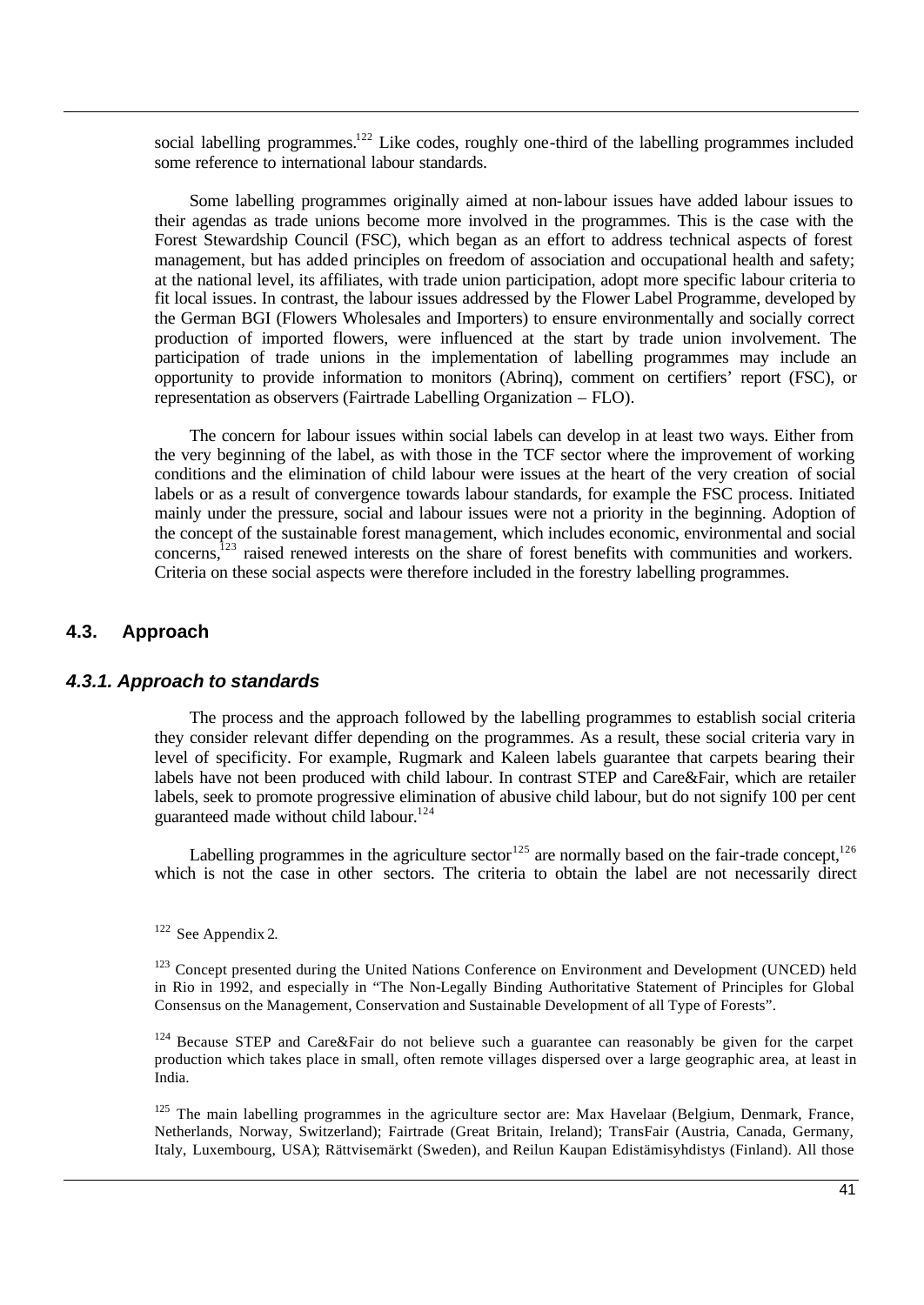requirements, for example working conditions criteria are always direct requirements to obtain the fair-trade labels because it applies to producers that are not structurally dependent on hired labour, managing their farm mainly with their own and their family's labour force.<sup>127</sup> However, the Fairtrade Labelling Organization (FLO), which labels seven different products, $128$  began to collaborate to a limited extent with trade unions as they expand the products they label, for example from smallholder to plantation especially for tea, orange juice and bananas<sup>129</sup> and, on the distribution side, from alternative trade shops to mainstream retailers.<sup>130</sup> As a result, the FLO criteria can differ from one product to another, or even for the same product, depending on the structure of the producer organizations. For cooperatives of disadvantaged farmers, working conditions criteria are not requirements but objectives, whereas for the organizations structurally dependent on hired labour, those criteria are strict requirements.

Forestry sector labels are often accompanied by principles and indicators to define clearly the standards and facilitate their assessment. The Tropendos Foundation has done a comprehensive study on the hierarchical framework<sup>131</sup> for the formulation of sustainable forest management standards in which principles, criteria and indicators are defined.<sup>132</sup> However, in the forest labelling programmes themselves, definitions of principles, criteria and indicators are formulated in a general way. They often provide insufficient information to understand fully their meaning in the context of sustainable

labelling programmes are members of Fairtrade Labelling Organizations International (FLO) and they follow the same social criteria. This is the reason why only FLO is presented here (www.fairtrade.net).).

<sup>126</sup> Fairtrade is supposed to provide an alternative economic and trade model by guaranteeing a direct trade relationship to the disadvantaged small-scale producers, a minimum price for their production that covers the cost of production and a premium for development purposes, a financial advance if necessary and long-term trade relationships.

<sup>127</sup> However, according to the Fairtrade criteria, these producer organizations have to be independent and democratically controlled by their members.

 $128$  Coffee, tea, cocoa, honey, sugar, orange juice and bananas.

See the FLO website concerning these products, www.fairtrade.net/tea.html, www.fairtrade.net/ orange\_juice.html, www.fairtrade.net/banana.html

<sup>130</sup>Trade unions associated with tea and banana plantations or in the distribution, packaging or retail sides see fair-trade labelling as a way to strengthen the position of workers in the agricultural sector.

<sup>131</sup> A hierarchical framework describes hierarchical levels of parameters (principles, criteria and indicators) to facilitate the formulation of a set of parameters in a consistent and coherent way. It describes the function of each level as well as the common characteristics of the parameters appearing on a particular level.

<sup>132</sup> According to this study: "A principle is a fundamental law or rule, serving as a basis for reasoning and action. Principles have the character of an objective or attitude concerning the function of the forest ecosystem or concerning a relevant aspect of the social system that interacts with the ecosystem. Principles are explicit elements of a goal, e.g. sustainable forest management or well-managed forest." "A criterion is a state or aspect of the dynamic process of the forest ecosystem, or a state of the interacting social system, which should be in place as a result of adherence to a principle. The way criteria are formulated should give rise to a verdict on the degree of compliance in an actual situation." "An indicator is a quantitative or qualitative parameter which can be assessed in relation to a criterion. It describes in an objectively verifiable and unambiguous way features of the ecosystem or the related social system, or it describes elements of prevailing policy and management conditions and human driven processes indicative of the state of the eco-and social system See, Erik M. Lammerts van Bueren, Esther M. Blom, Hierarchical Framework for the Formulation of Sustainable Forest Management Standards, 1997, Tropendos Foundation.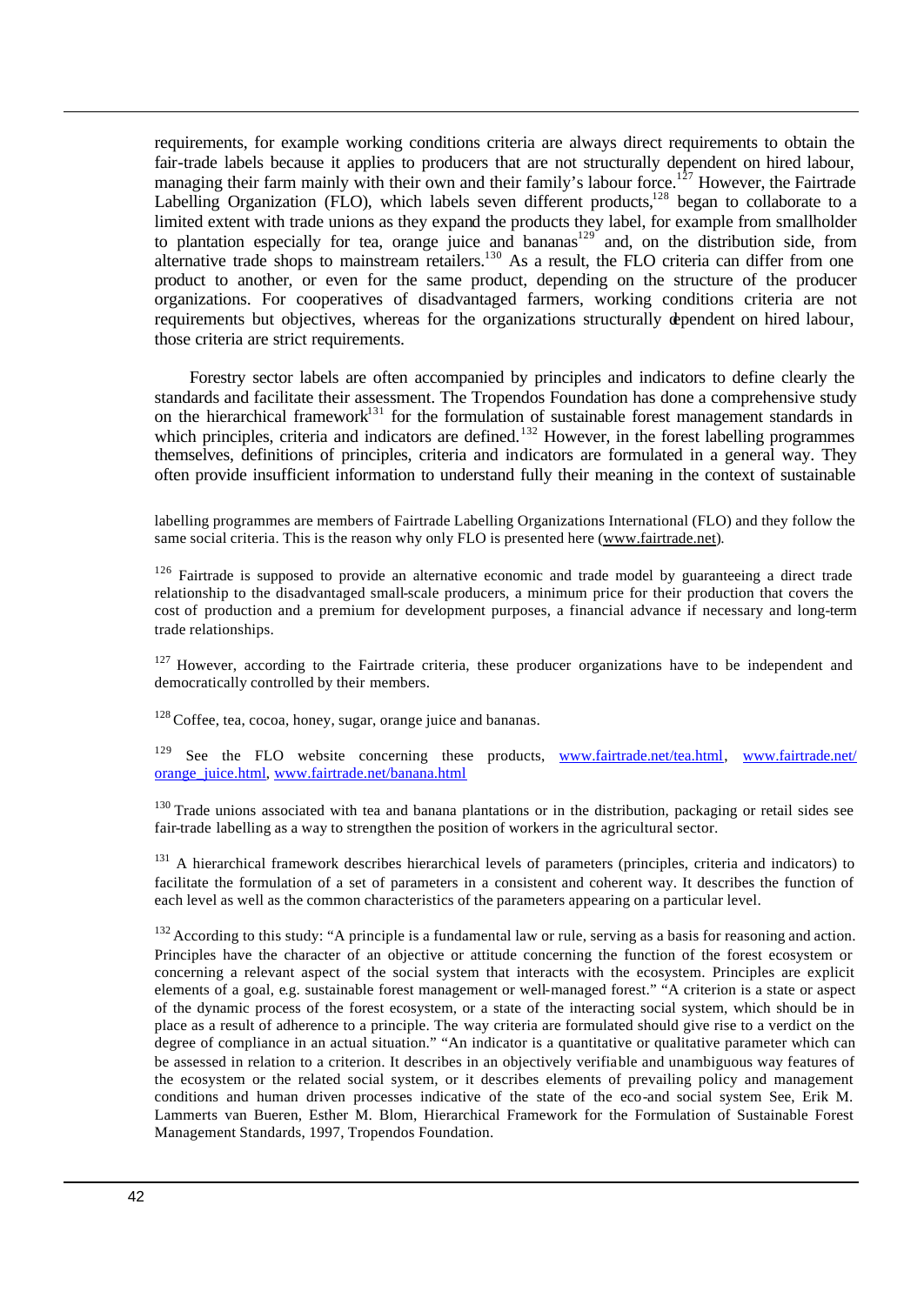forest management and they tend not to give enough guidance for a proper formulation of these parameters. As a consequence the requirements of sustainable forest management as imposed by one standard are difficult to compare with the requirements of another standard. Inconsistency and a lack of coherence may result in insufficient coverage of various aspects of sustainable management, possible overlap and redundancy of parameters and inadequate transparency. As a result a sense of confusion can be observed in the practical application of principles, criteria and indicators and in the international debate on this issue. This last point is also true for the labelling programmes in other sectors of activity.

#### *4.3.2. Applicability*

The review of social labelling programmes found that the obligations of the label apply to different trade actors depending on the label. In all cases, producers have to respect some of the label's criteria. For example, the non-use of child labour, respect for the democratic decision-making system of the fair-trade system, and the implementation of sustainable forest management practices. However, obligations are also extended to importers, exporters or retailers involved in the labelling process. This can involve the payment of fees to fund monitoring systems or social programmes. For example, in the fair-trade system, importers have to pay a "fair price" to producers for their products, a premium for development projects and a financial advance if necessary. The requirements in some social labelling programmes which involve producers, importers, exporters or retailers appear to be a mechanism to expand responsibility for improving working conditions beyond merely producers in developing countries and place responsibilities on retailers, importers and exporters for improving these conditions indirectly.

#### *4.3.3. Licensing*

Licensing is the process of registering the producers who commit to respect the label's criteria, and establishing a list of these producers. This registration is done in several ways. It can be done directly after inspection of producers, by local labelling organization representatives (Rugmark and Step) or through the licensing of the exporters (Kaleen) or importers and retailers (Care&Fair) who commit themselves to enforce the criteria on the production sites of their suppliers. In this case, the licensing process and the attribution of the label is based on good faith and the code of conduct containing the criteria to respect has to be included in all purchasing contracts with suppliers. Then, the trade actors have to provide the labelling programmes with complete and updated lists of their suppliers. Licensing is also done through certifications as in the forestry sector. These certifications involve a private auditing company accredited by the labelling organization<sup>133</sup> which certify enterprise performance against a standard, in effect granting them the licence to utilize the organization label.

#### *4.3.4. Monitoring*

Of the labelling programmes reviewed, several different monitoring structures were evident. One label utilized a self-monitoring system where the carpet importers or retailers simply signed up to a code of conduct and agreed to make the code an obligation in contracts with producers and exporters. Other labelling programmes combined self-monitoring systems with inspections from the labelling

<sup>133</sup> See for example the following organizations: the Forest Stewardship Council (FSC) label (http://fscoax.org) the Pan-European Forestry Certification (www.pefc.org), the Lembaga Ekolable Indonesia initiatives (www.lei.or.id/htme) and the Finnish Forest Certification System (www.smy.fi/certification).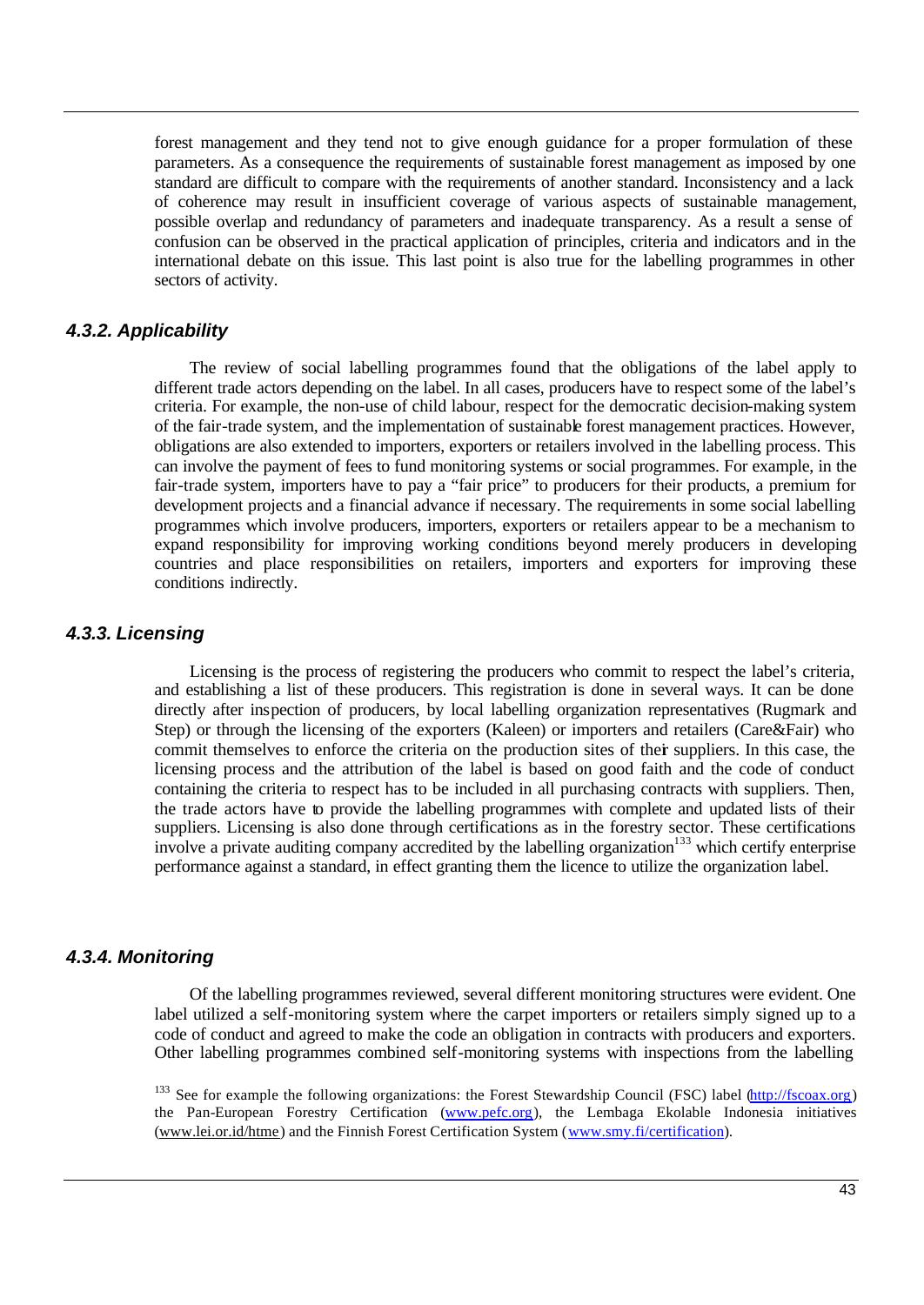organization (Kaleen).<sup>134</sup> Some labelling programmes include regular ongoing inspections and unannounced inspections (Rugmark, FLO, FSC). The STEP system utilizes many of these approaches in different countries: a private agency in India conducts monitoring, in Nepal internal monitoring occurs and is led by a STEP representative. In Egypt, Iran, Morocco and Turkey, the only control is performed by importers themselves in the selection of their suppliers.

#### *4.3.5. Impact*

Research and understanding of the effects of social labelling is visibly impeded by the lack of standardized principles and criteria from which to report data and compare programmes. General studies on social labelling are limited in number, scope and methodology, due in part to limited years of experience with social labels.<sup>135</sup> In contrast, research on the effects of eco-labelling, in operation for more than 20 years, spans private and public organizations.<sup>136</sup> Despite the head start, environmental labelling research has been criticized as "anecdotal".<sup>137</sup> Without assessing their exact relevance to social labelling, selected experiences of eco-labelling which may shed light on future analysis of social labelling programmes are included in this section.

Experience to date suggests that social labelling programmes bring direct and indirect effects, both helpful and adverse.<sup>138</sup> On the helpful side, labelling programmes may improve working conditions and raise funds for educational and rehabilitation programmes for former child workers. They may also build consensus among industry groups, NGOs, international organizations and governments about labour practices to be addressed. Responses may take the form of more

<sup>134</sup> Ten per cent of a producer's looms are inspected by the Academy of Management Studies (AMS) in the Kaleen Labelling Programme.

<sup>135</sup> See J. Hilowitz: Labelling child labour products: A preliminary study (ILO, Geneva, 1997); D. Haas: Mit Sozialklauseln gegen Kinderarbeit? Das Beispiel der indischen Teppichproduktion (Berliner Studien zur Internationalen Politik; 4; 1998); S. Zadek et al.: Social labels: Civil action through the market (New Economics Foundation for the European Commission, forthcoming, 1998) (literature review, survey questionnaire, dialogue-based research); United States Department of Labour: By the sweat and toil of children, Vol. IV: Consumer labels and child labour (1997) (non-random survey research, site visits to eight countries, public hearings and hundreds of contacts); Open trading (New Economics Foundation and Catholic Institute for International Relations (1997); M.A. Dickson: Socially responsible consumer behaviour in the apparel marketing system: Preliminary findings from a survey (Ohio State University, Dept. of Consumer and Textile Sciences, 1996); Garment workers study (Marymount University, Center for Ethical Concerns, 1996).

<sup>136</sup> In the intergovernmental organization sphere alone, research and programmes on the effects of eco-labels on trade, and guidelines on eco-labelling systems, have been addressed by Codex Alimentarius Commission (labelling organically produced foods), International Trade Centre (eco-labelling implications for developing countries' production of textiles and clothing), the OECD, UNCTAD and UNEP (UNEP Expert Group Meetings on Eco-labelling and Environmental Standards with call for international disciplines to govern eco-labelling to ensure no unnecessary obstacles to international trade), UNIDO (development of technical cooperation programmes to provide assistance to developing countries in standardization and necessary adjustments to meet internationally agreed requirements; surveys of eco-labelling effect on market access of developing countries, and views on solutions possible through harmonization of standards). See World Trade Organization, Committee on Trade and Environment: Eco-labelling: Overview of current work in various international fora, Note by the secretariat, doc. WT/CTE/W/45 (1997).

 $137$  A. Appleton: Environmental labelling programmes.

<sup>138</sup> To date, empirical data are insufficient to determine the effects of labelling programmes. The effects discussed in this paragraph are drawn from largely anecdotal evidence discussed in the studies cited earlier.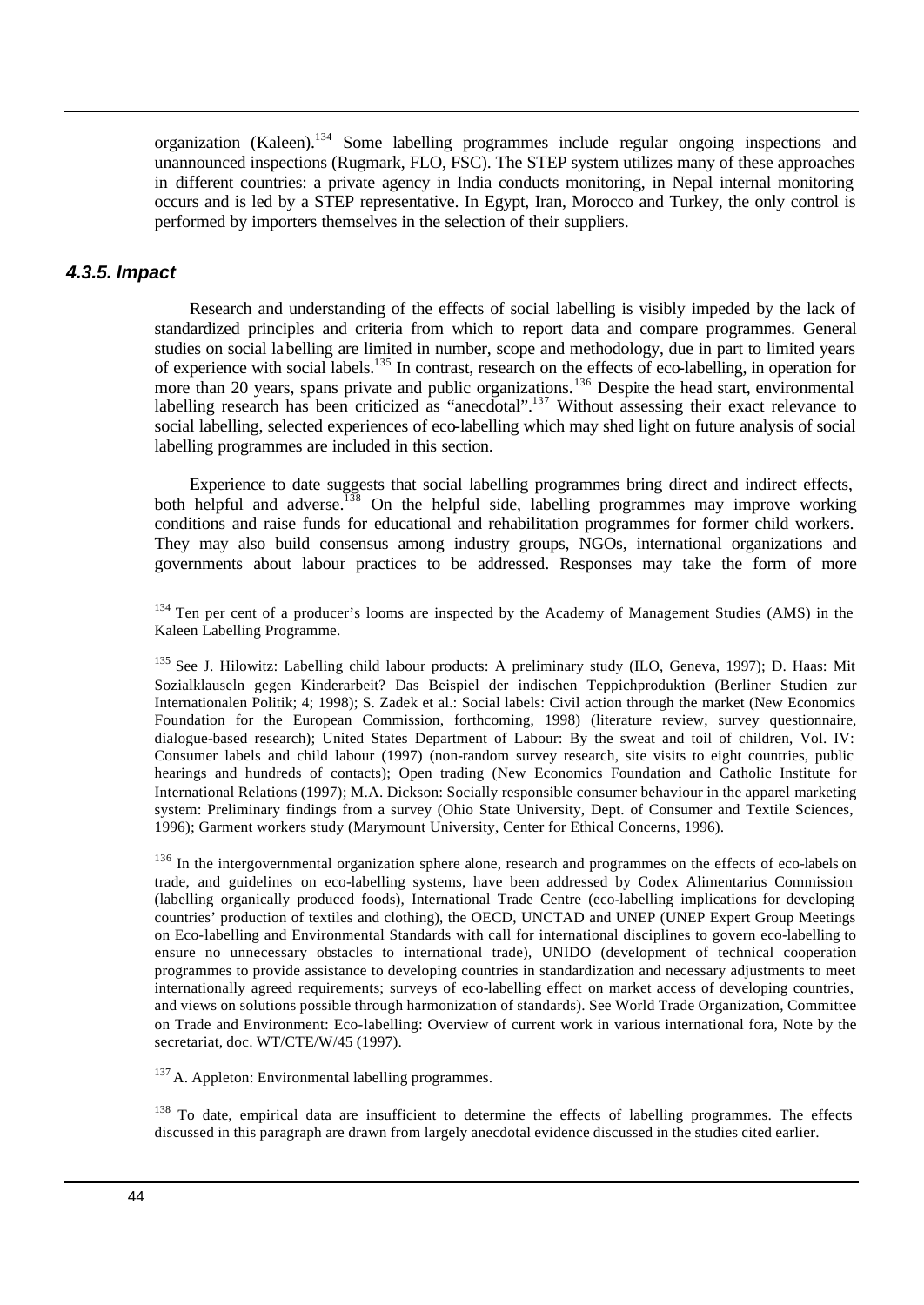conscientious compliance or enforcement of labour laws or enterprise adoption of codes of conduct to forestall use of the label. Social labelling programmes may also bring adverse effects, including financial difficulty among participating enterprises and consequent loss of jobs. Higher prices of labelled products may result in lower penetration of the market. Some child labour labelling programmes have been criticized for driving child workers into less formal sectors where the elimination of exploitation is more difficult. Legal risks also exist, including issues of inconsistency with national anti-competition or truth in advertising laws and international trade law.

Debate on how to determine the effects of social labelling has just begun. Some elements for analysis include market share of the label, consumer recognition, percentage take-up of participating companies, number of beneficiaries involved and magnitude of change involved in beneficiaries' income and consumer spending. <sup>139</sup> Others attempt to capture patterns relevant to actual shifts in the mainstream, non-participating market or in public policy. The latter approach is reflected in the proposition that, once labelled products reach 10 per cent or more of market share, the reflected attitude of consumer groups becomes important to major producers and retailers, which then react with alternative initiatives such as codes of conduct. Economic theory, unsupported by empirical data, has been used to propose, in the eco-labelling context, that negative effects could arise when successful labelling schemes drive down the price of unlabelled goods resulting in increased demand for those goods.<sup>140</sup> Opponents argue that the increased sale of labelled goods would result in increased economies of scale in production and consequently lower prices, which could be expected to result in turn in diminished sales, reduced economies of scale and higher prices for unlabelled products, $141$  and that awareness-raising may result itself in increased demand for labelled goods.

#### *4.3.6. Final considerations*

What appears evident is that the market alone, without a coherent international framework, has been ineffective to date in developing uniform and generally accepted standards that could help promote benefits and prevent the risks of labelling efforts. In the context of eco-labelling, the International Organization for Standardization (ISO), discussed earlier, is developing standards for eco-labelling criteria, symbols and verification processes.<sup>142</sup> This effort, promoted by UNCED's Agenda 21, seeks to arrive at guidelines for standardizing labour criteria, label development and verification systems. Proponents of such standards argue that they could help prevent confusion among consumers arising from the conflicting diversity of criteria used, lack of clarity of meaning among various labels, risk of lost credibility with unverifiable claims, and possibility of illegality under national or international regulation.

 $139$  Zadek et al., above, figure 6, at 31.

<sup>&</sup>lt;sup>140</sup> A. Mattoo and H. Singh: "Eco-labelling: Policy considerations", in KYKLOS, Vol. 47 (1994).

<sup>&</sup>lt;sup>141</sup> A. Appleton, footnote 111 above.

<sup>&</sup>lt;sup>142</sup> ISO Technical Committee 207 on Environmental Management classifies three categories of eco-labels depending on programme participants and design. The Organization is developing five standards: ISO 14020-14024 on basic principles (ISO 14020); self-declaration claims (14021-14023 covering terms and definitions, labelling symbols, and testing and verification methodologies); and 14024 on principles and procedures for certain third-party labelling systems (Type 1). ISO 14040-14043 address principles and guidelines for assessing environmental impact throughout the whole of a product's life from raw materials acquisition to production, use and disposal.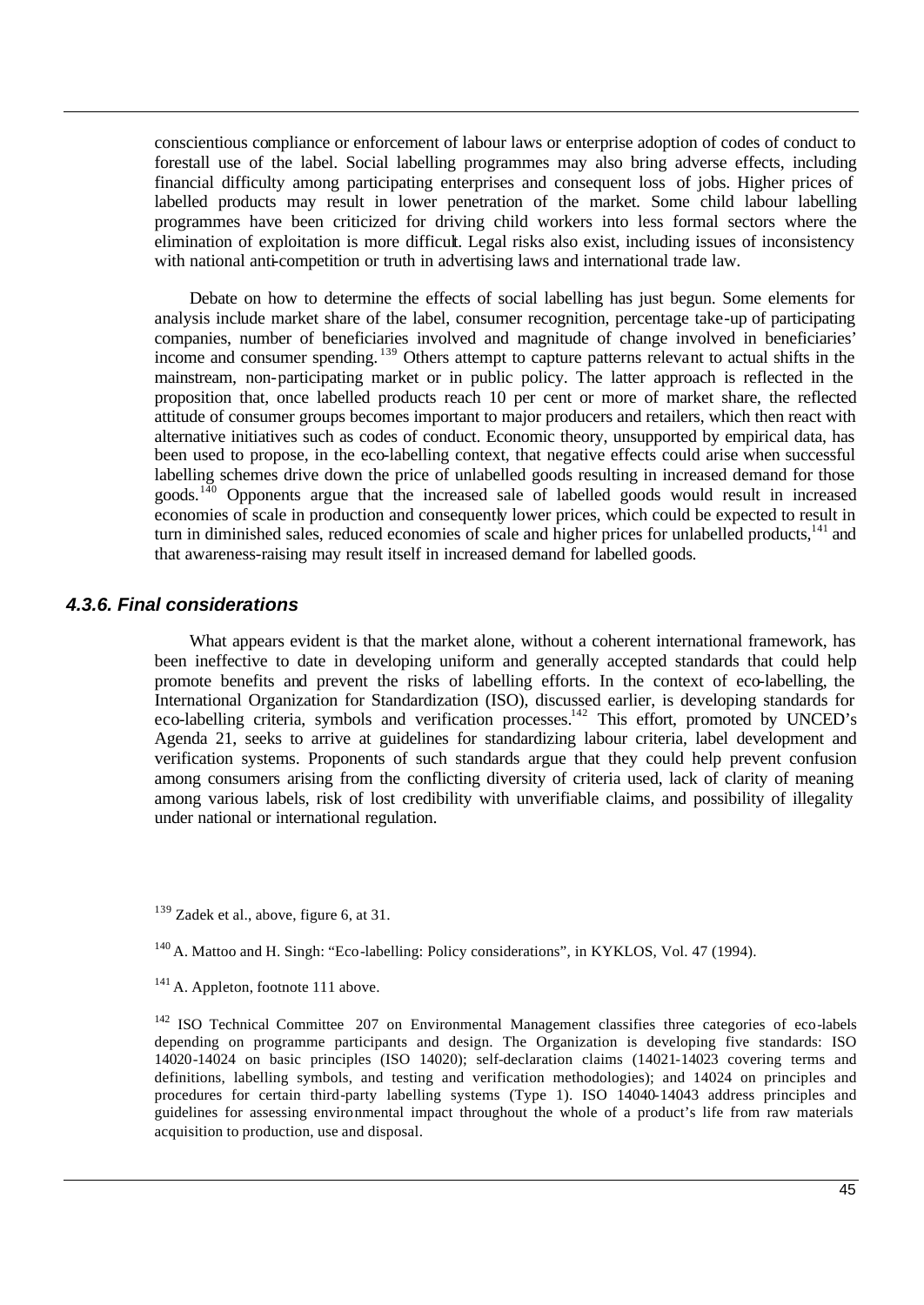Social labelling programmes share some of the potential benefits and drawbacks applicable to codes of conduct generally. On the positive side, labelling programmes appear to stimulate social concern among enterprise and consumers and provide a market-based financial (rather than regulatory) incentive to improve labour conditions. However, this benefit applies selectively, both to the labour issues involved in the criteria and to the specific sectors of enterprise concerned. On the negative side, labelling programmes tend to lack transparency and methods for independent verification of the claims behind the labels,<sup>143</sup> promote outside intervention in national standard setting, and discriminate against producers in developing countries who face undue costs or other constraints in the process of certification of conformity assessment.

As with other private initiatives, social labelling programmes may prove more effective and more equitable when combined with other programmes to form a comprehensive, transparent and reliable social policy. In addition, international trade rules, and in particular the code of Good Practice of the Technical Barriers to Trade (TBT) Agreement of the World Trade Organization, offer guidelines on how voluntary standards can be developed and implemented in ways that prevent unjustifiable nontariff barriers.<sup>144</sup> The code , discussed earlier, encourages transparency and cooperation in the development of standards at local, central and regional levels and, in the long run, equivalence, mutual recognition and harmonization of public or private standards on "as wide a basis as possible" by reference to international standards. ILO standards, such as those on working conditions and environment, occupational safety and health, equality of treatment between men and women, nondiscrimination, rights of tribal and indigenous peoples and employment appear relevant to the interpretation of the TBT Agreement and its annexes.<sup>145</sup>

#### **5. Investor initiatives**

Investor initiatives concerning labour practices are part of the socially responsible investment movement. Although there is no single accepted definition of socially responsible investment, the term generally indicates investment-related decisions that seek social change while maintaining economic returns. The desired targets of social change, however, vary considerably and appear to be based on highly subjective judgements.

This section reviews two socially responsible investment approaches: the screening of investment funds and shareholder initiatives. Investment fund screening concerns the inclusion (investment) in or exclusion (divestment) of publicly traded corporate securities from investment portfolios based on the social performance of the company.<sup>146</sup> Shareholder initiatives involve the exercise of rights based on

 $143$  As the executive of a leading enterprise engaged in social labelling remarked in a research interview for this paper, "Most of these [child labour-free] claims are disingenuous ... I hope somebody, whether it's the ILO or somebody, holds people's feet to the fire ...".

<sup>144</sup> Whether voluntary social labelling schemes constitute "standards" covered by the Code of Good Practice is beyond the scope of this paper. The Code of Good Practice has not been determined to apply to product labelling that references processes and production methods which do not have an impact on the final product ("unincorporated PPMs").

<sup>145</sup> See, for example, Annex I to the TBT Agreement, article 4 (international body or system is considered to be a "body whose membership is open to the relevant bodies of at least all members") and ISO/IEC, Directory of International Standardizing Bodies, Seventh Ed., 1995 (listing ILO and the specified standards).

<sup>146</sup> "Community investing", in which investment programmes select community-based financial institutions to support community development initiatives, is beyond the scope of this paper. See Social Investment Forum: 1997 Report on Responsible Investing Trends in the United States, 1997, Section I.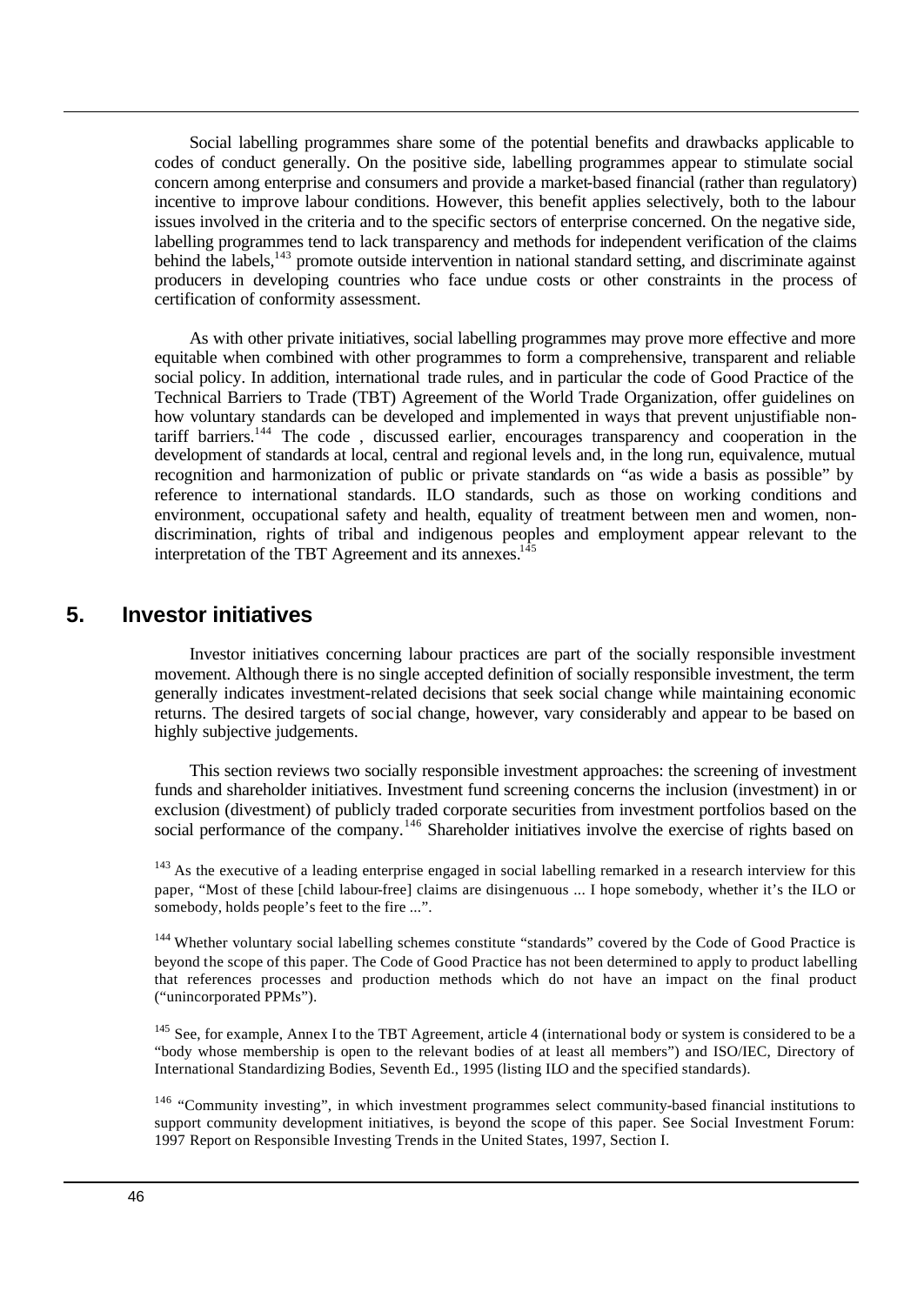an established share ownership as a means of influencing company behaviour. Formal shareholder action includes submitting and voting shareholder resolutions  $147$  and asking questions at company annual meetings. Informal action involves attempts to reach agreements with management through dialogue and negotiation. A growing "spirit of compromise" has been observed recently, together with a desire to avoid embarrassing publicity and the high costs of management time in dealing with resolutions.<sup>148</sup> The two approaches differ in timing and orientation. Fund screening occurs at the time of purchase or sale of company stocks and may involve withdrawal of money from a company deemed socially irresponsible. In contrast, shareholder initiatives occur after purchase and seek to influence corporate policy decisions by maintaining a relationship rather than pursuing a "boycott" approach.

#### **5.1. Screening of investment funds**

Available evidence suggests that socially responsible investment is growing but its impact on labour practices remains inconclusive. After starting in the United States,<sup>149</sup> socially responsible investment funds were set up in the United Kingdom and France in the early 1980s<sup>150</sup> and spread in the late 1980s to Australia, Austria, Germany, Japan, Switzerland and other countries. <sup>151</sup>Socially responsible investment is still growing in the United States, led by screened mutual funds.<sup>152</sup> Much of the available research information derives from that country's experiences. Investors that use social screens tend to be public retirement and pension funds, colleges and universities, religious groups and social investment funds including mutual funds. In some countries, legal rules regarding the fiduciary duties of institutional investors, particularly pension funds, have restricted their consideration of any factors other than financial performance when considering investments.<sup>153</sup> Although controversy

<sup>148</sup> V.A. Zondorak: "A new face in corporate environmental responsibility: The Valdez Principles", in Environmental Affairs, Vol. 18:423, pp. 457-500, footnote 109 at p. 477.

<sup>149</sup> Socially responsible investment has long historical roots in the United States, dating back to the late 1700s when religious investors decided not to invest in companies engaged in alcohol, gambling and tobacco. In the 1970s and 1980s, socially responsible investment re-emerged in the United States as a means to put economic pressure on the South African government to end apartheid.

<sup>150</sup> See N. Smith: Ethical investment: A four-stage model and some empirical research (http://www.avnet.co.uk/nicksmith/ethical/investment/Default.htm), A final year project for BUS3800 at Middlesex University, 1996, section "The history of ethical investment". See also ADME: "Investissement socialement responsable", http://www.globenet.org/adome/invest.html

<sup>151</sup> See J. Conrads: Geldanlage mit sozialer Verantwortung (Wiesbaden, Gabler Verlag, 1994) http://www.vpage.de/shop/green-money/buche.html . See also the Webpage "Global Social and Ethnical Investing, Consuming and Business" on the Good Money, Inc. Website: http://www.goodmoney/.com/girfrgn\_index.htm

 $152$  Socially responsible investing tops the \$2 trillion mark in the United States, more than \$2 trillion in assets are involved in socially and environmentally responsible investing in the United States. Such investments grew from \$1.185 trillion in 1997 to \$2.16 trillion in 1999. See http://www. socialinvest.org/areas/research/trends/1999-Trends.htm

<sup>153</sup> See, e.g. Cowan v. Scargill (1985), I Ch. 270 (Cowan) at p. 287 (United Kingdom); M. O'Brien Hylton: "Socially responsible investing: Doing good versus doing well in an inefficient market", p. 42, in American

<sup>&</sup>lt;sup>147</sup> Shareholder resolutions are formal, mostly non-binding, requests or recommendations to management which, under the regulations governing shareholder rights, are placed on the proxy ballot and voted by all shareholders, along with other business matters submitted by management.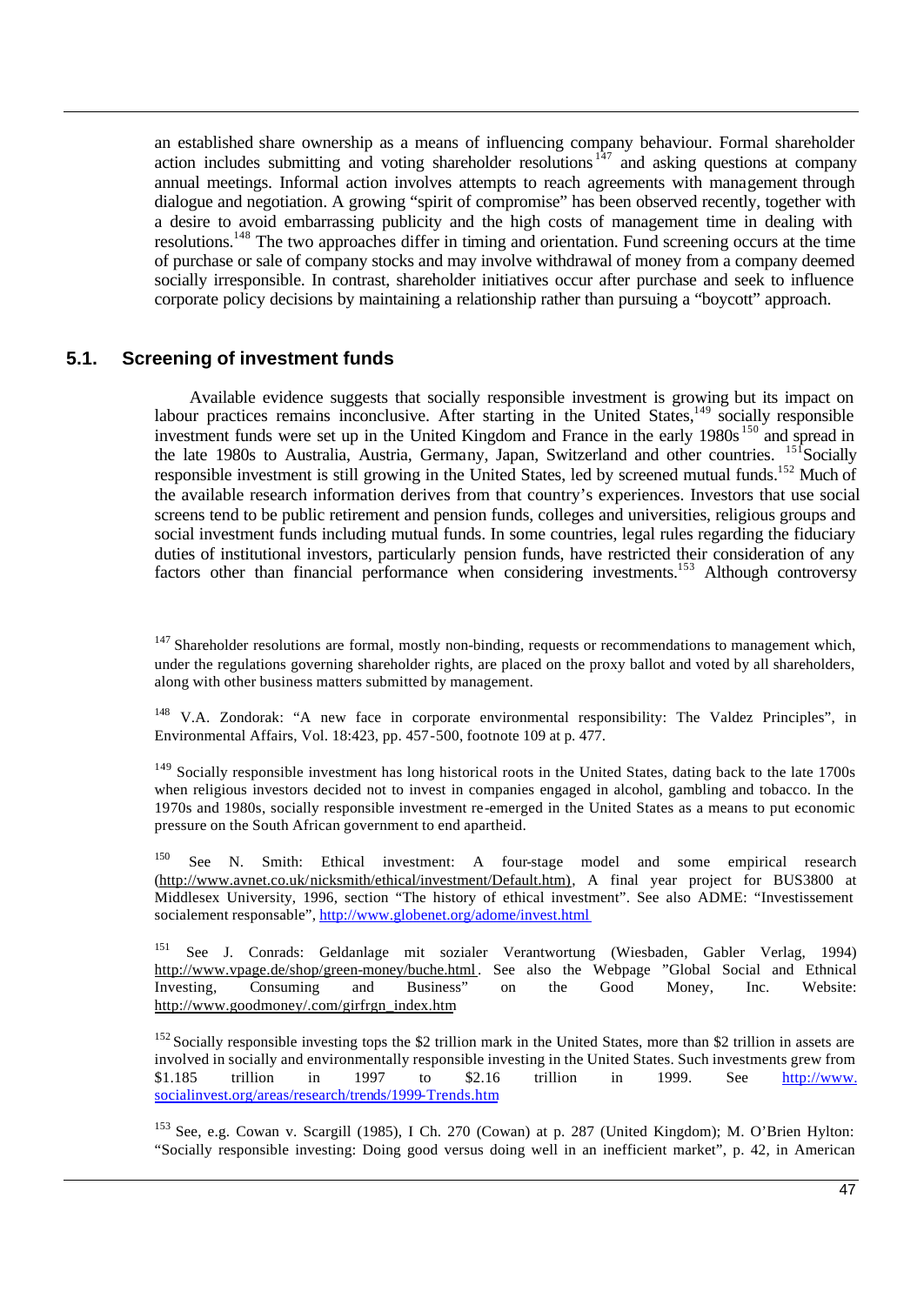persists over the financial gains of socially responsible investment portfolios, a growing number of authors tend to review them positively.  $154$ 

Labour criteria used in screening appear to be unspecific and no standardization is apparent among screens. About one-quarter of American socially screened mutual funds use labour-related criteria such as no sweatshop labour, advancement of women and diversity in the workplace and other issues of concern to unions.<sup>155</sup> An examination of the labour criteria of  $62$  US-based funds<sup>156</sup> revealed that "labour relations"<sup>157</sup> criteria were used in 43.5 per cent of the funds' screens and that topics falling broadly into the category of equal opportunity and non- discrimination were part of 70.9 per cent of the screens.<sup>158</sup>

The criteria may serve as bases for exclusion or inclusion. Investors often base their decisions on information gained from research institutions<sup>159</sup> and provided by the company itself, usually as a reply to "screening questionnaires". In deciding how stringently to apply the criteria, fund managers usually compromise between a strict application of the criteria that would exclude any enterprise with problems and traditional investment criteria.

In a related initiative the Government of the United Kingdom passed a regulation which "requires pension fund trustees to disclose their policies on socially responsible investment, including shareholder activism."<sup>160</sup> Though the regulation does not make social criteria mandatory for pension

University Law Review (1992), pp. 2, 37-45; A. Leigh: "'Caveat investor': The ethical investment of superannuation in Australia", p. 25, in Australian Business Law Review (Oct. 1997), 341 (Australia).

<sup>154</sup> See M. O'Brien Hylton, op. cit. See also N. Dunnan: "Doing well by doing good: Investment funds satisfy goals and social concerns" in ABA Journal (Aug. 1996), p. 96; and J.K. Glassman: "Ethical stocks don't have to be downers", in The Washington Post (23 Apr. 1995), p. H01.

<sup>155</sup> Other selection criteria range from tobacco, alcohol and gambling to environment and animal welfare. See Social Investment Forum, op. cit., section II; and Co-op America: Socially responsible mutual fund screens – http://www.coopamerica.org/mfsc.htm

<sup>156</sup>The funds in the sample are members of the social investment forum, a non-profit membership organization promoting the concept, practice and growth of socially responsible investing.

<sup>157</sup> The term "labour relations" appears to encompass a wide variety of issues including discrimination, trade union relations, corporate labour policies, wages and other issues. It also includes references to non-investment in the Mexican maquiladoras, the AFL-CIO Boycott list. These are usually defined very broadly and the metrics involved in measurement are generally unspecified. The Social Awareness fund of Freineds Ivor Funds for example "favours companies that provide excellent workplaces and strong benefits to increase employee loyalty. The Domini Social Equity Fund "seeks positive labour relations policies." See http://www. socialinvest.org/areas/sriguide.mfsc.htm

<sup>158</sup> Calculation based on data at http://www.socialinvest.org/areas/sriguide/mfsc.htm

<sup>159</sup>These include in the United States: Kinder, Lydenberg, Domini (KLD), best known for its Domini 400 Social Index (DSI), a socially screened, capitalization-weighted index of 400 common stocks modelled after the S & P 500 stock index; and the Social Investment Forum; in the United Kingdom: the Ethical Investment Research and Information Service (EIRIS) http://www.eiris.u-net.com/ and the United Kingdom Social Investment Forum.

<sup>160</sup> "New British law Encourages Socially Responsible Pension Funds" see http://www.srinews. com/article.cgi?sfArticleId=309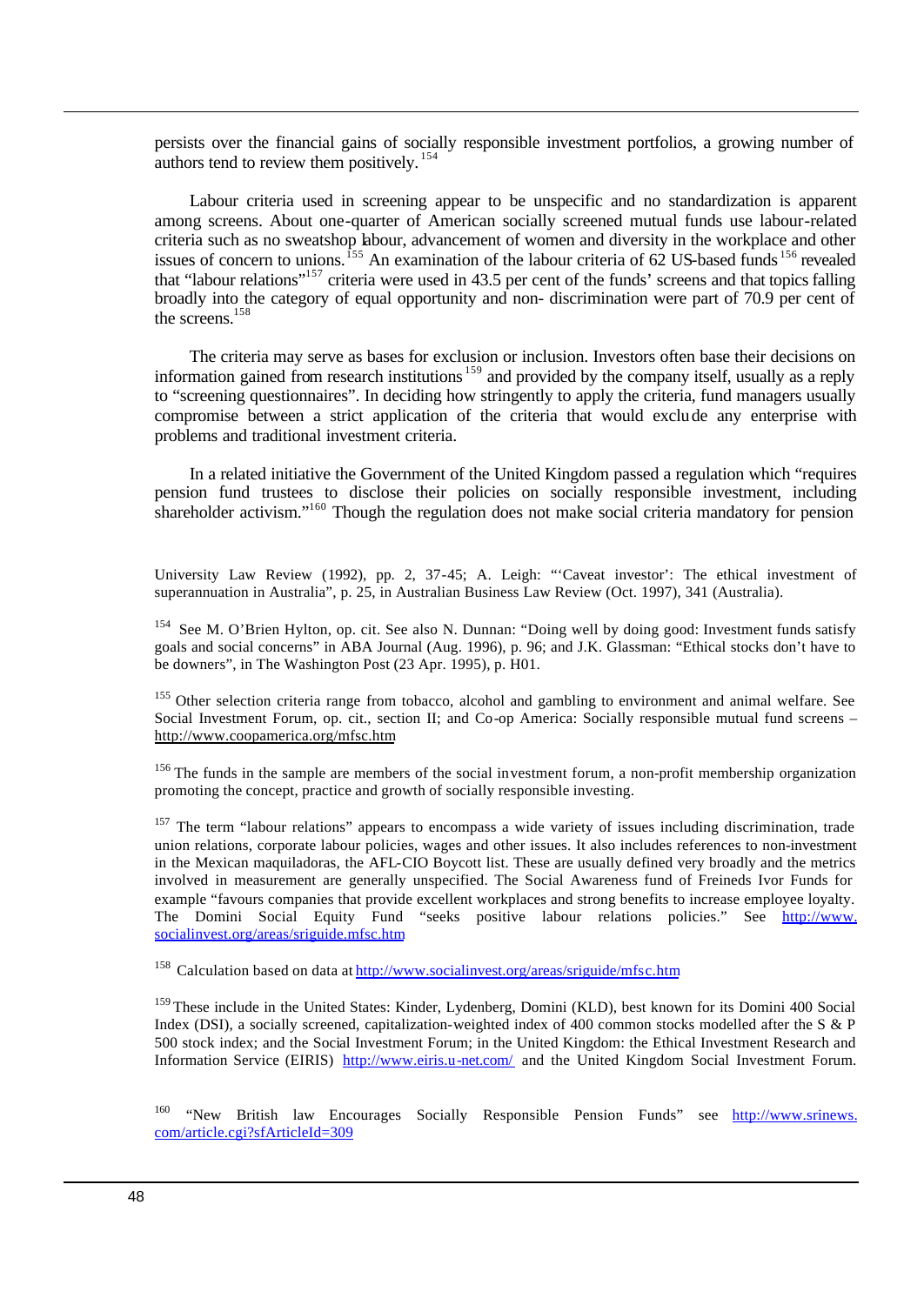funds, it is likely to stimulate further discussion on the role of the public sector in socially responsible investment.

Insufficient evidence and the la ck of standardization of criteria make it impossible to determine a measurable impact of fund screening on labour practices. Nevertheless, it appears clear that the criteria used by various investment funds tend to differ, thus impeding the ability to send a clear message to enterprises. Indeed, in some cases, the act of divestment could amount to nothing more than a silent withdrawal of money.<sup>161</sup> In addition, as some advocates of these initiatives acknowledge, a combination of instruments may be necessary for screened funds to have an effect. In most cases, screened funds do not own enough shares in single companies to hit them hard by damaging their share prices but they may make a difference combined with campaigns and other social strategies. For example, the impact of divestment from apartheid South Africa in the 1980s was enhanced by the fact that the initiative used widely recognized labour principles (Sullivan Principles) and occurred in the context of a coherent, highly publicized campaign.

#### **5.2. Shareholder initiatives**

Like fund screening, shareholder initiatives focusing on labour practices appear to be growing in number. Similar limitations in available data and lack of standardization or specification of criteria make it difficult to assess their exact impact beyond anecdotal evidence. Since the 1970s, shareholders, mainly in American companies, have regularly acted on labour-related concerns, through formal actions such as filing shareholder resolutions and submitting questions at annual shareholder meetings and through informal communications with or to management, other shareholders and/or the press and the public, including "shadow annual reports" and disruptive action. Formal shareholder activism reached a record level in 1996 in the United States, but also appears in Japan – with an overwhelming proportion of environmental and only few labour-related proposals – and Germany, distantly followed by other European countries and Canada.<sup>162</sup>

The geographic trends reflect various cultural and economic factors, including civil society involvement in share ownership, level of development of publicly held corporations, and legal restrictions on grounds for shareholder activism. In the United States, publicly held corporations are owned by a great diversity of shareholders, including church investors. In contrast, controlling shareholders in Canada<sup>163</sup> and Europe, such as governments and banks, may have competing interests

<sup>163</sup> C. Forcese: Putting conscience into commerce: Strategies for making human rights business as usual (Quebec, International Centre for Human Rights and Democratic Development, 1997), p. 65.

<sup>&</sup>lt;sup>161</sup> Exceptionally, some large socially screened funds also engage in shareholder activism, opening dialogue with companies in which they invest on labour-related and other issues and sponsoring shareholder proposals on these issues while retaining the divestment option as a last resort, e.g. the Calvert Group, Ltd. and Franklin Research & Development Corporation. See for the former Calvert Group Ltd.: Understanding the shareholder resolution and proxy voting process – http://www.calvertgroup.com/sr/proxy/proxy.htm

<sup>&</sup>lt;sup>162</sup> Number of shareholder-sponsored resolutions in United States: more than 650; Japan: 54; Germany: 39; United Kingdom: 4 (13 in 1995); Sweden: 5; Canada: 3; Denmark: 2; France, Switzerland, Ireland, Norway: 1, respectively. (See IRRC: "Shareholder action advances worldwide: Investors placed a broader range of topics on more non-US ballots in the 1996 global proxy voting season", press release, 29 July 1996, http://www.irrc.org/whats-new/ shareholder.html and "IRRC finds shareholder activism at record levels around the world", IRRC 1996 press release, http://www.halcyon.com/erics/irrc96.htm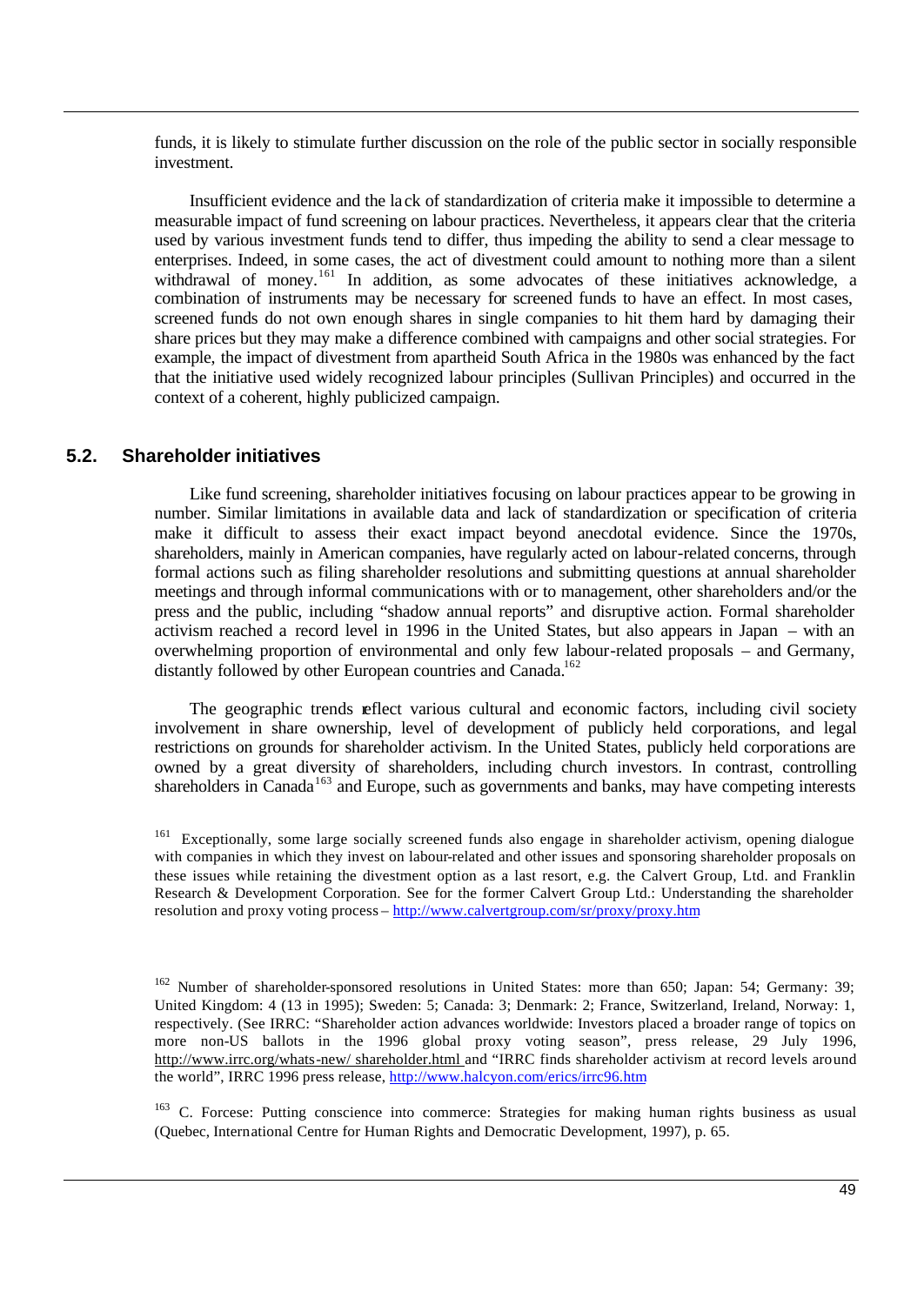given their roles as pension funds and lenders.<sup>164</sup> In Japan and Germany, the system of cross-holdings, in which big companies own shares in each other to protect managers from outside challenges, affects shareholder interests.<sup>165</sup> As with investment screening, laws disallowing shareholder action on grounds considered not strictly financial present impediments to shareholder activism in Canada.

Enterprises affected by labour-related shareholder proposals correspond in many respects with those most visible in private initiatives generally and are likely to be involved in outsourcing production internationally. In the United States, the two most active industry sectors appear to be oil and gas production and textiles, clothing, leather and footwear, including toy manufacturers.<sup>166</sup> In the service category, commerce appears dominant. In Germany, activity in the chemical industry, particularly enterprises engaged in foreign direct investment, appears dominant.<sup>167</sup>

Coalitions among different types of institutional investors have emerged as the predominant partnership employed by many successful shareholder actions. The most important sponsors of labour-related resolutions are institutional investors, including insurance companies, pension funds, church funds, union funds, local authority funds and also fund managers who manage investments for other people. Public employees' pension funds and church investors are particularly active generally, although evidence is inconclusive on specifically labour-related resolutions. Notably, labour shareholders as a group, such as trade unions and union pension funds, only occasionally sponsor labour-related shareholder proposals, although they do support such resolutions when submitted by others.<sup>168</sup> Shareholders appear influenced to take action by media coverage, boycotts against the shareholders' company, support by public officials for private initiatives, and reports of research organizations, universities, and NGOs. ILO findings of "violation[s] of internationally accepted labour standards" have been noted in proposed resolutions.<sup>169</sup>

<sup>167</sup> For example BASF, Bayer, Hoechst, Merck and Schering (see Dachverband der Kritischen Aktionärinnen und Aktionäre: Kritische Aktionärinnen und Aktionäre bei …http://ourworld. compuserve.com/homepages/Critical\_Shareholders/kasbei.htm

<sup>168</sup> See M.A. O'Connor, loc. cit., p. 1347. Exceptionally, the Union of Needletrades, Industrial and Textile Employees (UNITE) has simultaneously waged publicity and shareholder campaigns, working with labour rights activists, involving companies such as Gap, Disney, NIKE, Wal-Mart, Philips-Van Heusen and Guess. (See P. Varley (ed.): The sweatshop quandary: Corporate responsibility on the global frontier (Washington, DC, IRRC, 1998), p. 18.).

<sup>169</sup> Resolutions filed with Mobil (1998) and Chevron (1997 and 1998) requesting guidelines for country selection and reports on the company's business in Nigeria, in ICCR: The proxy resolution book (1997), p. 75 (1998), pp. 74, 75.

<sup>&</sup>lt;sup>164</sup> See J. Tagliabue: "Compliments of US investors; New activism shakes Europe's markets", in New York Times, 25 Apr. 1998; J.-A. Schneider: "Le droit de l'actionnaire de proposer une résolution au vote de l'Assemblée générale", to be published in Aktuelle juristische Praxis AJP/Pratique juridique actuelle PJA, section A, para. 4 and section D, para. 16.

<sup>165</sup> See J.C. Wilcox: "Can 'relational investing' really work?", http://www.georgeson. com/greport/364/relinv.html reprinted from The New York Law Journal, 1993, and John Tagliabue, loc. cit.

<sup>&</sup>lt;sup>166</sup> Those two sectors both respectively account for one-fifth of the targeted enterprises. The first includes companies such as Texaco, Unocal, Chevron, Mobil, Exxon and ARCO, the second NIKE, Disney, Philips-Van Heusen, Mattel, etc. (see ibid.).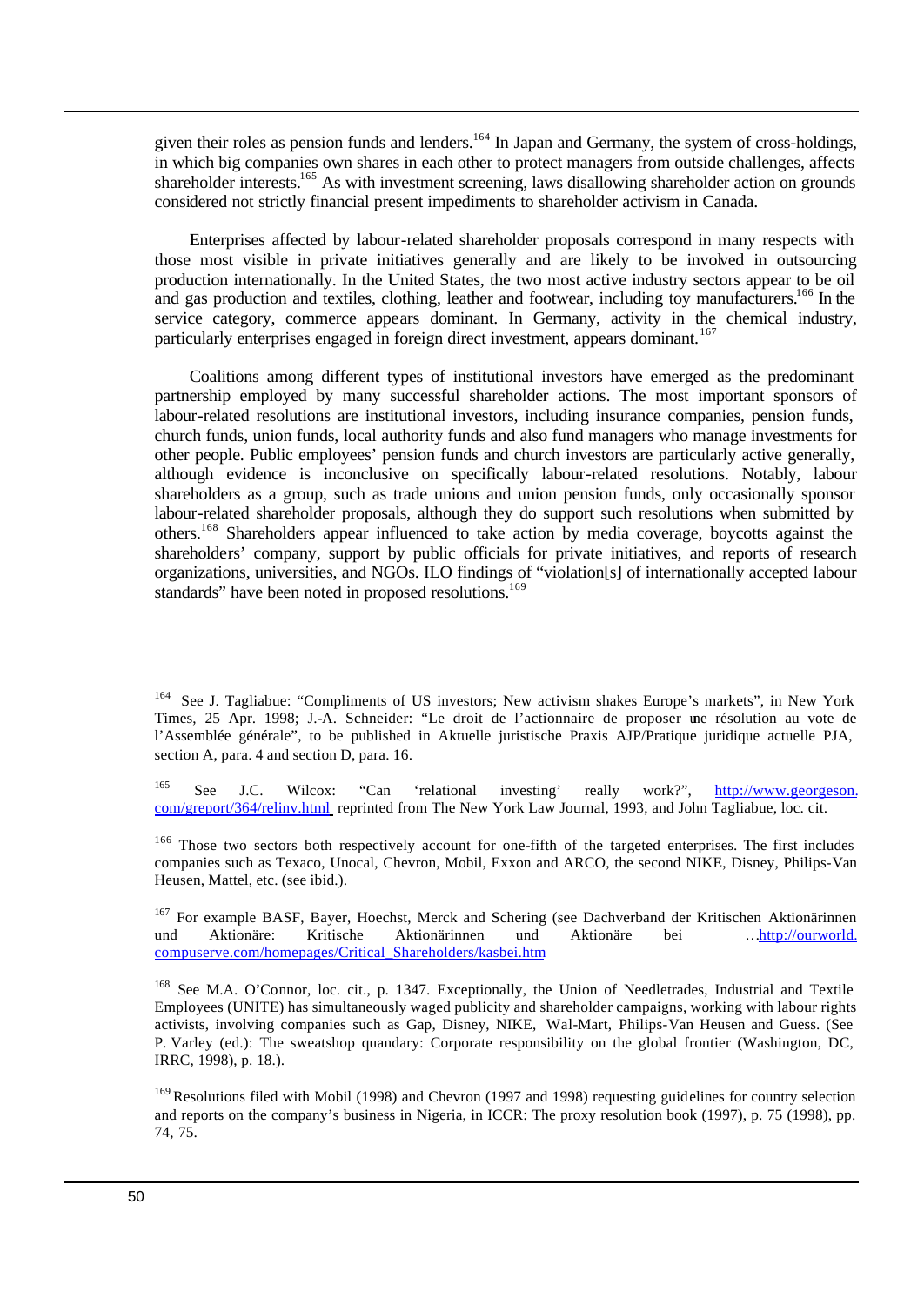Although shareholder resolutions address a wide range of issues, the number that directly address international labour issues is relatively small.<sup>170</sup> The impact of those resolutions is most visible when the effort results in an agreed plan of action with management bading to the withdrawal of the resolution.<sup>171</sup> Even a modest vote in favour of a resolution, however, can aid proponents in their discussions with management since it demonstrates that a significant number of shareholders support the spirit of the resolution. Measurable progress may take several years since proponents often put a resolution to vote several times if they are able to obtain a certain share of the vote legally required.

In proposed resolutions, concerned shareholders usually request management to take some voluntary initiative involving labour practices within the enterprise. In some instances, shareholders have asked the enterprise to develop a code of conduct, adopt a third-party code such as the Sullivan Principles and even amend the articles of incorporation to include international labour standards as binding provisions. Shareholders have also asked for the enterprise to increase activity under a code of conduct, or to monitor and report on contractors' compliance with the enterprise's code of conduct and have even accepted an active role in the monitoring process. In other efforts, shareholders have requested enterprises to restate the formal company policy in response to various labour concerns. Companies that have a code of conduct have simply referred to the code and, in some cases, described their monitoring practice, when requested. Others have interpreted company policies to meet the concerns expressed. Frequently, shareholders ask enterprise to prepare a report on the enterprise's practice regarding its own labour practices abroad or its supplier standards. Recent resolutions requesting reports tend to give so many details and directives to management that it appears the end goal is not only to be informed on enterprise practice but also to influence the enterprise to adopt solutions to already identified labour problems. Notably, as a means of circumventing a legal rule excluding shareholder proposals concerning the "ordinary business" of the company, American shareholders have developed proposals to link executive compensation to social performance of the company.

It is difficult to measure the impact of labour-related objectives in shareholder proposals due to the different external and internal environments of the enterprises concerned, and the lack of standardization of goals and verification methods to measure progress toward those goals. Under such circumstances, enterprises face unpredictable parameters in designing and implementing private initiatives to address labour practices and in reporting to, and negotiating with, concerned shareholders. In a similar fashion, shareholders have no accurate ways to assess enterprise improvements on issues of concern. Furthermore, most such initiatives do not involve the participation of the workers who could be affected by the initiative, except in unusual situations in which trade unions are acting as concerned shareholders for the very enterprise in which they are employed.

<sup>&</sup>lt;sup>170</sup> In the United States, among the more than 650 shareholder resolutions the Investor Responsibility Research Centre (IRRC) has recorded in 1996, only 50 were linked to international labour issues. (See P. Varley (ed.): The sweatshop quandary: Corporate responsibility on the global frontier (Washington, DC, IRRC, 1998), see list of resolutions at pp. 27-29.).

 $171$  Agreements to withdraw proposed resolutions occur in about one-third of the resolutions in the United States. In other situations, management finds legal grounds for omitting the proposal from the proxy ballot, or the proposal is voted. Partly because of the nature of shareholder proxy voting, resolutions never come close to achieving a majority vote. Proposals dealing with social matters rarely receive more than 15 per cent of shares voted and frequently less than 10 per cent. (See P. Varley (ed.), op. cit., p. 18. Exceptionally, in 1996, a resolution filed with the retailer and private label manufacturer J.C. Penney requesting a report on labour standards for overseas suppliers obtained the support of the management, and then received 87 per cent of the votes (see ibid., table at p. 28)).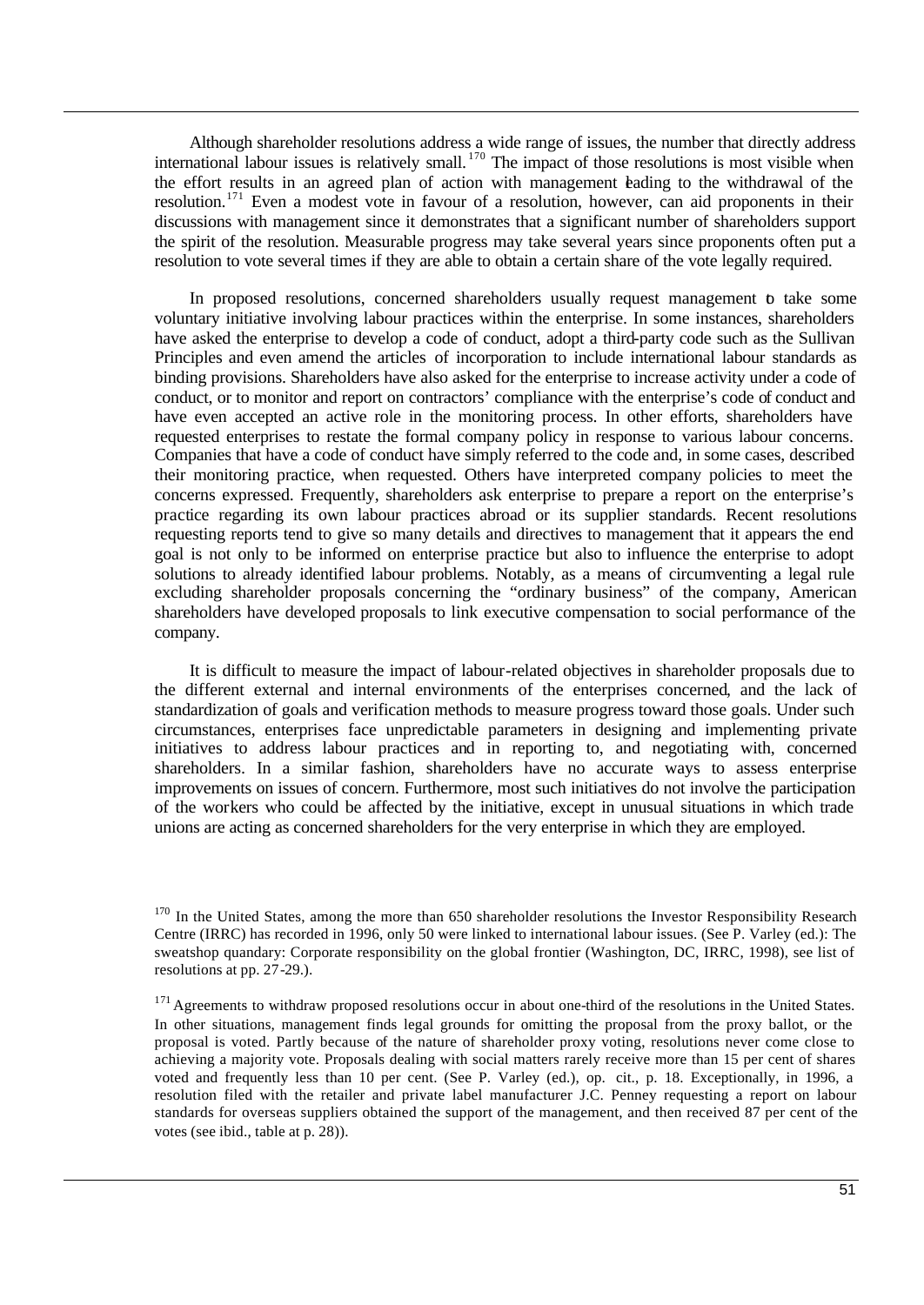# **Appendix 1**

# **Social labelling programmes**

| Programme                                          | <b>Started</b> | <b>Sector</b> | <b>Product</b>                               |               | Market sector   |                                                | Primary countries of operation                                    |          |   | <b>Leaders</b> |            |                    |
|----------------------------------------------------|----------------|---------------|----------------------------------------------|---------------|-----------------|------------------------------------------------|-------------------------------------------------------------------|----------|---|----------------|------------|--------------------|
|                                                    |                |               |                                              | <b>Export</b> | <b>Domestic</b> | <b>Producers</b>                               | <b>Buyers</b>                                                     | W        | E | G              | <b>IGO</b> | <b>NGO</b>         |
| Care & Fair                                        | 1994           | Textiles      | Hand-knotted<br>carpets                      | $\mathbf X$   |                 | India, Nepal,<br>Pakistan                      | Germany, UK,<br>Netherlands,<br>Luxembourg, France,<br>Italy, USA |          | X |                |            |                    |
| Kaleen                                             | 1995           |               |                                              | X             |                 | India                                          | Germany, Nordic<br>countries                                      |          | X | X              |            |                    |
| Rugmark 172                                        | 1994           |               |                                              | $\mathbf x$   |                 | India, Nepal,<br>Pakistan                      | Germany, USA, other W.<br>European countries,<br>Canada           |          |   |                | $X^*$      | X                  |
| STEP(2)                                            | 1995           |               |                                              | $\mathbf X$   |                 | India, Nepal,<br>Pakistan.<br>Morocco, Egypt   | Switzerland                                                       |          | X |                |            | X                  |
| Double Income<br>Project                           | 1995           |               | Textiles.<br>handicrafts,<br>jewellery       |               |                 | Kenya, India, LA<br>esp. Peru                  | Switzerland                                                       |          | X |                |            |                    |
| Pro-Child                                          | 1995           |               | Footwear                                     |               | $\mathbf X$     | <b>Brazil</b>                                  | <b>Brazil</b>                                                     |          | X |                |            |                    |
| Abring                                             | 1995           | Diverse       | Footwear and<br>other $(3)$                  | X             | $\mathbf X$     | <b>Brazil</b>                                  | Brazil, other LA                                                  |          | X |                |            | X                  |
| Baden                                              | 1997           | Textiles≤     | Sporting balls                               | $\mathbf X$   |                 | China                                          | Primarily NA and W.<br>Europe, some in LA,<br>Pacific Rim         |          | X |                |            |                    |
| Reebok                                             | 1996           | ather         | Soccer balls                                 | $\mathbf X$   |                 | Pakistan                                       | USA, Europe, LA                                                   |          | X |                |            |                    |
| Fairtrade Labelling<br>Org. International<br>(4)   | 1988           |               | Agricultural<br>products                     | $\mathbf X$   |                 | About 20 in<br>Africa, LA &<br>Asia            | W. Europe, USA,<br>Canada, Japan                                  |          |   |                |            | X                  |
| <b>Flower Label</b><br>Programme                   | 1997           | Agriculture   | Cut flowers                                  | X             |                 | Ecuador, Israel,<br>Kenya, Zambia,<br>Zimbabwe | Germany, Austria,<br>Sweden, Switzerland                          | $\bf{X}$ |   |                |            | X                  |
| Forest Stewardship<br>Council (FSC)                | 1996           | Forestry      | Forestry<br>products, inclu<br>ding timber   | X             | X               | About 33<br>countries in the 5<br>continents * | Australia, Japan, W.<br>Europe, NA                                | X        | X |                |            | X(5)               |
| Pan-European Forest<br><b>Certification System</b> | 1998           | Forestry      | Forestry<br>products,<br>including<br>timber | X             | X               | European countries                             | European countries                                                |          | X | X              |            |                    |
| Finnish Forest<br><b>Certification System</b>      | 1999           | Forestry      | Forestry<br>products,<br>including<br>timber | X             | X               | Finland                                        | European countries                                                |          | X |                |            | $\mathbf{X}^{***}$ |
| Lembaga Ekolabel<br>Indonesia                      | 1994**         | Forestry      | Forestry<br>products,<br>including<br>timber | $\mathbf X$   | $\mathbf X$     | Indonesia                                      |                                                                   |          | X | X              |            |                    |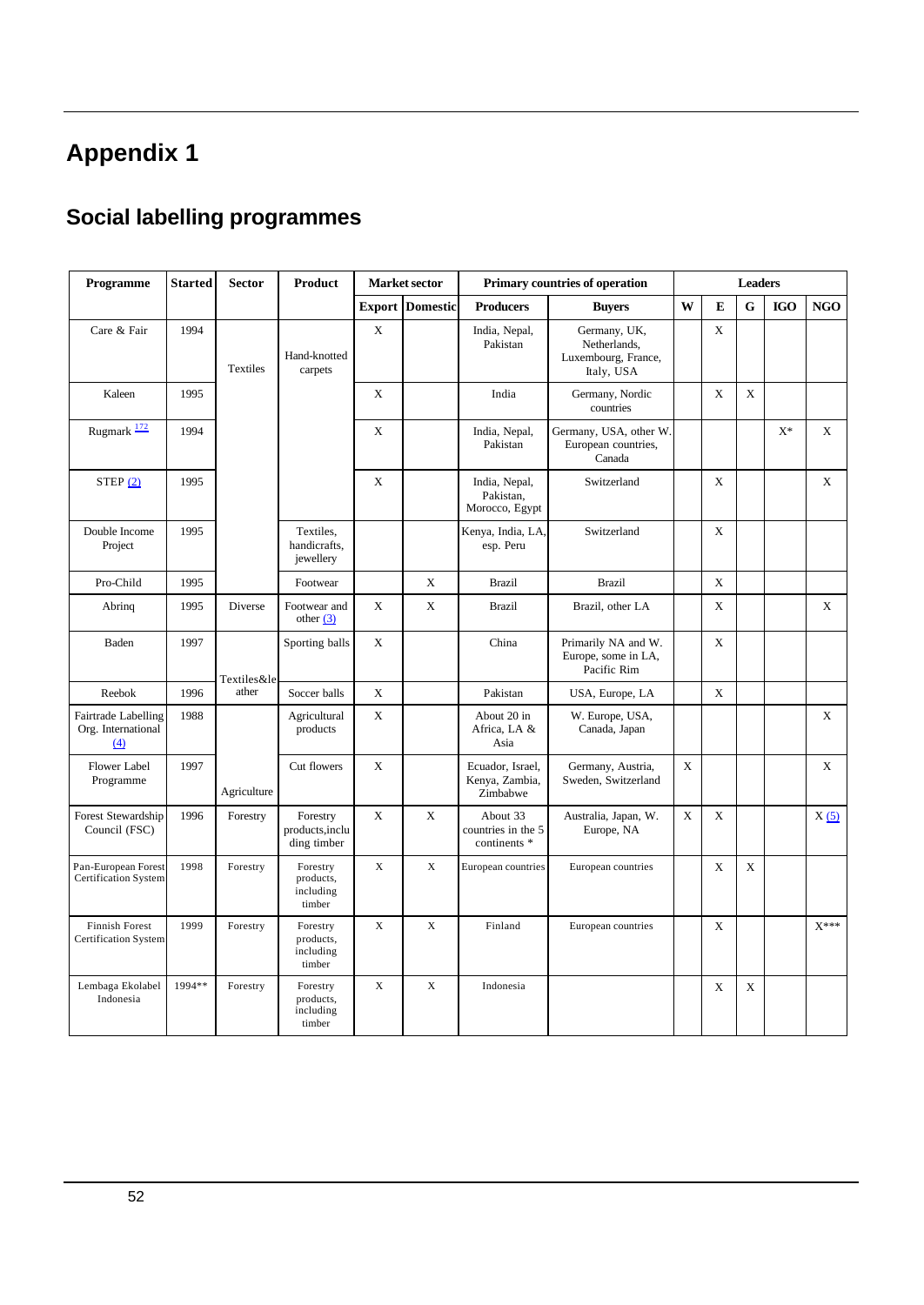1. RUGMARK International is expected to maintain uniform standards across the RUGMARK system; RUGMARK Foundations in Germany and the USA manage and protect the trademark system and promote the labelled carpets in the importer countries; RUGMARK Foundations in India and Nepal are autonomously responsible for implementing the RUGMARK criteria locally.

\* Start-up funds for Rugmark International and especially for Rugmark in India, Nepal and Pakistan have been provided by the German Government Development Agency (GTZ) and by UNICEF, which is among the executing agencies.

2. STEP (Stiftung fur Gerechte Bedingungen in Teppich-Herstellung und Handel -- Foundation for fair conditions in carpet production and carpet trade) is a joint initiative of a Swiss industry association and five Swiss NGOs.

3. The Abrinq Foundation for Children's Rights created the Child-Friendly Company Programme, which includes a labelling component. The Foundation is an NGO established by members of Brazil's Association of Toy Manufacturers. It also covers toys, agricultural products, chemicals, transport equipment, financial and other (restaurant, parking) services and utilities.

4. FLO International is an umbrella organization comprising the independent labels Max Havelaar, TransFair and Fairtrade Mark. FLO agricultural products include coffee, tea, honey, sugar, cocoa, bananas, and orange juice. FLO products are largely exported through alternative trade structures, but aim to reach a broader market through exports through mainstream retail channels.

\* Belgium, Belize, Bolivia, Brazil, Canada, Costa Rica, Croatia, Czech Republic, Denmark, France, Germany, Guatemala, Honduras, Indonesia, Italy, Japan, Malaysia, Mexico, Namibia, Netherlands, New Zealand, Panama, Papua New Guinea, Poland, Russia, Solomon Islands, South Africa, Sri Lanka, Sweden, Switzerland, United Kingdom, United States of America, Zimbabwe (Forests Certified by FSC, http://fscoax.org/html consulted on August 2000)

5. Indigenous peoples also have an equal voice as stakeholders in FSC International.

\*\*\* The process of developing standards for the Finnish System started in 1996 with NGOs, but a number of Finnish environmental NGOs withdrew from the development process and refused to endorse the draft standards that had been developed with them at the beginning.

\*\* But the LEI system was substantially revised in 1998 with modified standards and a redesigned process.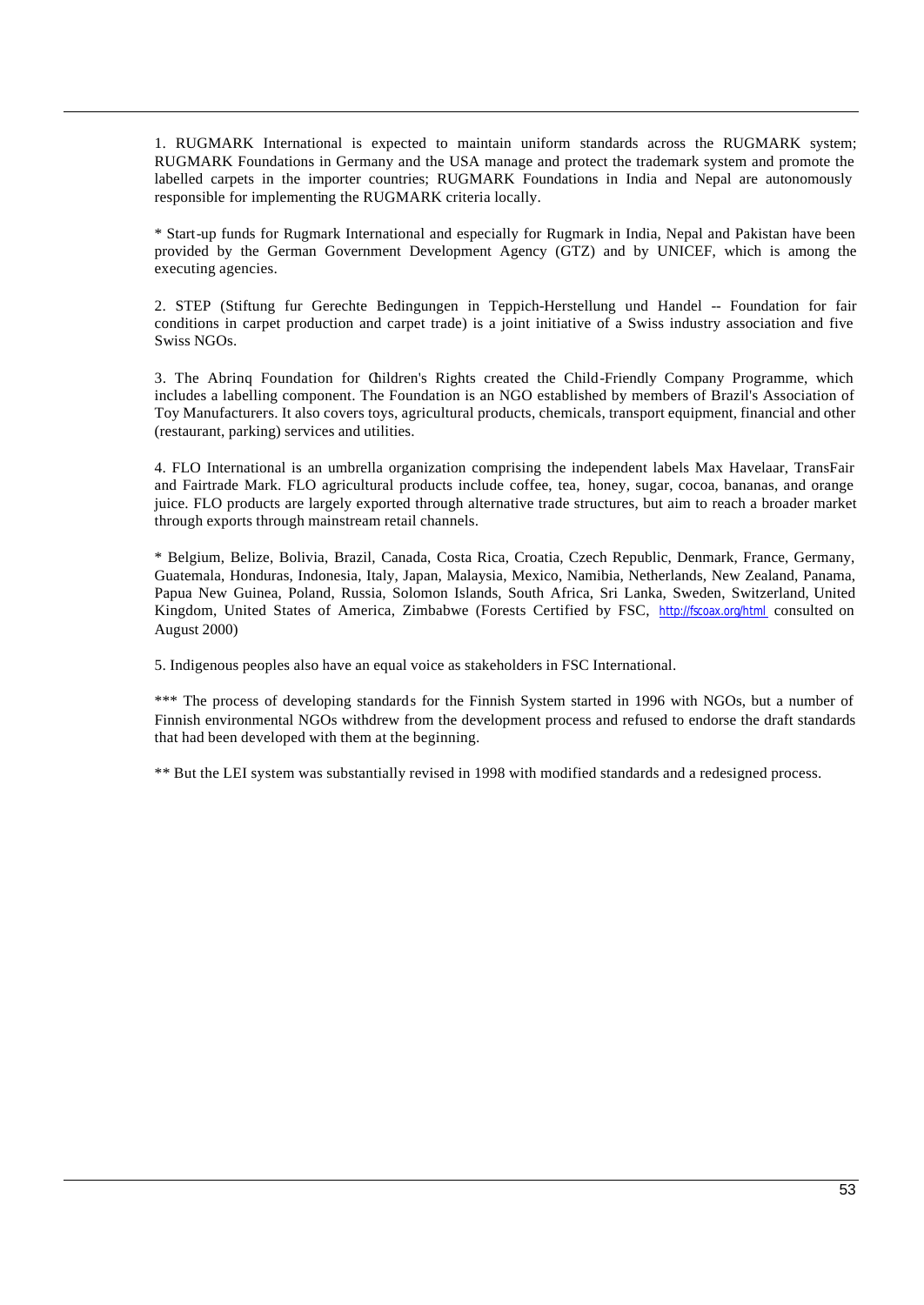# **Appendix 2**

### **Content of the labelling programme**

| Programme                                            |                                         |                                                                         |                 |                                   |                           | Nature of labour issue                                       |                |                     |                  |                         |                                     | <b>Requirements</b><br>refer to ILO<br>and/or<br>international<br>labour<br>standards |
|------------------------------------------------------|-----------------------------------------|-------------------------------------------------------------------------|-----------------|-----------------------------------|---------------------------|--------------------------------------------------------------|----------------|---------------------|------------------|-------------------------|-------------------------------------|---------------------------------------------------------------------------------------|
|                                                      |                                         | <b>Child labour</b>                                                     |                 |                                   |                           |                                                              |                |                     |                  |                         |                                     |                                                                                       |
|                                                      | Remove<br>children<br>from<br>workplace | Fund<br>education or<br>related social<br>$\label{1} \textbf{measures}$ | Foced<br>labour | Freedom<br>fromdiscrimin<br>ation | Freedom of<br>association | <b>Right</b> to<br>$\operatorname{collective}$<br>bargaining | Wage<br>levels | Social<br>benefits  | Working<br>hours | <b>OSH</b>              | <b>Job security</b><br>and training |                                                                                       |
| Care & Fair                                          | $\mathbf X$                             | $\mathbf X$                                                             | $\mathbf X$     |                                   |                           |                                                              | $\mathbf X$    | $\mathbf X$         |                  | $\mathbf{X}^{\text{l}}$ |                                     |                                                                                       |
| Kaleen                                               | $\mathbf X$                             | X                                                                       |                 |                                   |                           |                                                              |                |                     |                  |                         |                                     |                                                                                       |
| <b>RUGMARK</b>                                       | $\mathbf X$                             | $\mathbf X$                                                             |                 |                                   |                           |                                                              | $\mathbf X$    |                     |                  |                         |                                     |                                                                                       |
| <b>STEP</b>                                          | X(gradual)                              | $\mathbf X$                                                             | $\mathbf X$     |                                   | X                         | $\mathbf X$                                                  | $\mathbf X$    | $\mathbf{X}^{\eta}$ | $\mathbf X$      | $\mathbf X$             |                                     | $\mathbf X$                                                                           |
| Double<br>Income<br>Project                          | $\mathbf X$                             | $\mathbf X$                                                             |                 |                                   |                           |                                                              | X              |                     |                  |                         |                                     |                                                                                       |
| Pro-Child                                            | $\mathbf{X}^2$                          | $\mathbf X$                                                             |                 |                                   |                           |                                                              |                |                     |                  |                         |                                     |                                                                                       |
| Abrinq                                               | $\mathbf X$                             | $\mathbf X$                                                             |                 |                                   |                           |                                                              |                |                     |                  |                         |                                     |                                                                                       |
| Baden                                                | $\mathbf X$                             |                                                                         | $\mathbf{X}^3$  |                                   |                           |                                                              |                |                     |                  |                         |                                     |                                                                                       |
| Reebok                                               | $\mathbf X$                             | $\mathbf X$                                                             |                 |                                   |                           |                                                              |                |                     |                  |                         |                                     |                                                                                       |
| Fairtrade<br>Labelling<br>Organisations<br>Int'l $4$ | X                                       |                                                                         | X               | $\mathbf X$                       | X                         | X                                                            | X              | X                   | $\mathbf X$      | X                       |                                     |                                                                                       |
| Flower Label<br>Programme                            | $\mathbf X$                             |                                                                         |                 | $\mathbf X$                       | $X^5$                     | $\mathbf X$                                                  | $\mathbf X$    | $\mathbf X$         | $\mathbf X$      | X                       | X                                   | $\mathbf X$                                                                           |
| Forest<br>Stewardship<br>Council <sup>6</sup>        |                                         |                                                                         | $\mathbf X$     | $\mathbf X$                       | $\mathbf X$               | $\mathbf X$                                                  | X              | (X)                 |                  | $\mathbf X$             | X                                   | $\mathbf X$                                                                           |
| Pan-European<br>Forest<br>Certification              |                                         |                                                                         |                 |                                   |                           |                                                              | (X)            | (X)                 |                  |                         | $\mathbf X$                         |                                                                                       |
| <b>Finnish Forest</b><br>Certification<br>System     |                                         |                                                                         | (X)             | (X)                               | (X)                       | (X)                                                          |                | (X)                 |                  | (X)                     | $\mathbf X$                         |                                                                                       |
| Lembaga<br>Ekolabel<br>Indonesia                     |                                         |                                                                         |                 |                                   |                           |                                                              | (X)            | (X)                 |                  | $\mathbf X$             | $\mathbf X$                         |                                                                                       |

1. The Care&Fair Statement of Demands contains a principle for provision of basic medical care for workers and their families.

2. In both programmes child labour is defined in accordance with Brazilian law, which prohibits employment of children under age 14.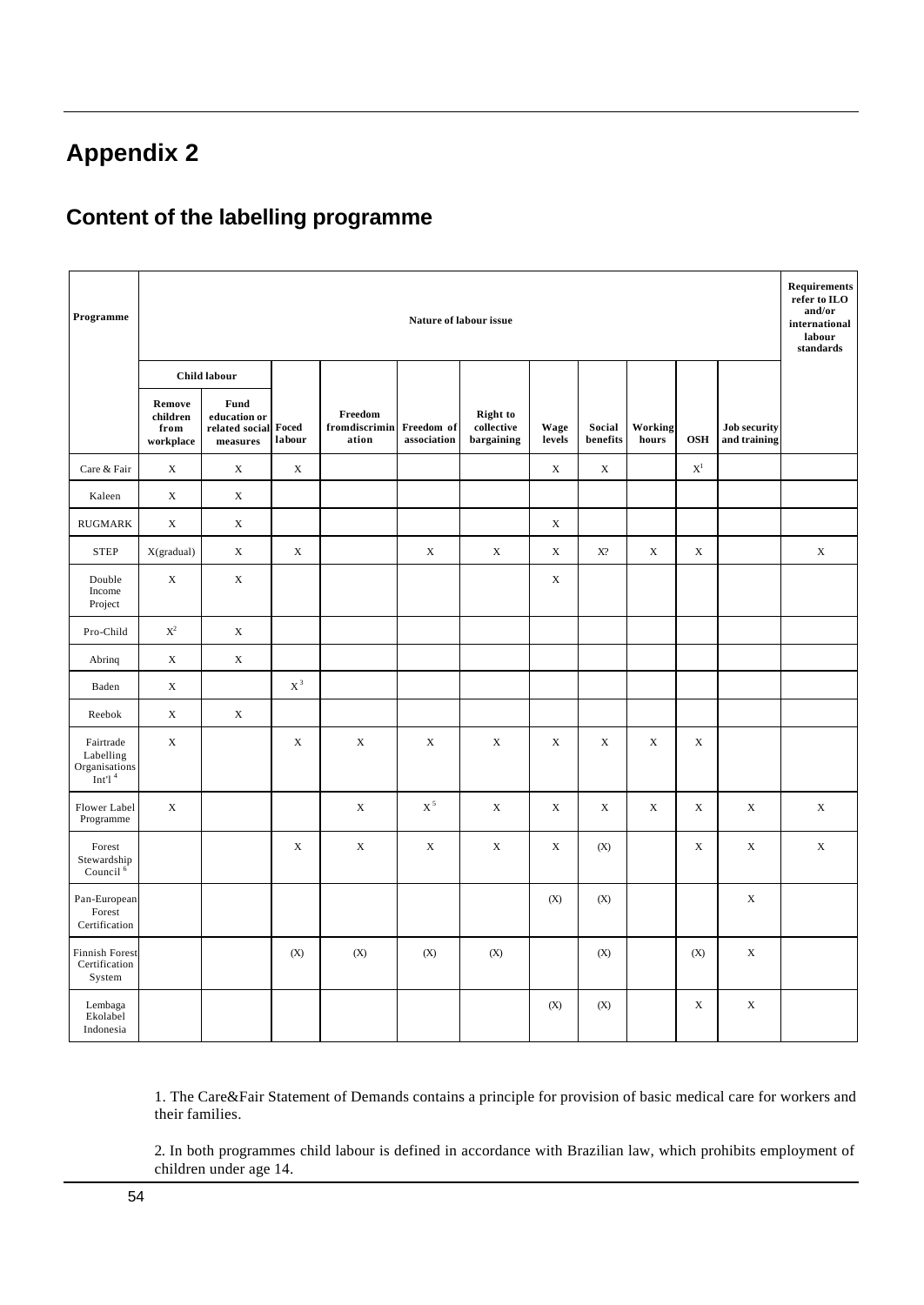3. The Baden label states: "No child or *slave* labor used to make this ball" (emphasis supplied).

4. The labour issues in this table apply only to FLOs working at the plantation level with tea (six countries) and bananas (three countries). Wage levels, working conditions and health and safety standards (OSH) are set with reference to national legal standards or, if none, standard regional conditions.

5. Freedom of association among workers is respected where unions are legally recognized in the country ("[w]enn politische Organisationen (Gewerkschaften) im Land gesetzlich zugelassen sind").

6. In some cases, FSC affiliates at the national level have interpreted the international labour requirements for application at the national level. Thus, the treatment of freedom of association is different at the national level in Bolivia, Germany, New Zealand and the United Kingdom.

### **Appendix 3**

### **Structure and operation of labelling programmes**

| Programme                                         |                                                      |                | <b>Sources of financing</b>                         |                                |                                                            | <b>Primary implementation methods</b> |                                 |                           |                          | Object of label or<br>certification |             |                                       | <b>Manner</b> of publicity            |
|---------------------------------------------------|------------------------------------------------------|----------------|-----------------------------------------------------|--------------------------------|------------------------------------------------------------|---------------------------------------|---------------------------------|---------------------------|--------------------------|-------------------------------------|-------------|---------------------------------------|---------------------------------------|
|                                                   | <b>Flat fees for</b><br>licence or                   |                | <b>Proportional fees</b><br>for the use of<br>label | Grant<br>/assistance           | Self-monitoring<br>(enterprise,                            |                                       |                                 | Third party<br>monitoring |                          |                                     |             | <b>Typically</b>                      | Display or                            |
|                                                   | membership<br>(buver or<br>manufacturer<br>$\lambda$ | Upon<br>export | Upon<br>import<br>or sale                           | from G,<br>IGOs, NGOs,<br>W, E | contractual<br>partners or<br>individual<br>entrepreneurs) | Input by<br>workers                   | NGOs/<br>prof.<br>auditors<br>G |                           | Product<br>or<br>service | Comp.                               | $\!$ Other  | attached<br>to<br>individua<br>l item | promotional<br>activity by<br>company |
| Care & Fair                                       | $X^l$                                                | $\overline{2}$ | X                                                   |                                | $\mathbf X$                                                |                                       |                                 |                           |                          | $\mathbf X$                         |             |                                       | X                                     |
| Kaleen                                            |                                                      | $\mathbf X$    |                                                     | ${\bf G}$                      | X                                                          |                                       | $\mathbf X$                     | X                         | $\mathbf X$              |                                     |             | X                                     |                                       |
| <b>RUGMARK</b>                                    | X                                                    | X              | X                                                   | G, NGO, IGO                    |                                                            |                                       |                                 | X                         | X                        |                                     |             | X                                     |                                       |
| <b>STEP</b>                                       | $\mathbf{X}^3$                                       |                | X                                                   | G, NGO                         | $\mbox{\bf X}^4$                                           |                                       |                                 | X                         |                          | X                                   |             |                                       | X                                     |
| Double<br><b>Income Project</b>                   |                                                      | X              | X                                                   | initial smallG<br>grant        |                                                            |                                       |                                 |                           | X                        |                                     |             | X                                     |                                       |
| Pro-Child                                         | $\mathbf X$                                          |                |                                                     | E, G, IGO                      | $X^5$                                                      |                                       |                                 | $\mathbf X$               | $\mathbf X$              |                                     |             | $\mathbf X$                           |                                       |
| Abring                                            |                                                      |                |                                                     | E, IGO, NGO                    | $\mathrm{X}^{\,6}$                                         |                                       |                                 |                           |                          | $\mathbf X$                         |             |                                       | $\mathbf X$                           |
| Baden                                             |                                                      |                |                                                     |                                | $\mathbf X$                                                |                                       |                                 |                           | X                        |                                     |             | X                                     | X                                     |
| Reebok                                            |                                                      |                |                                                     |                                |                                                            |                                       |                                 | $\mathbf X$               | X                        |                                     |             | X                                     |                                       |
| Fairtrade<br>Labelling<br>Organisations<br>Int'l. |                                                      |                | X                                                   | G, IGO, NGO                    |                                                            | X                                     |                                 | X                         | X                        |                                     |             | X                                     |                                       |
| Flower Label<br>Programme                         | X                                                    | X              |                                                     |                                |                                                            |                                       |                                 | X                         | X                        | X                                   |             | X                                     | X                                     |
| Forest<br>Stewardship<br>Council (FSC)            | X                                                    | X              |                                                     | NGO, G, IGO                    |                                                            | X                                     |                                 | $X^7$                     | X                        | X                                   | $X^8$       | X                                     | X                                     |
| Pan-European<br>Forest<br>Certification<br>System | $\mathbf X$                                          |                |                                                     |                                |                                                            |                                       |                                 | $\mathbf X$               | $\mathbf X$              | $\mathbf X$                         | $\mathbf X$ | X                                     | $\mathbf X$                           |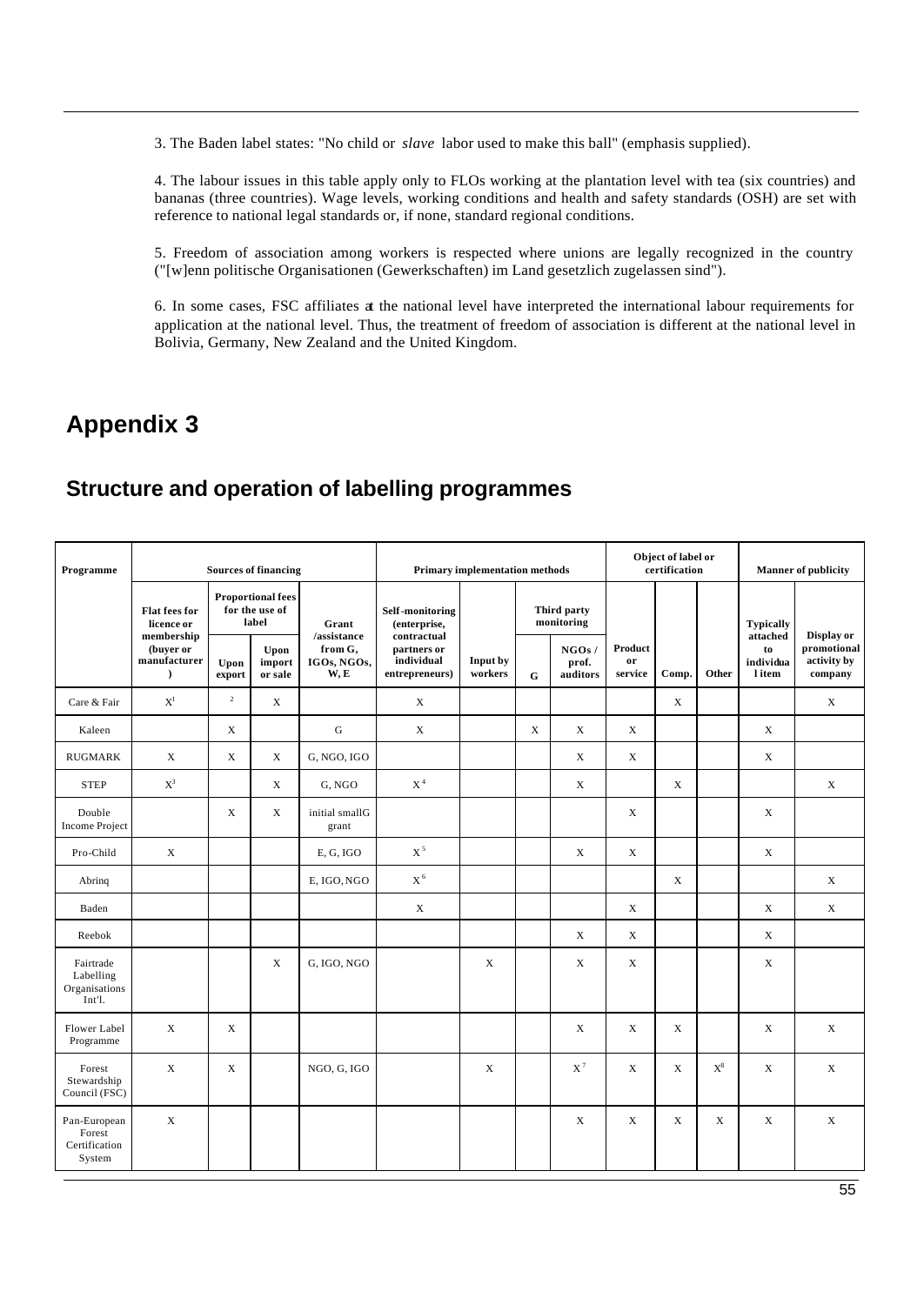| Finnish Forest<br>Certification<br>System | Χ |  |  |  | $\Lambda$ | $\mathbf{v}$<br>$\Lambda$ | <b>TP</b><br>$\Lambda$       | $\mathbf{v}$<br>A         | $\mathbf{v}$<br>$\Lambda$ |  |
|-------------------------------------------|---|--|--|--|-----------|---------------------------|------------------------------|---------------------------|---------------------------|--|
| Lembaga<br>Ekolabel<br>Indonesia          | Χ |  |  |  | $\Lambda$ | $\overline{r}$<br>A       | $\cdot$ $\cdot$<br>$\Lambda$ | $\mathbf{v}$<br>$\Lambda$ | $\mathbf{v}$<br>A         |  |

1. Care&Fair members (importers and retailers) pay an annual fee of 250 German marks to the Association.

2. The Care and Fair programmes in India, Nepal and Pakistan are funded through a separate fee of 0.25% of export value levied on exporters and manufacturers.(US Department study, but information not find in the other C&F documents)

\* The third party monitoring, and inspections concern 10-11% of the registered looms, so it is als o a selfmonitoring system through which it is the responsability of each member to ensure no illegal child labour is employed on their premises.

3. Manufacturing licensees are expected to donate to the project an amount equal to the wages given their workers. See footnote 2 in previous table.

4. Self monitoring by the importers in the producing country (Egypt, Morocco, and Iran) where there is still no STEP monitoring structure.

5. The Pro-Child Institute may make unannounced visits to production sites, but primarily relies on self-monitoring processes that include complaints of child labour made by labour inspectors and unions, and also by visiting business partners.

6. Although no formal third party monitoring takes place in the Abrinq scheme, the decision to grant a one-year licence to applicant enterprises is taken in consultation with public officials, trade unions, employers' associations and other NGOs. Abrinq subsequently carries out investigations in the event complaints of child labour are received informally from similar sources.

7. The independent national certification bodies are accredited by the Forest Stewardship Council.

8. The FSC provides (1) certification of forest management which applies to forests (currently in 25 countries) and is issued to companies, indigenous peoples and other forest managers, and (2) certification of chain of custody, which applies to the market chain, from certified forest through processing to retail, and is issued to a company for use on products or in advertising.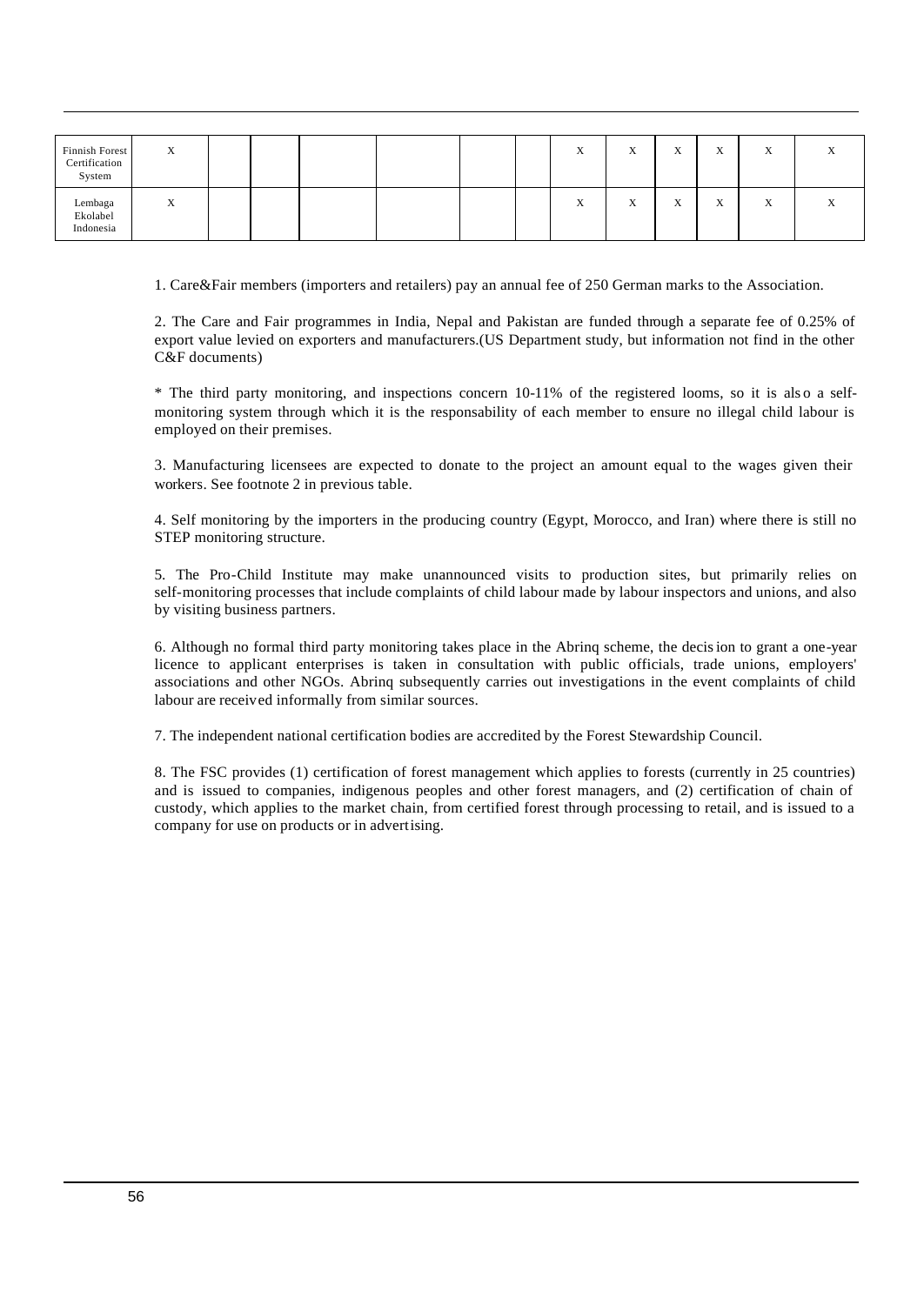# **Appendix 4**

### **Contents of labelling programmes in the textile sector**

|                             |                                         |                                                                           |                |                             | Nature of labour issue |                                |             |                               |               |             |                           |                                                                    |
|-----------------------------|-----------------------------------------|---------------------------------------------------------------------------|----------------|-----------------------------|------------------------|--------------------------------|-------------|-------------------------------|---------------|-------------|---------------------------|--------------------------------------------------------------------|
|                             | Child labour                            |                                                                           |                |                             |                        |                                |             |                               |               |             |                           |                                                                    |
| PROGRAMME                   | Remove<br>children<br>from<br>workplace | Fund<br>educa<br>tional<br><b>or</b><br>related<br>social<br>meas<br>ures | Forced labour  | Freedom from discrimination | Freedom of association | Right to collective bargaining | Wages level | Community and social benefits | Working hours | <b>CHS</b>  | Job security and training | Requirements refer to ILO and/or<br>International labour standards |
| Care&Fair                   | $\mathbf X$                             | $\mathbf X$                                                               | $\mathbf X$    |                             |                        |                                | $\mathbf X$ | $\boldsymbol{\mathrm{X}}^1$   |               | $X^2$       |                           |                                                                    |
| Kaleen                      | X                                       | X                                                                         |                |                             |                        |                                |             |                               |               |             |                           |                                                                    |
| Rugmark                     | $\mathbf X$                             | $\mathbf X$                                                               |                |                             |                        |                                | X           |                               |               |             |                           |                                                                    |
| <b>STEP</b>                 | $\mathbf X$<br>(gradual)                | $\mathbf X$                                                               | $\mathbf X$    |                             | $\mathbf X$            | $\mathbf X$                    | $\mathbf X$ | $X^3$                         | $\mathbf X$   | $\mathbf X$ |                           | $\mathbf X$                                                        |
| Double<br>Income<br>Project | $\mathbf X$                             | $\mathbf X$                                                               |                |                             |                        |                                | X           |                               |               |             |                           |                                                                    |
| Pro-Child                   | $\mathbf{X}^4$                          | $\mathbf X$                                                               |                |                             |                        |                                |             |                               |               |             |                           |                                                                    |
| Abrinq                      | $\mathbf X$                             | $\mathbf X$                                                               |                |                             |                        |                                |             |                               |               |             |                           |                                                                    |
| Baden                       | $\mathbf X$                             |                                                                           | $\mathbf{X}^5$ |                             |                        |                                |             |                               |               |             |                           |                                                                    |
| Reebok                      | $\mathbf X$                             | $\mathbf X$                                                               |                |                             |                        |                                |             |                               |               |             |                           |                                                                    |

 $<sup>1</sup>$  Health-care centres and hospital for the families working in carpet manufacturing.</sup>

 $2^2$  The STEP projects concern the fields of education, promotion of women, community development, health.

 $3$  In this and the following programme, child labour is defined in accordance with Brazilian law, which prohibits employment of children under age 14.

<sup>4</sup> The Baden label states: ANo child or slave labour used to make this ball@ (emphasis supplied).

<sup>5</sup> The Baden label states: ANo child or slave labour used to make this ball@ (emphasis supplied).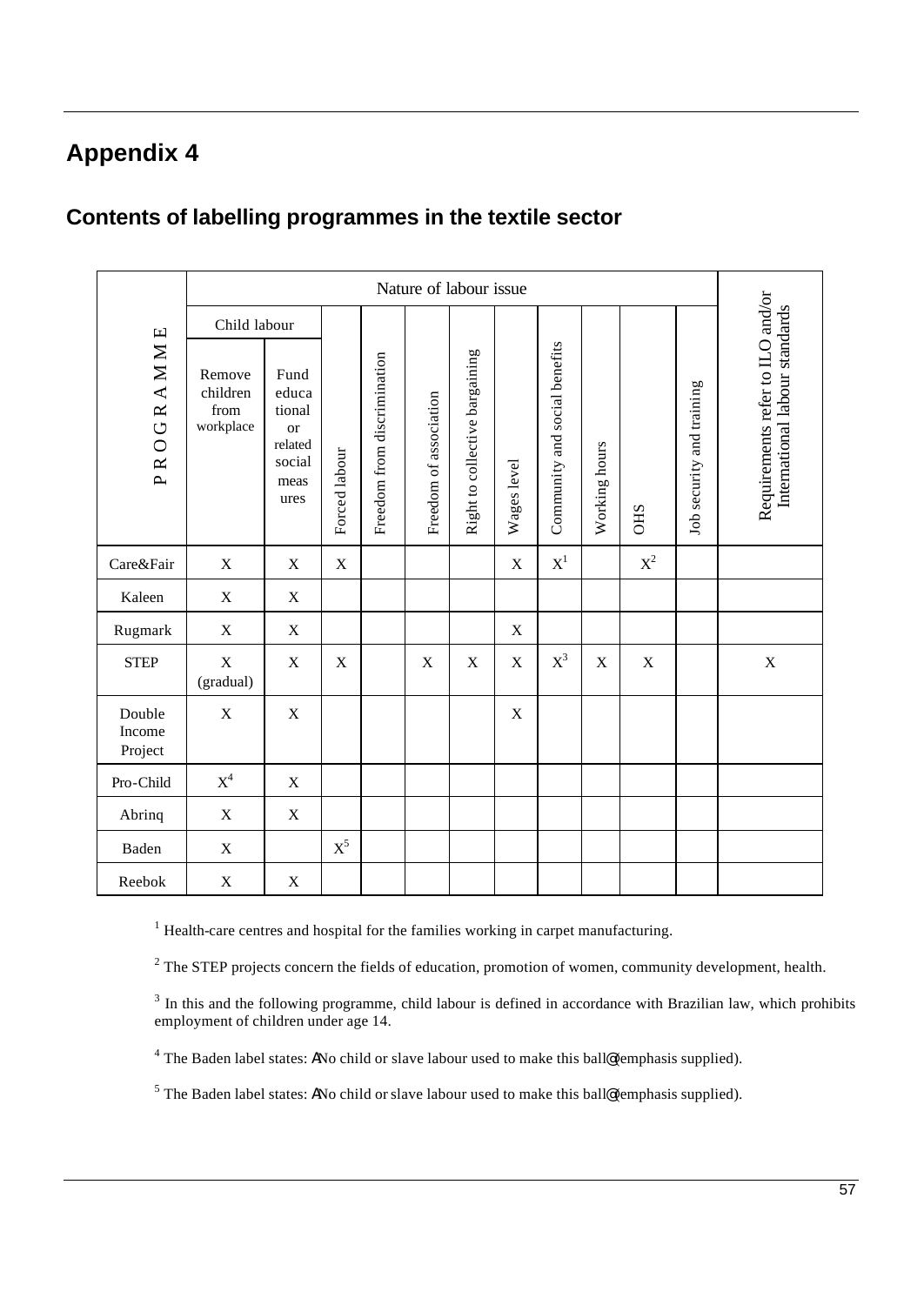### **Appendix 5**

# **Content of labelling programme in agriculture sector**

|                                                                               |              |               |                             |                        |                                | Nature of labour issue |                               |               |                   |                           |                                                                    |
|-------------------------------------------------------------------------------|--------------|---------------|-----------------------------|------------------------|--------------------------------|------------------------|-------------------------------|---------------|-------------------|---------------------------|--------------------------------------------------------------------|
| Programme per<br>product:<br>Fair-trade<br>Labelling<br>Organization<br>(FLO) | Child Labour | Forced labour | Freedom from discrimination | Freedom of association | Right to collective bargaining | Wage level             | Community and social benefits | Working hours | <b>CHS</b>        | Job security and training | Requirements refer to ILO and/or<br>International labour standards |
| <b>General</b><br>requirements                                                | $\mathbf X$  | $\mathbf X$   |                             | $\mathbf X$            | X                              | X                      | $\mathbf{X}^6$                |               | $\mathbf X$       | $\mathbf{X}^7$            |                                                                    |
| Coffee                                                                        |              |               | X                           | $\mathbf{X}^8$         |                                | $X^9$                  | X                             |               |                   | $\mathrm{X}^{10}$         |                                                                    |
| Tea                                                                           | X            | X             | X                           | X                      | X                              | $\mathbf X$            | $\mathbf X$                   |               | $\mathbf{X}^{11}$ | $\mathbf X$               |                                                                    |
| $\mbox{Cocoa}^{12}$                                                           |              |               | $\mathbf X$                 | $\mathbf X$            |                                | $\mathbf X$            | X                             |               |                   | X                         |                                                                    |

 $6$  ASocial premium for development purposes

<sup>7</sup> AContracts that allow long term production planning and sustainable production practices

<sup>8</sup> The FLO producer-members of coffee are small-scale producers and they have to be independent and democratically controlled by its members.

 $9^9$  This aspect is ensured by a guaranteed minimum price for the production.

<sup>10</sup> Relationships between producers and roasters/buyers are based on long-term contracts

<sup>11</sup> AWhere there are no minimum standards for working conditions, the supply-source has to assure [...] at least basic needs such as sanitation and health facilities [...]@

 $12$  The cocoa, honey and sugar criteria and conditions are the same as for coffee, the footnotes 1.2.3. are then valid here.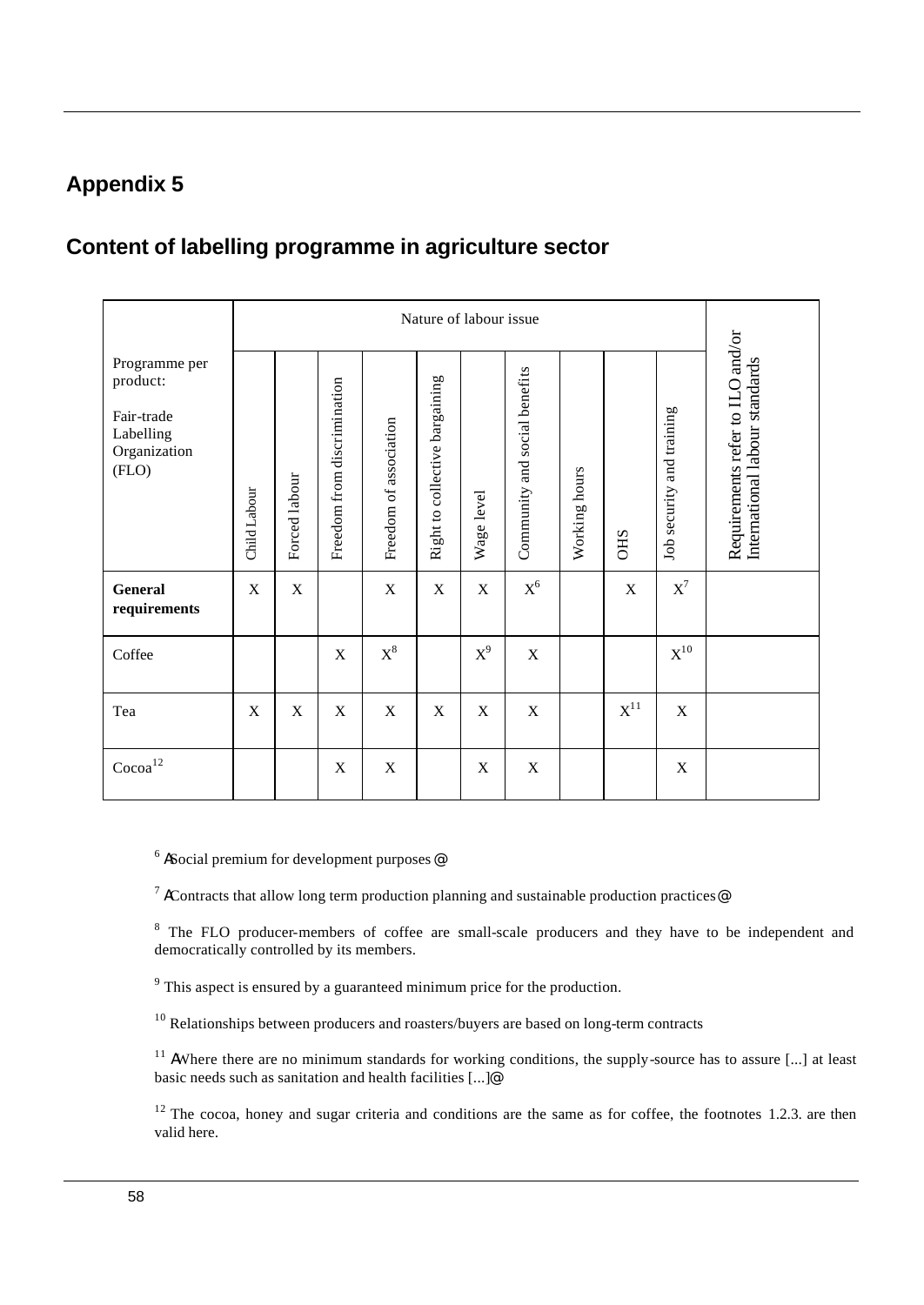| Honey        |   |             | $\boldsymbol{\mathrm{X}}$ | X |             | X           | X |   | X |          |
|--------------|---|-------------|---------------------------|---|-------------|-------------|---|---|---|----------|
| Cane sugar   |   |             | $\boldsymbol{\mathrm{X}}$ | X |             | $\mathbf X$ | X |   | X |          |
| Orange juice | X | $\mathbf X$ | $\mathbf X$               | X | $\mathbf X$ | X           | X | X | X | $X^{13}$ |
| Banana       | X | X           | X                         | X | $\mathbf X$ | X           | X | X | X | X        |

 $13$  For the Orange juice and Banana ILO Conventions 87, 98, 100, 111, 29, 105, 138 and 110 are mentioned in details.